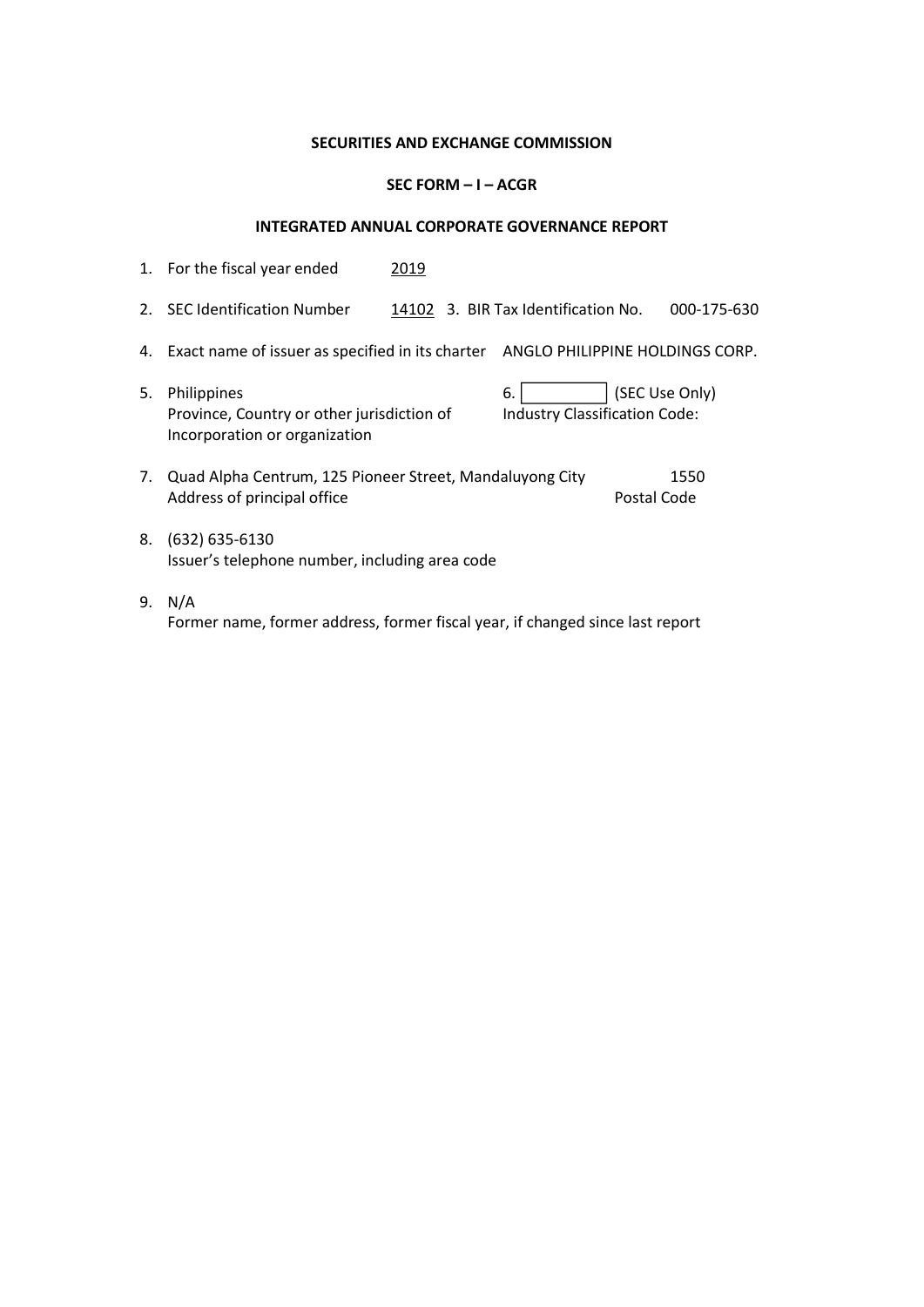|                                         | INTEGRATED ANNUAL CORPORATE GOVERNANCE REPORT |                                    |                                                                                                                                                 |  |
|-----------------------------------------|-----------------------------------------------|------------------------------------|-------------------------------------------------------------------------------------------------------------------------------------------------|--|
|                                         | <b>COMPLIANT /</b>                            | <b>ADDITIONAL INFORMATION</b>      | <b>EXPLANATION</b>                                                                                                                              |  |
|                                         | NON-                                          |                                    |                                                                                                                                                 |  |
|                                         | <b>COMPLIANT</b>                              |                                    |                                                                                                                                                 |  |
| The Board's Governance Responsibilities |                                               |                                    |                                                                                                                                                 |  |
|                                         |                                               |                                    | Principle 1: The company should be headed by a competent, working Board to foster the long-term success of the corporation, and to sustain      |  |
|                                         |                                               |                                    | its competitiveness and profitability in a manner consistent with its corporate objectives and the long-term best interests of its shareholders |  |
| and other stakeholders.                 |                                               |                                    |                                                                                                                                                 |  |
| Recommendation 1.1                      |                                               |                                    |                                                                                                                                                 |  |
| 1. Board is composed of                 |                                               | Please see Company's website:      |                                                                                                                                                 |  |
| directors with collective               |                                               |                                    |                                                                                                                                                 |  |
| working knowledge,                      | Compliant                                     | <b>Board of Directors</b>          |                                                                                                                                                 |  |
| experience or expertise that            |                                               | http://www.anglophil.com/1h2 B     |                                                                                                                                                 |  |
| is relevant to the company's            |                                               | oard_directors.html                |                                                                                                                                                 |  |
| industry/sector                         |                                               |                                    |                                                                                                                                                 |  |
| 2. Board has an appropriate mix         |                                               | Annual Report 2019                 |                                                                                                                                                 |  |
| of competence and expertise.            |                                               | https://www.anglophil.com/disclo   |                                                                                                                                                 |  |
|                                         | Compliant                                     | sures2020/APO 2019 sec 17a an      |                                                                                                                                                 |  |
| 3. Directors remain qualified for       |                                               | nual report 2019.pdf               |                                                                                                                                                 |  |
| their positions individually            |                                               |                                    |                                                                                                                                                 |  |
| and collectively to enable              |                                               | <b>Information Statement</b>       |                                                                                                                                                 |  |
| them to fulfill their roles and         | Compliant                                     | https://www.anglophil.com/disclo   |                                                                                                                                                 |  |
| responsibilities and respond            |                                               | sures2019/APO 2019 0620 sec        |                                                                                                                                                 |  |
| to the needs of the                     |                                               | 20is definitive 2019 with acfs 2   |                                                                                                                                                 |  |
| organization.                           |                                               | 018.pdf                            |                                                                                                                                                 |  |
| Recommendation 1.2                      |                                               |                                    |                                                                                                                                                 |  |
| 1. Board is composed of a               | Compliant                                     | The Board is composed of eleven    |                                                                                                                                                 |  |
| majority of non-executive               |                                               | (11) directors, of which seven (7) |                                                                                                                                                 |  |
| directors                               |                                               | of them are non-executive          |                                                                                                                                                 |  |
|                                         |                                               | directors.                         |                                                                                                                                                 |  |
|                                         |                                               |                                    |                                                                                                                                                 |  |
|                                         |                                               |                                    |                                                                                                                                                 |  |
|                                         |                                               |                                    |                                                                                                                                                 |  |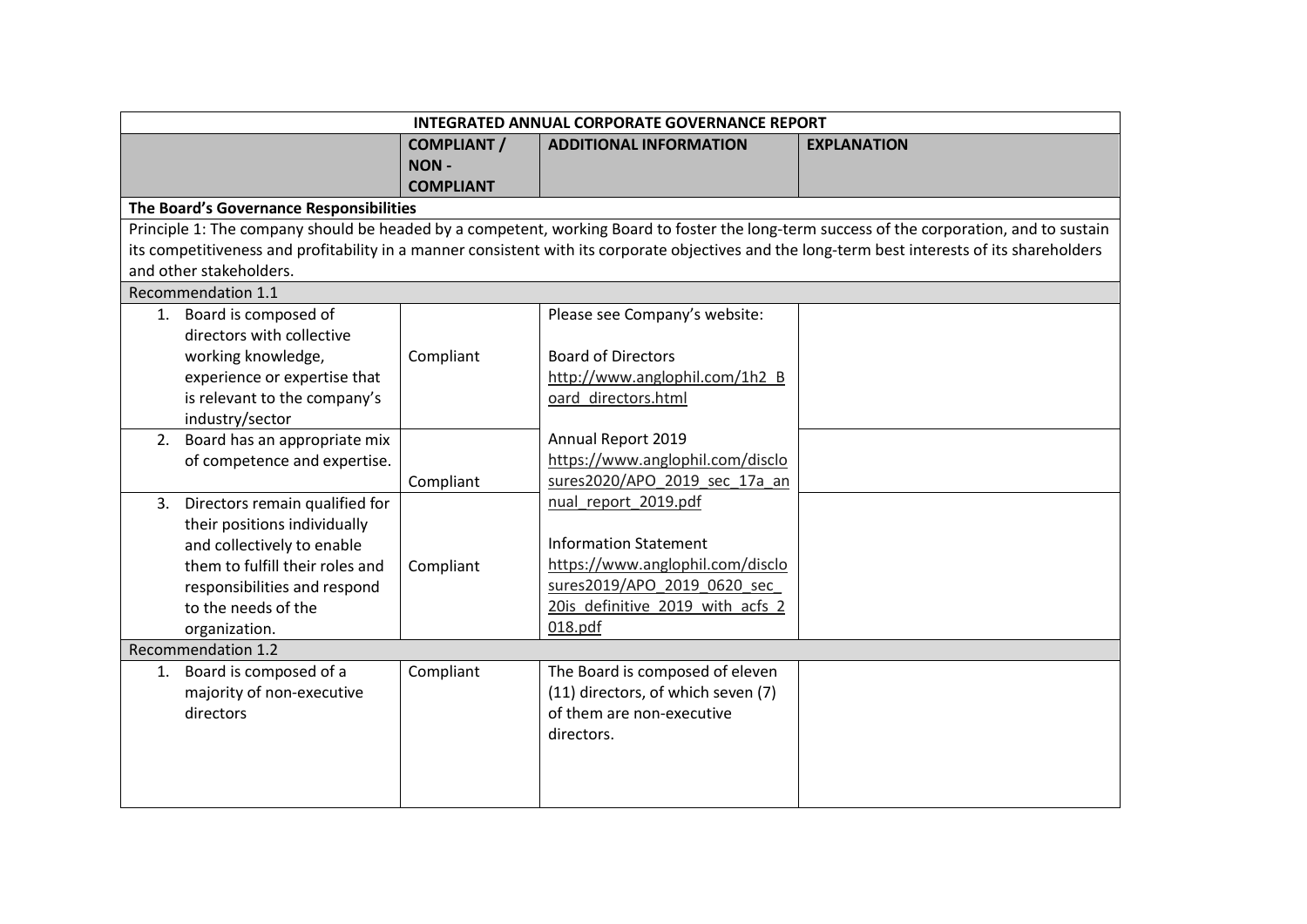|                                                                            |                                                                       |           | Please see Company's website:<br>Annual Report 2019<br>https://www.anglophil.com/disclo<br>sures2020/APO_2019_sec_17a_an<br>nual report 2019.pdf                                                                                                            |  |
|----------------------------------------------------------------------------|-----------------------------------------------------------------------|-----------|-------------------------------------------------------------------------------------------------------------------------------------------------------------------------------------------------------------------------------------------------------------|--|
|                                                                            |                                                                       |           | <b>Information Statement</b><br>https://www.anglophil.com/disclo<br>sures2019/APO 2019 0620 sec<br>20is definitive 2019 with acfs 2<br>018.pdf                                                                                                              |  |
| Recommendation 1.3                                                         |                                                                       |           |                                                                                                                                                                                                                                                             |  |
| 1. Company provides in its<br>Corporate Governance a                       | <b>Board Charter and Manual on</b><br>policy on training of directors | Compliant | Manual on Corporate Governance<br>http://www.anglophil.com/disclos<br>ures2017/APO 2017 0601 revise<br>d cg manual.pdf<br>https://www.anglophil.com/do<br>cuments14/apo board charter<br>.pdf                                                               |  |
| 2. Company has an orientation<br>program for first time<br>directors       |                                                                       | Compliant | The Company ensures that all<br>directors are properly oriented<br>upon joining the Board. New                                                                                                                                                              |  |
| 3. Company has relevant annual<br>continuing training for all<br>directors |                                                                       | Compliant | members of the Board are<br>appropriately apprised of their<br>responsibilities,<br>duties<br>and<br>before<br>their<br>beginning<br>directorships.<br>The Company strongly believes in<br>continuous learning. Training<br>and Development is given utmost |  |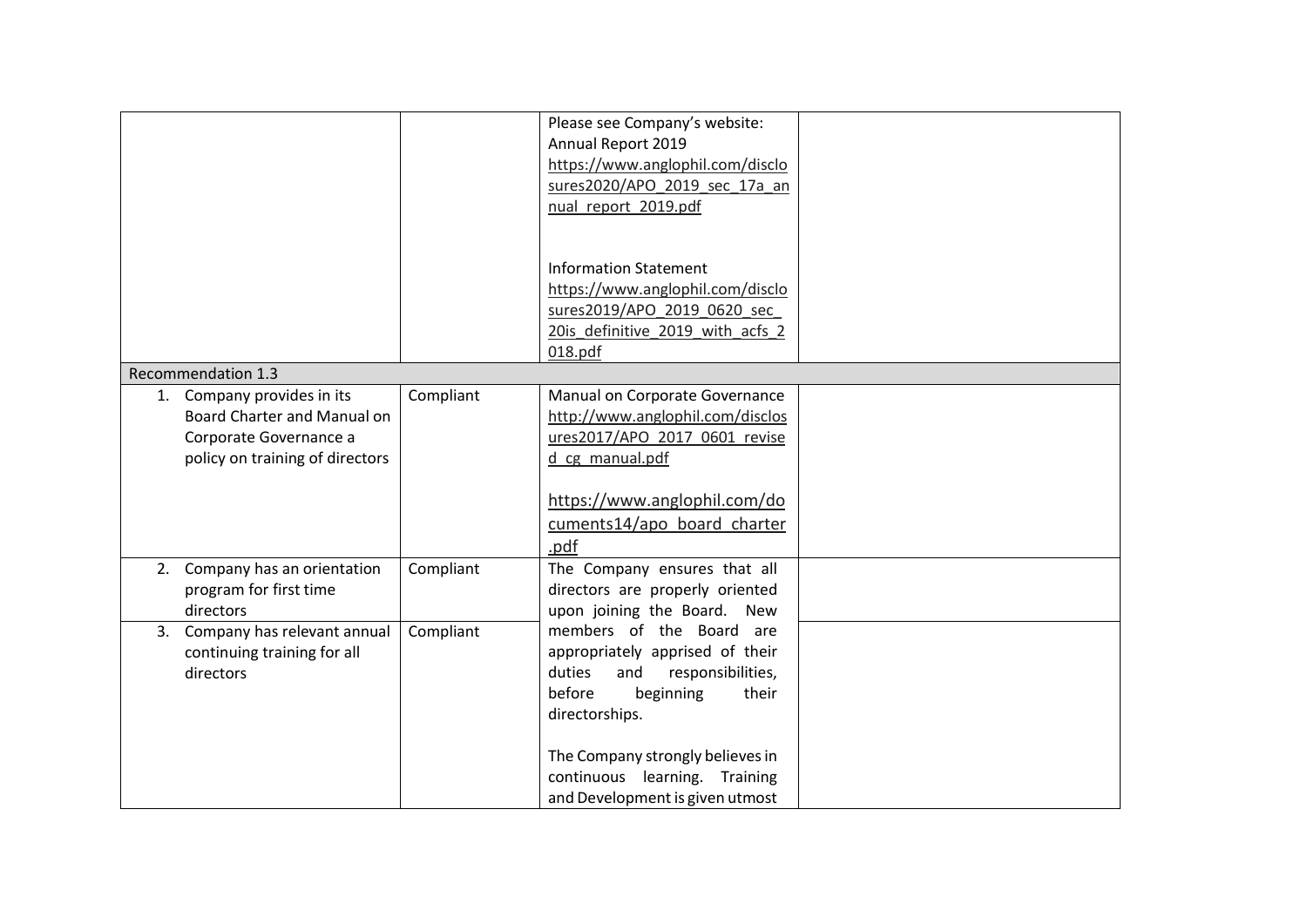|                                                                                                                                                                                                         |           | importance in the Company<br>across all levels.<br>Manual on Corporate Governance<br>http://www.anglophil.com/disclos<br>ures2017/APO 2017 0601 revise<br>d cg manual.pdf                                                                                                                                                                 |  |
|---------------------------------------------------------------------------------------------------------------------------------------------------------------------------------------------------------|-----------|-------------------------------------------------------------------------------------------------------------------------------------------------------------------------------------------------------------------------------------------------------------------------------------------------------------------------------------------|--|
| Recommendation 1.4                                                                                                                                                                                      |           |                                                                                                                                                                                                                                                                                                                                           |  |
| 1. Board has a policy on Board<br>diversity                                                                                                                                                             | Compliant | Please see "The Diversity Policy"<br>Manual on Corporate Governance<br>http://www.anglophil.com/disclos<br>ures2017/APO 2017 0601 revise<br>d_cg_manual.pdf<br>Currently, the Board is composed<br>of two female directors out of<br>eleven directors of the Company,<br>namely, Presentacion S. Ramos<br>and Maureen Alexandra S. Ramos- |  |
|                                                                                                                                                                                                         |           | Padilla.                                                                                                                                                                                                                                                                                                                                  |  |
| Optional: Recommendation 1.4<br>1. Company has a policy on and<br>discloses measurable<br>objectives for implementing<br>its Board diversity and<br>reports on progress in<br>achieving its objectives. | Compliant | Please see "The Diversity Policy"<br>Manual on Corporate Governance<br>http://www.anglophil.com/disclos<br>ures2017/APO 2017 0601 revise<br>d cg manual.pdf                                                                                                                                                                               |  |
| Recommendation 1.5                                                                                                                                                                                      |           |                                                                                                                                                                                                                                                                                                                                           |  |
| 1. Board is assisted by a<br>Corporate Secretary.                                                                                                                                                       | Compliant | The Board is assisted by its<br>Corporate Secretary, Atty. Iris<br>Marie U. Carpio-Duque.                                                                                                                                                                                                                                                 |  |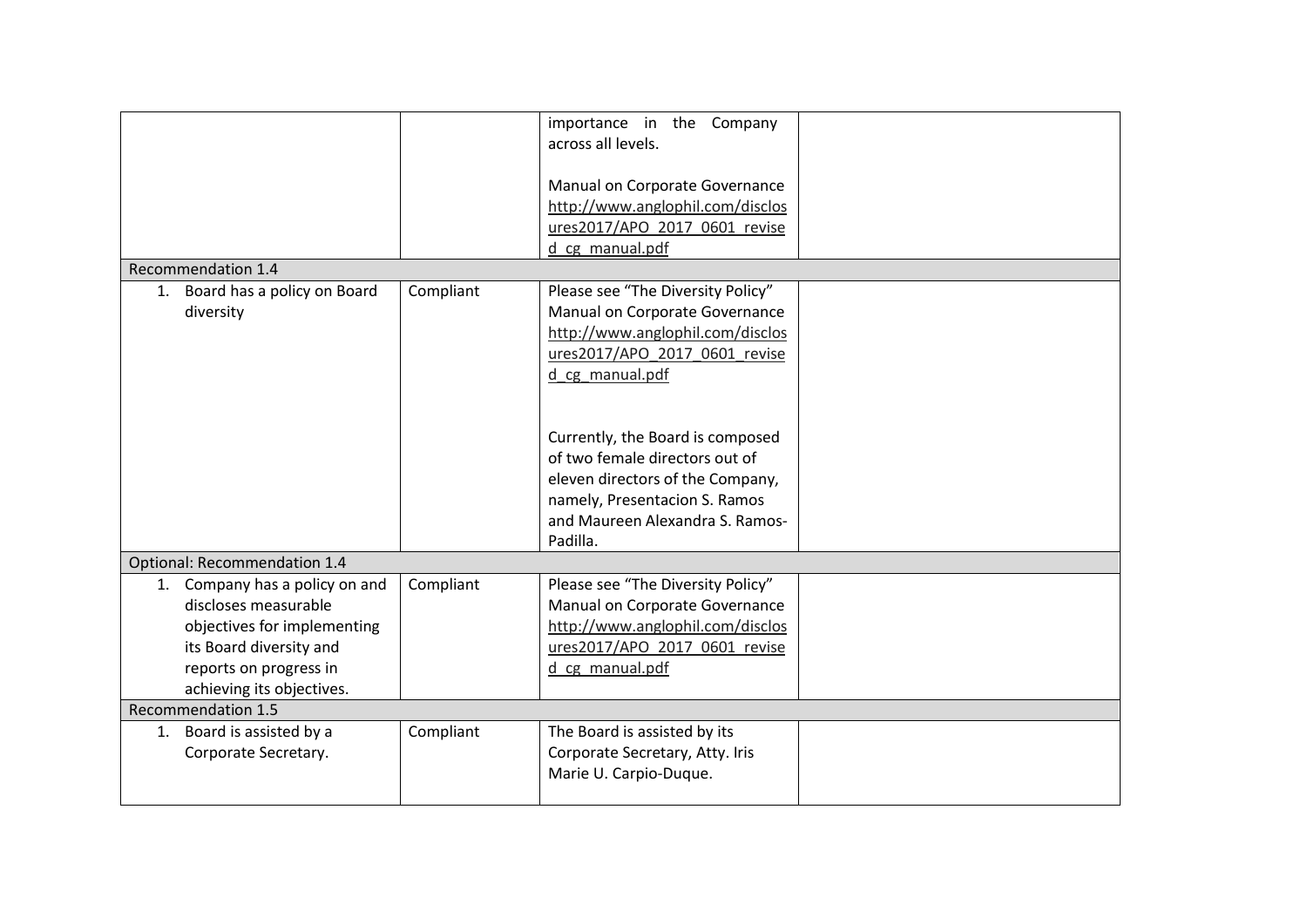|    |                                 |               | Please see Company's website:    |                                             |  |  |
|----|---------------------------------|---------------|----------------------------------|---------------------------------------------|--|--|
|    |                                 |               | Manual on Corporate Governance   |                                             |  |  |
|    |                                 |               | http://www.anglophil.com/disclos |                                             |  |  |
|    |                                 |               | ures2017/APO 2017 0601 revise    |                                             |  |  |
|    |                                 |               | d cg manual.pdf                  |                                             |  |  |
|    |                                 |               |                                  |                                             |  |  |
|    |                                 |               | Annual Report 2019               |                                             |  |  |
|    |                                 |               | https://www.anglophil.com/disclo |                                             |  |  |
|    | 2. Corporate Secretary is a     | Non-Compliant | sures2020/APO 2019 sec 17a an    | The Company has assigned an Assistant       |  |  |
|    | separate individual from the    |               | nual report 2019.pdf             | Corporate Secretary to assist the Corporate |  |  |
|    | Compliance Officer.             |               |                                  | Secretary with her duties.                  |  |  |
|    | 3. Corporate Secretary is not a | Compliant     | <b>Information Statement</b>     |                                             |  |  |
|    | member of the Board of          |               | https://www.anglophil.com/disclo |                                             |  |  |
|    | <b>Directors</b>                |               | sures2019/APO_2019_0620_sec_2    |                                             |  |  |
|    |                                 |               | Ois definitive 2019 with acfs 20 |                                             |  |  |
|    |                                 |               | 18.pdf                           |                                             |  |  |
| 4. | Corporate Secretary attends     | Compliant     | Please see Company's website:    |                                             |  |  |
|    | training/s on corporate         |               |                                  |                                             |  |  |
|    | governance                      |               | Certificate of Attendance on In- |                                             |  |  |
|    |                                 |               | House Corporate Governance       |                                             |  |  |
|    |                                 |               | <b>Training Program</b>          |                                             |  |  |
|    |                                 |               | https://www.anglophil.com/disclo |                                             |  |  |
|    |                                 |               | sures2019/APO 2019 1010 sec1     |                                             |  |  |
|    |                                 |               | 7c certificate of attendance cg  |                                             |  |  |
|    |                                 |               | seminar 2019.pdf                 |                                             |  |  |
|    | Optional: Recommendation 1.5    |               |                                  |                                             |  |  |
|    | 1. Corporate Secretary          |               |                                  |                                             |  |  |
|    | distributes materials for       |               |                                  |                                             |  |  |
|    | Board meetings at least five    |               |                                  |                                             |  |  |
|    | (5) business days before        |               |                                  |                                             |  |  |
|    | scheduled meeting.              |               |                                  |                                             |  |  |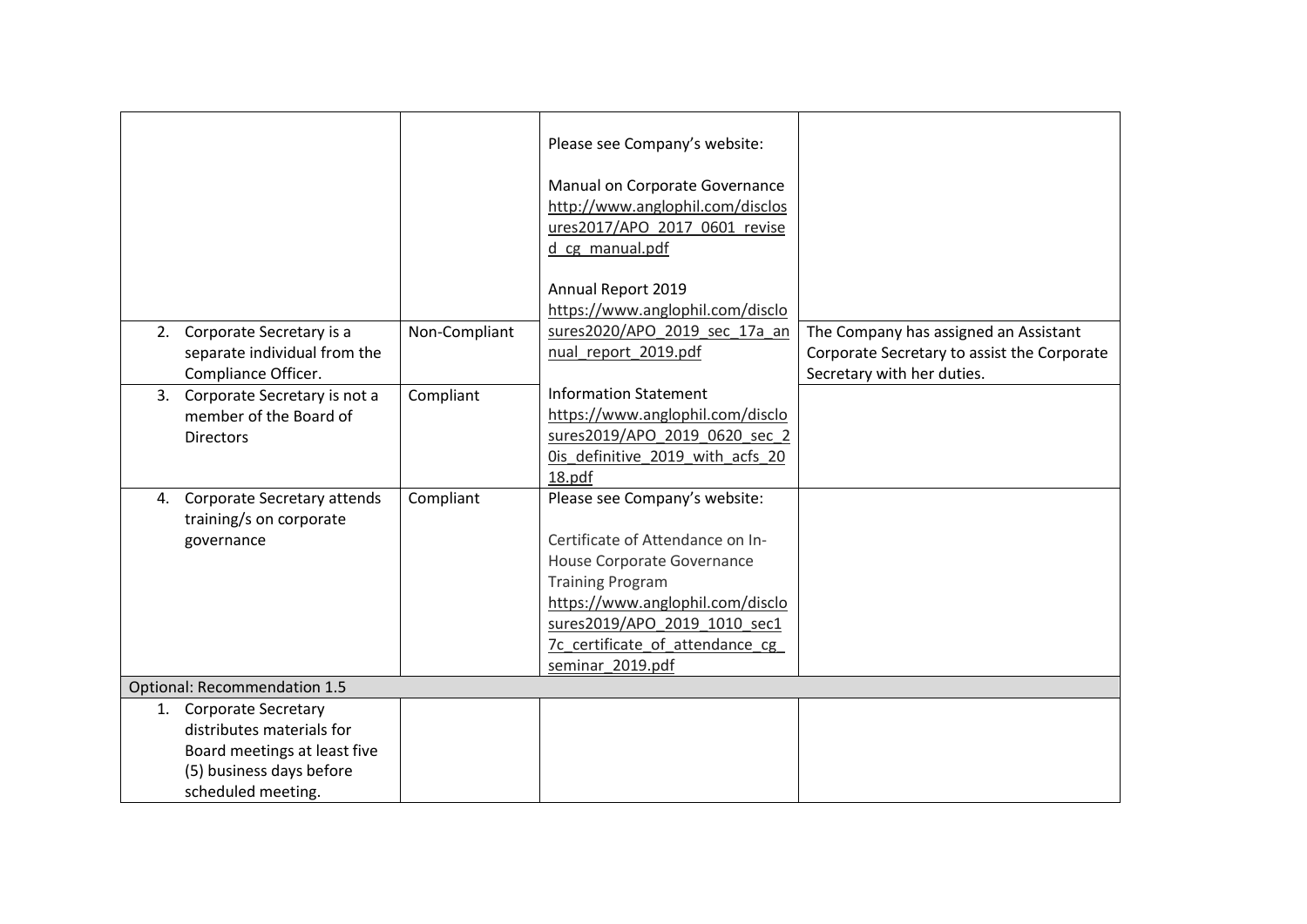|    | Recommendation 1.6                |               |                                  |                                              |
|----|-----------------------------------|---------------|----------------------------------|----------------------------------------------|
|    | 1. Board is assisted by a         | Compliant     | The Board is assisted by its     |                                              |
|    | Compliance Officer.               |               | Compliance Officer, Atty. Iris   |                                              |
| 2. | Compliance Officer has a          | Non-Compliant | Marie U. Carpio-Duque and she is | Although the incumbent Compliance            |
|    | rank of Senior Vice-President     |               | not a Board member.              | Officer does not have the rank of Senior     |
|    | or an equivalent position         |               |                                  | Vice President, she directly reports to the  |
|    | with adequate stature and         |               | Please see Company's website:    | Company's Chairman and President and         |
|    | authority in the corporation      |               |                                  | she able to discharge her duties faithfully. |
|    |                                   |               | Annual Report 2019               |                                              |
|    |                                   |               | https://www.anglophil.com/disclo |                                              |
|    |                                   |               | sures2020/APO 2019 sec 17a an    |                                              |
|    |                                   |               | nual report 2019.pdf             |                                              |
|    | 3. Compliance Officer is not a    | Compliant     |                                  |                                              |
|    | member of the Board.              |               | <b>Information Statement</b>     |                                              |
|    |                                   |               | https://www.anglophil.com/disclo |                                              |
|    |                                   |               | sures2019/APO 2019 0620 sec      |                                              |
|    |                                   |               | 20is definitive 2019 with acfs 2 |                                              |
|    |                                   |               | 018.pdf                          |                                              |
|    |                                   |               |                                  |                                              |
|    |                                   |               | Manual on Corporate Governance   |                                              |
|    |                                   |               | http://www.anglophil.com/disclos |                                              |
|    |                                   |               | ures2017/APO_2017_0601_revise    |                                              |
|    |                                   |               | d cg manual.pdf                  |                                              |
|    |                                   |               |                                  |                                              |
| 4. | <b>Compliance Officer attends</b> | Compliant     | Please see Company's website:    | The certificate of attendance has been       |
|    | training/s on corporate           |               |                                  | uploaded on the Company's website.           |
|    | governance                        |               | Certificate of Attendance on In- |                                              |
|    |                                   |               | House Corporate Governance       |                                              |
|    |                                   |               | <b>Training Program</b>          |                                              |
|    |                                   |               | https://www.anglophil.com/disclo |                                              |
|    |                                   |               | sures2019/APO 2019 1010 sec1     |                                              |
|    |                                   |               | 7c certificate of attendance cg  |                                              |
|    |                                   |               | seminar 2019.pdf                 |                                              |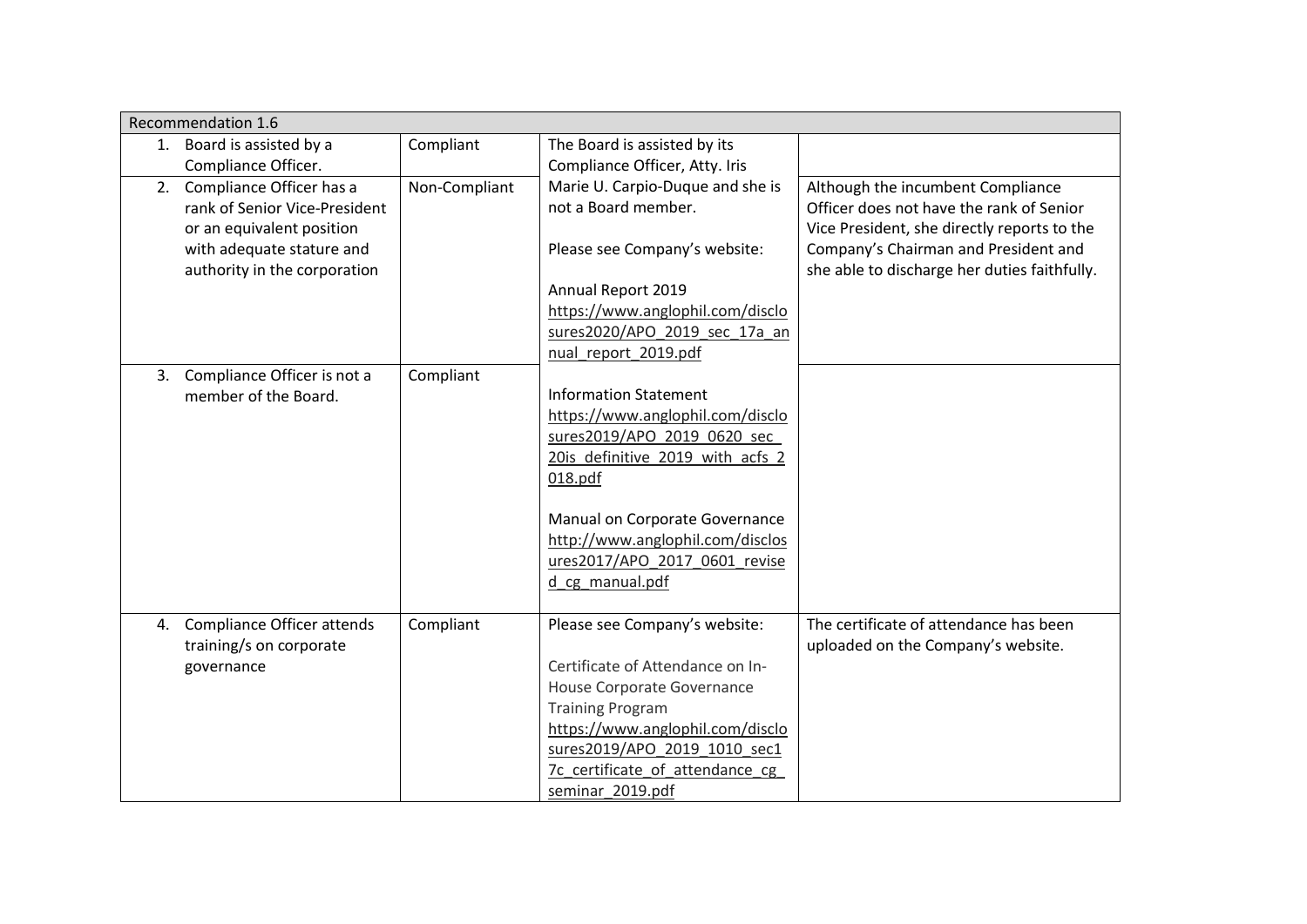Principle 2: The fiduciary roles, responsibilities and accountabilities of the Board as provided under the law, the company's articles and bylaws, and other legal pronouncements and guidelines should be clearly made known to all directors as well as stockholders and other stakeholders.

## Recommendation 2.1

|          | 1. Directors act on a fully<br>informed basis, in good faith,<br>with due diligence and care,<br>and in the best interest of the<br>company.                                                                                    | Compliant              | Please see Company's website:<br>Manual on Corporate Governance<br>http://www.anglophil.com/disclos<br>ures2017/APO_2017_0601_revise<br>d cg manual.pdf                                                                                                                                                                                                                    |  |
|----------|---------------------------------------------------------------------------------------------------------------------------------------------------------------------------------------------------------------------------------|------------------------|----------------------------------------------------------------------------------------------------------------------------------------------------------------------------------------------------------------------------------------------------------------------------------------------------------------------------------------------------------------------------|--|
|          | <b>Recommendation 2.2</b>                                                                                                                                                                                                       |                        |                                                                                                                                                                                                                                                                                                                                                                            |  |
| 1.<br>2. | Board oversees the<br>development, review and<br>approval of the company's<br>business objectives and<br>strategy.<br>Board oversees and monitors<br>the implementation of the<br>company's business<br>objectives and strategy | Compliant<br>Compliant | The Board reviews and approved<br>the<br>Company's<br>business<br>objectives and strategy, and<br>monitor their implementation, in<br>order to sustain the Company's<br>long-term viability and strength,<br>during Board meeting.<br>Please see Company's website:<br>Manual on Corporate Governance<br>http://www.anglophil.com/disclos<br>ures2017/APO 2017 0601 revise |  |
|          |                                                                                                                                                                                                                                 |                        | d cg manual.pdf                                                                                                                                                                                                                                                                                                                                                            |  |
|          | <b>Supplement to Recommendation 2.2</b>                                                                                                                                                                                         |                        |                                                                                                                                                                                                                                                                                                                                                                            |  |
| 1.       | Board has a clearly defined<br>and updated vision, mission<br>and core values                                                                                                                                                   | Compliant              | Please see Company's website:<br>"Vision and Mission Statement"<br>http://www.anglophil.com/1h1 c<br>orp profile.html                                                                                                                                                                                                                                                      |  |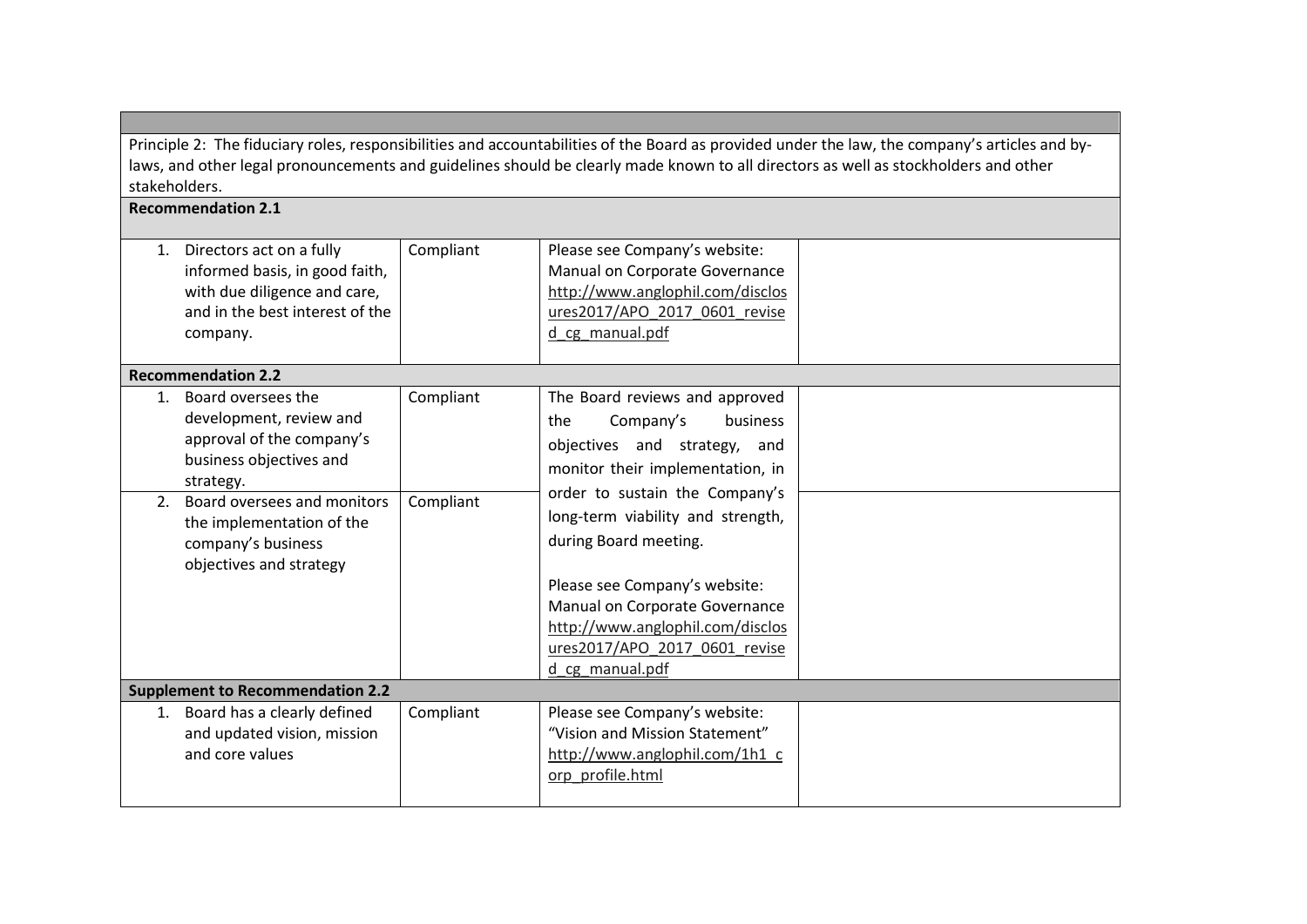| Board has strategy execution<br>2.<br>process that facilitates<br>effective management<br>performance and is attuned<br>to the company's business | Compliant | Please see Company's website:<br>Manual on Corporate Governance<br>http://www.anglophil.com/disclos<br>ures2017/APO_2017_0601_revise<br>d cg manual.pdf                                                                                                                                                                                                                                                                                                                                                                                                                                      |  |
|---------------------------------------------------------------------------------------------------------------------------------------------------|-----------|----------------------------------------------------------------------------------------------------------------------------------------------------------------------------------------------------------------------------------------------------------------------------------------------------------------------------------------------------------------------------------------------------------------------------------------------------------------------------------------------------------------------------------------------------------------------------------------------|--|
| environment, and culture.                                                                                                                         |           |                                                                                                                                                                                                                                                                                                                                                                                                                                                                                                                                                                                              |  |
| <b>Recommendation 2.3</b>                                                                                                                         |           |                                                                                                                                                                                                                                                                                                                                                                                                                                                                                                                                                                                              |  |
| 1. Board is headed by a<br>competent and qualified<br>Chairperson                                                                                 | Compliant | The Chairperson is Alfredo C.<br>Ramos and his qualifications can<br>be found in the following:<br>Please see Company's website:<br><b>Board of Directors</b><br>http://anglophil.com/1h2 Board<br>directors.html<br>Annual Report 2019<br>https://www.anglophil.com/disclo<br>sures2020/APO_2019_sec_17a_an<br>nual_report_2019.pdf<br><b>Information Statement</b><br>https://www.anglophil.com/disclo<br>sures2019/APO_2019_0620_sec_<br>20is_definitive_2019_with_acfs_2<br>018.pdf<br>Annual Corporate Governance<br>2016<br>http://anglophil.com/disclosures2<br>017/APO 2016 acgr.pdf |  |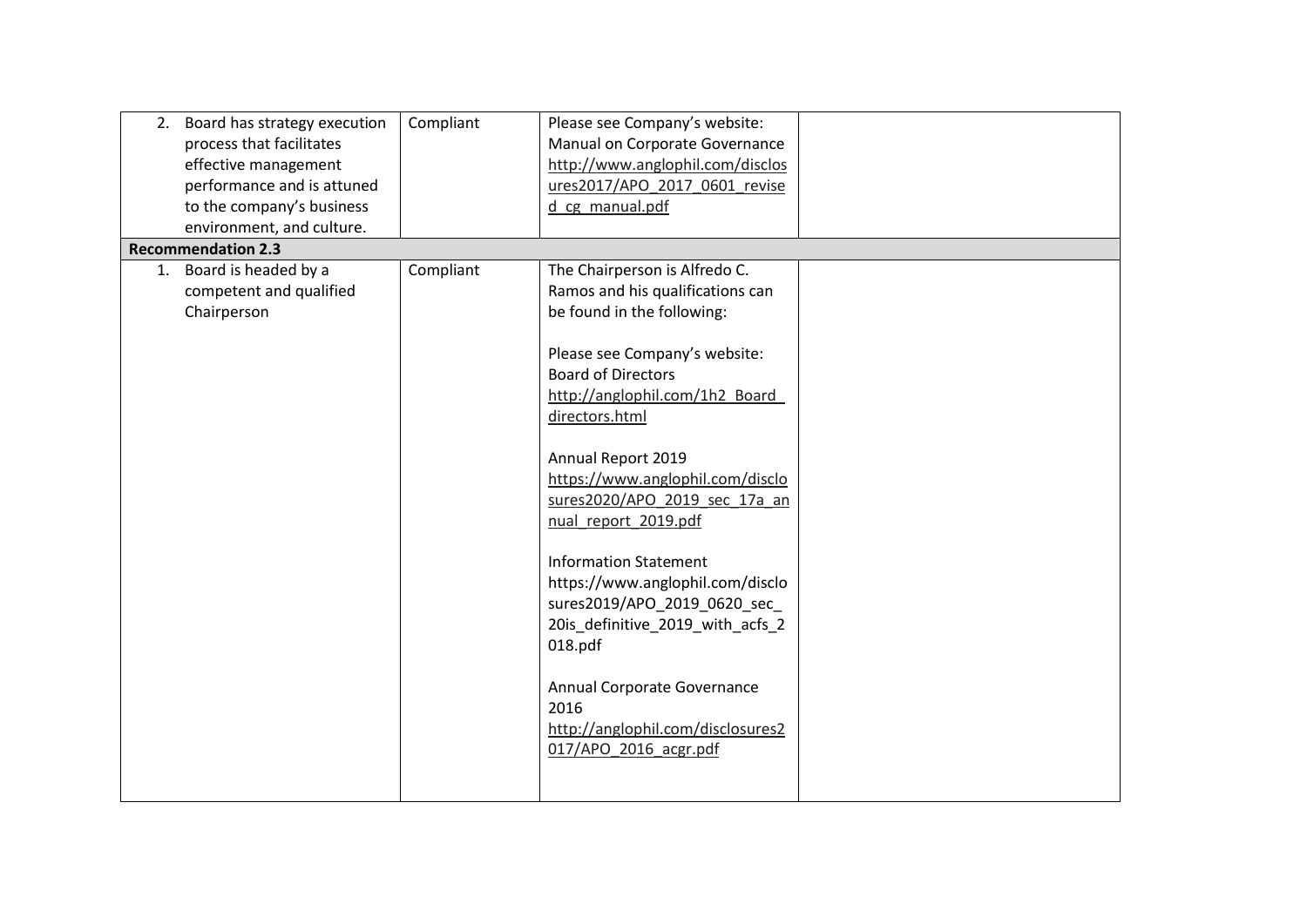|    | <b>Recommendation 2.4</b>                                                                                                                                  |           |                                                                                                                                                                                           |                                                                                                                                                                               |
|----|------------------------------------------------------------------------------------------------------------------------------------------------------------|-----------|-------------------------------------------------------------------------------------------------------------------------------------------------------------------------------------------|-------------------------------------------------------------------------------------------------------------------------------------------------------------------------------|
|    | 1. Board ensures and adopts an<br>effective succession planning<br>program for directors, key<br>officers and management                                   | Compliant | There is no retirement age policy<br>for Directors, for as long as a<br>Director is capable of performing<br>the functions of his office and is                                           |                                                                                                                                                                               |
| 2. | Board adopts a policy on the<br>retirement for directors and<br>key officers.                                                                              | Compliant | able to promote the interest of the<br>Company, he may be re-elected for<br>another term.                                                                                                 | The Company has a Retirement Plan covers<br>all Employees, including Key Officers and<br>the Executive Directors. This is contained in<br>the Company's Manual of Procedures. |
|    | <b>Recommendation 2.5</b>                                                                                                                                  |           |                                                                                                                                                                                           |                                                                                                                                                                               |
|    | 1. Board aligns the<br>remuneration of key officers<br>and Board members with<br>long-term interests of the<br>company                                     | Compliant | Non-executive Directors do not<br>receive compensation for their<br>services as such. Directors only<br>receive reasonable per diem for<br>every meeting they participate in.             | The Company's remuneration policy is<br>composed of: fixed remuneration (General<br>compensation) short-term variable<br>remuneration (performance incentive                  |
|    | 2. Board adapts a policy<br>specifying the relationship<br>between remuneration and<br>performance.                                                        | Compliant | Directors who are employees of<br>the Company or any of its<br>subsidiaries shall receive no<br>additional compensation for                                                               | allowance and bonuses) and long-term<br>incentives (Retirement Plan)                                                                                                          |
|    | 3. Directors do not participate<br>in discussions or<br>deliberations involving<br>his/her own remuneration.                                               | Compliant | serving as Directors other than the<br>reasonable per diem.                                                                                                                               | Directors do not participate in the<br>deliberation/s on matters of potential<br>conflict of interest.                                                                        |
|    | <b>Optional Recommendation 2.5</b>                                                                                                                         |           |                                                                                                                                                                                           |                                                                                                                                                                               |
|    | 1. Board approves the<br>remuneration of senior<br>executives.                                                                                             |           | Provide proof of Board approval                                                                                                                                                           |                                                                                                                                                                               |
|    | 2. Company has measurable<br>standards to align the<br>performance-based<br>remuneration of the<br>executive directors and<br>senior executives with long- |           | Provide information on or<br>link/reference to a document<br>containing measurable standards<br>to align performance-based<br>remuneration with the long-term<br>interest of the company. |                                                                                                                                                                               |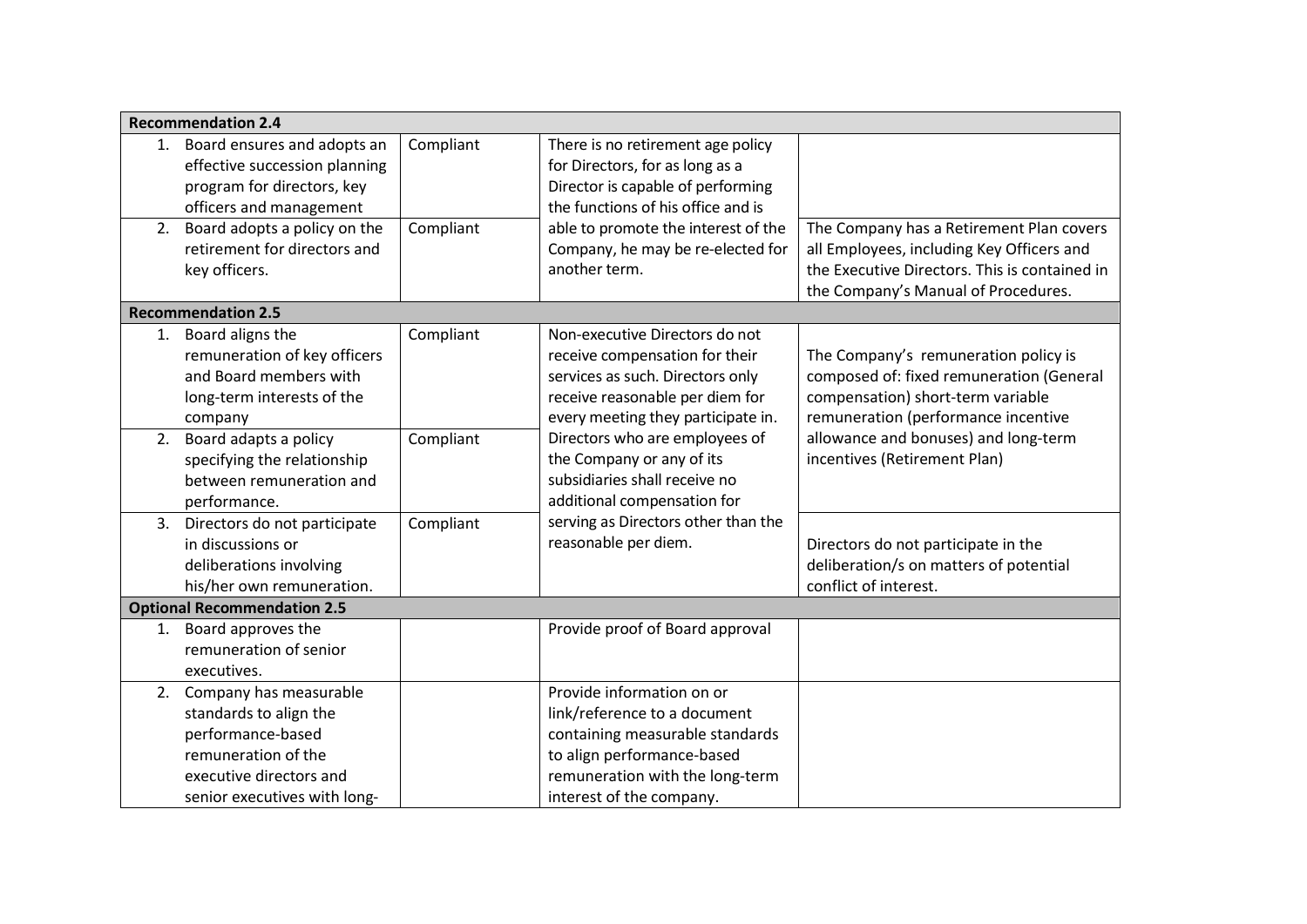|                | term interest, such as claw<br>back provision and deferred<br>bonuses.                                                                                                                |           |                                                                                                                                                       |  |
|----------------|---------------------------------------------------------------------------------------------------------------------------------------------------------------------------------------|-----------|-------------------------------------------------------------------------------------------------------------------------------------------------------|--|
|                | <b>Recommendation 2.6</b>                                                                                                                                                             |           |                                                                                                                                                       |  |
|                | 1. Board has a formal and<br>transparent nomination and<br>election policy                                                                                                            | Compliant | Please see Nomination Committee<br>Charter:<br>https://www.anglophil.com/docu<br>ments14/apo_committee_charter<br>cgovernance and nominations.p<br>df |  |
| 2.             | Board nomination and<br>election policy is disclosed in<br>the company's Manual on<br>Corporate Governance.                                                                           | Compliant | Manual on Corporate Governance<br>http://www.anglophil.com/disclos<br>ures2017/APO 2017 0601 revise<br>d cg manual.pdf                                |  |
| 3 <sub>1</sub> | Board nomination and<br>election policy includes how<br>the company accepted<br>nominations from minority<br>shareholders.                                                            | Compliant | Please see Nomination Committee<br>Charter:<br>https://www.anglophil.com/docu<br>ments14/apo committee charter<br>cgovernance and nominations.p<br>df |  |
| 4.             | Board nomination and<br>election policy includes how<br>the Board shortlists<br>candidates.                                                                                           | Compliant | Please see Nomination Committee<br>Charter:<br>https://www.anglophil.com/docu<br>ments14/apo committee charter<br>cgovernance_and_nominations.p<br>df |  |
| 5.             | Board nomination and<br>election policy includes an<br>assessment of the<br>effectiveness of the Board's<br>processes in the nomination,<br>election or replacement of a<br>director. | Compliant | Please see Nomination Committee<br>Charter:<br>http://anglophil.com/documents1<br>4/APHC%20Nominations%20Com<br>mittee%20Charter.pdf                  |  |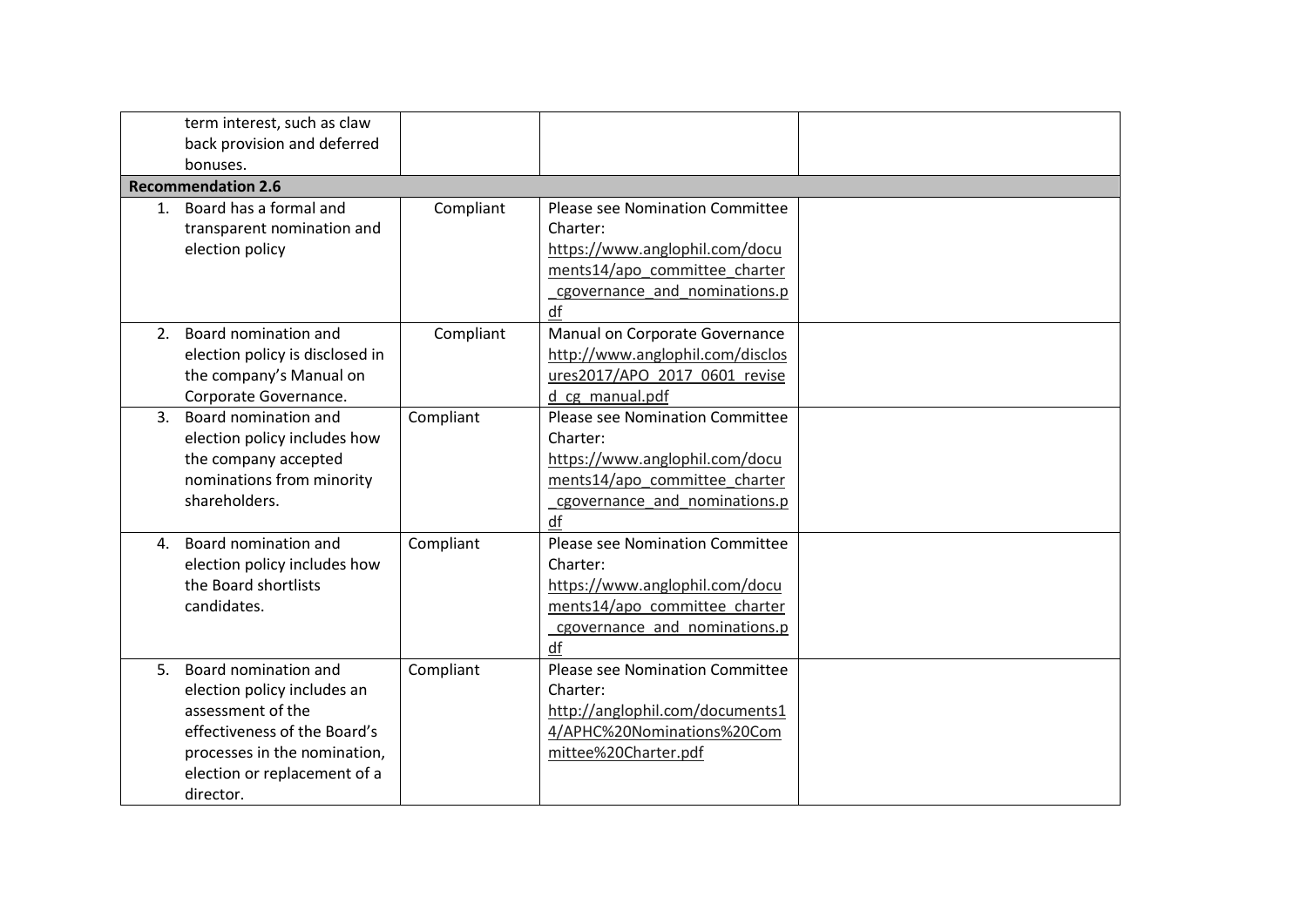| 6. | Board has a process for<br>identifying the quality of<br>directors that is aligned with<br>the strategic direction of the<br>company.<br><b>Optional: Recommendation 2.6</b><br>1. Company uses professional<br>search firms or other external<br>sources of candidates (such<br>as directors. | Compliant | Please see Nomination Committee<br>Charter:<br>http://anglophil.com/documents1<br>4/APHC%20Nominations%20Com<br>mittee%20Charter.pdf                                                |                                                                                                                                                                                                                                                                                                                                                                                                                                                                                                               |
|----|------------------------------------------------------------------------------------------------------------------------------------------------------------------------------------------------------------------------------------------------------------------------------------------------|-----------|-------------------------------------------------------------------------------------------------------------------------------------------------------------------------------------|---------------------------------------------------------------------------------------------------------------------------------------------------------------------------------------------------------------------------------------------------------------------------------------------------------------------------------------------------------------------------------------------------------------------------------------------------------------------------------------------------------------|
|    | <b>Recommendation 2.7</b>                                                                                                                                                                                                                                                                      |           |                                                                                                                                                                                     |                                                                                                                                                                                                                                                                                                                                                                                                                                                                                                               |
| 1. | Board has overall<br>responsibility in ensuring that<br>there is a group-wide policy<br>and system governing related<br>party transactions (RPTs) and<br>other unusual or infrequently<br>occurring transactions.                                                                              | Compliant | Please see Manual on Corporate<br>Governance. "Related Party<br><b>Transaction Policy":</b><br>http://www.anglophil.com/disclos<br>ures2017/APO_2017_0601_revise<br>d cg manual.pdf | All related party transactions are based on<br>prevailing market/commercial rates at the<br>time of the transaction.<br>Where it is required under the Corporation<br>Code to submit corporate matters to<br>stockholders for approval and such matters<br>are Related Party Transactions, the related<br>parties involved inhibit themselves from<br>voting on the matter.<br>All related party transactions are fully<br>disclosed and subjected to regular audit by<br>the external and internal auditors. |
|    | 2. Provide policy includes<br>appropriate review and<br>approval of material RPTs,<br>which and approval of<br>material RPTs, which<br>guarantee fairness and<br>transparency of the<br>transactions.                                                                                          | Compliant | Please see Manual on Corporate<br>Governance. "Related Party<br>Transaction Policy"<br>http://www.anglophil.com/disclos<br>ures2017/APO_2017_0601_revise<br>d cg manual.pdf         |                                                                                                                                                                                                                                                                                                                                                                                                                                                                                                               |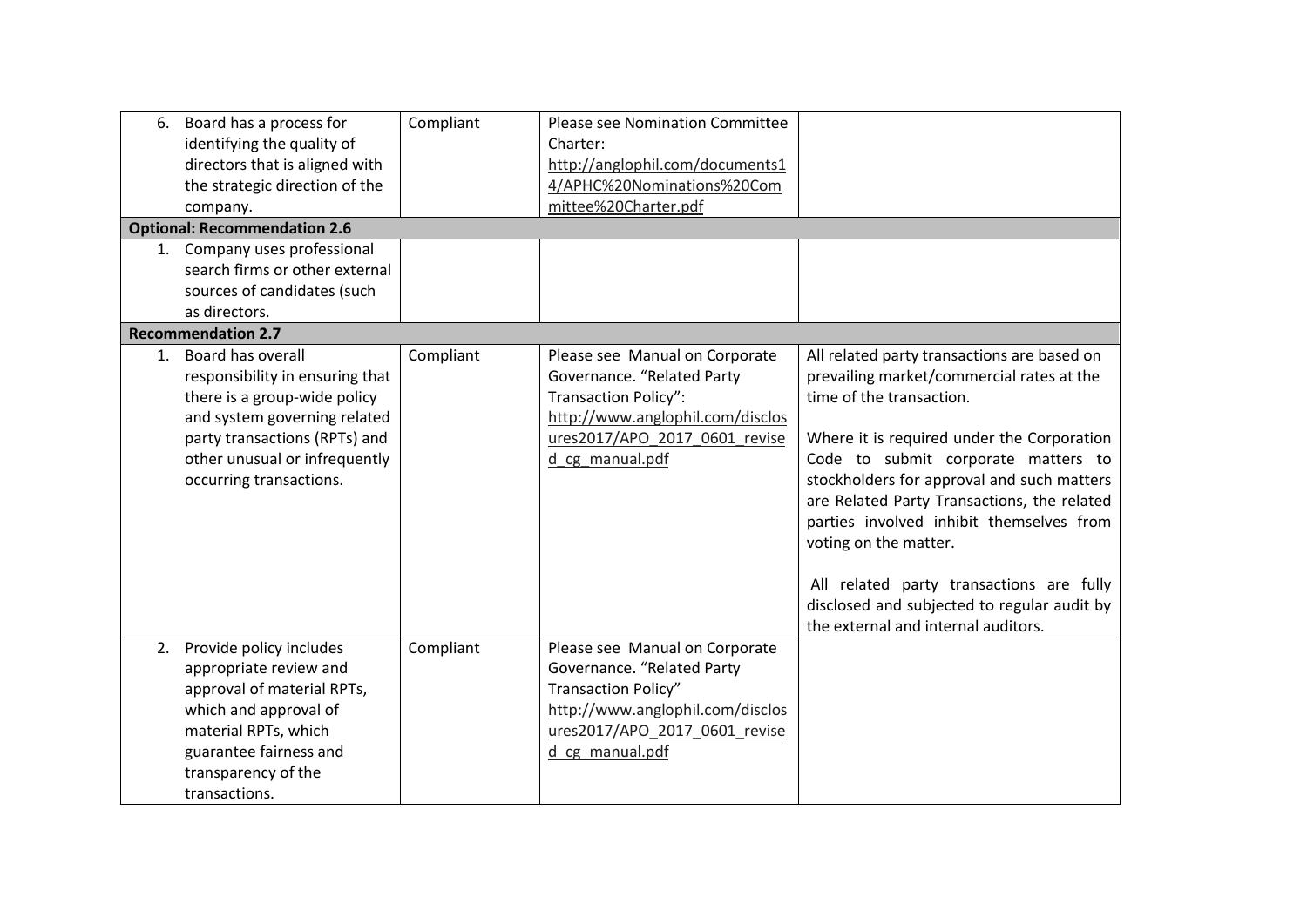|                                                                                            | 3. RPT policy encompasses all<br>entities within the group,<br>taking into account their size,<br>structure, risk profile and<br>complexity of operations.<br><b>Supplement to Recommendations 2.7</b>                                                                                                                                                                       | Compliant | Please see Manual on Corporate<br>Governance. "Related Party<br>Transaction Policy"<br>http://www.anglophil.com/disclos<br>ures2017/APO 2017 0601 revise<br>d cg manual.pdf                                                                                                                                                                                                                                                                                                            |                                                                                                                                                                                                                                                     |
|--------------------------------------------------------------------------------------------|------------------------------------------------------------------------------------------------------------------------------------------------------------------------------------------------------------------------------------------------------------------------------------------------------------------------------------------------------------------------------|-----------|----------------------------------------------------------------------------------------------------------------------------------------------------------------------------------------------------------------------------------------------------------------------------------------------------------------------------------------------------------------------------------------------------------------------------------------------------------------------------------------|-----------------------------------------------------------------------------------------------------------------------------------------------------------------------------------------------------------------------------------------------------|
| 1. Board clearly defines the<br>approval of RPTs and<br>those that need prior<br>approval. | threshold for disclosure and<br>categorizes such transactions<br>according to those that are<br>considered de minimis or<br>transactions that need not be<br>reported or announced,<br>shareholder approval. The<br>aggregate amount of RPTs<br>within any twelve (12) month<br>period should be considered<br>for purposes of applying the<br>thresholds for disclosure and | Compliant | All Related Party Transactions<br>must be subjected for approval of<br>the Board, regardless of amount<br>involved, and are fully disclosed in<br>the Company's Financial<br>Statement.<br>Please see Manual on Corporate<br>Governance. "Related Party<br><b>Transaction Policy"</b><br>http://www.anglophil.com/disclo<br>sures2017/APO 2017 0601 revis<br>ed cg manual.pdf<br>Annual Reports and Quarterly<br>Reports (please see Company's<br>website)<br>http://www.anglophil.com |                                                                                                                                                                                                                                                     |
| non-related party<br>shareholders approve<br>transactions during                           | 2. Board establishes a voting<br>system whereby a majority of<br>specific types of related party<br>shareholders' meetings.                                                                                                                                                                                                                                                  |           | Annual Corporate Governance<br>2016<br>http://anglophil.com/disclosures2<br>017/APO 2016 acgr.pdf                                                                                                                                                                                                                                                                                                                                                                                      | Where it is required under the Corporation<br>Code to submit corporate matters to<br>stockholders for approval and such matters<br>are Related Party Transactions, the related<br>parties involved inhibit themselves from<br>voting on the matter. |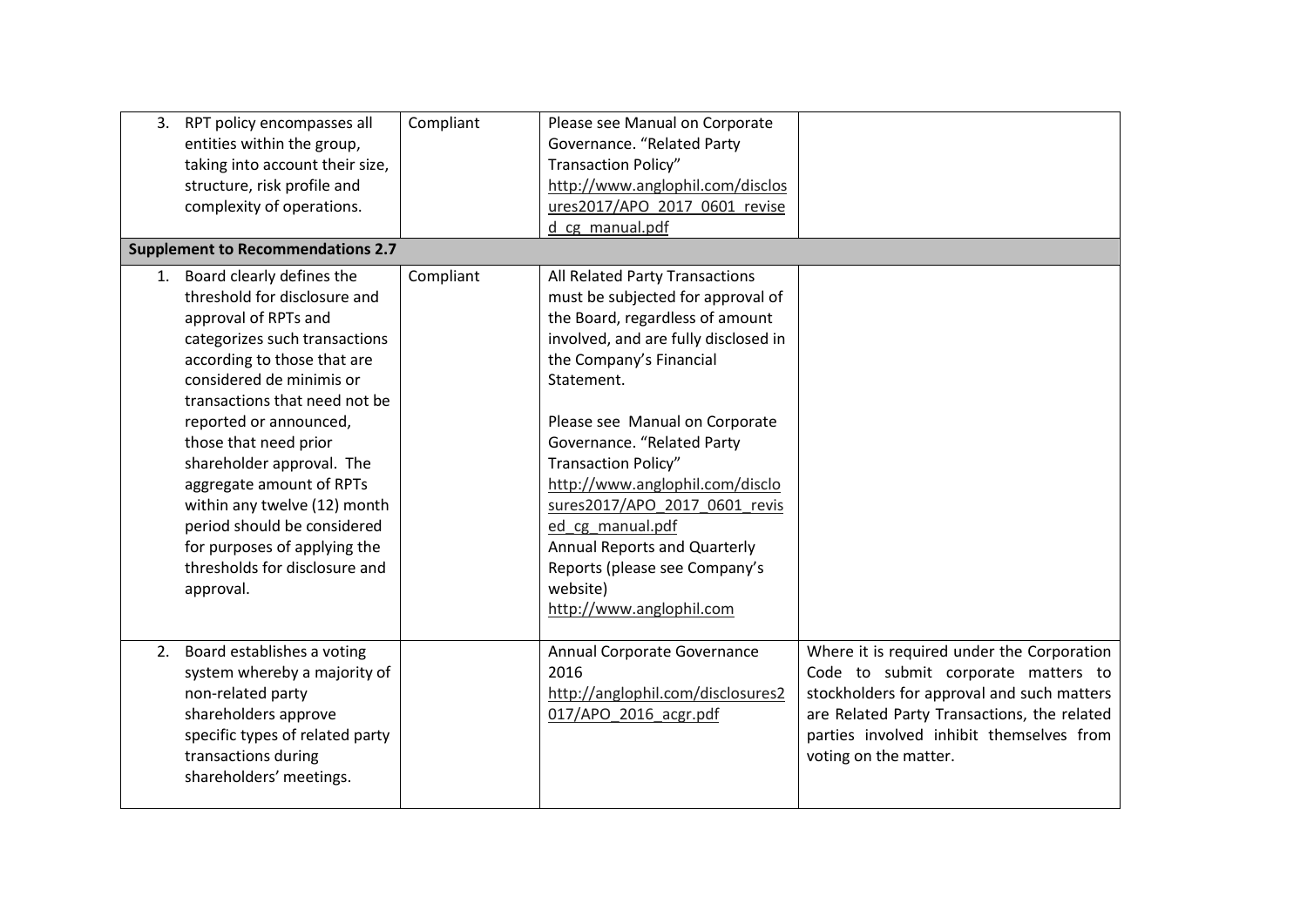|    | <b>Recommendations 2.8</b>        |           |                                   |  |
|----|-----------------------------------|-----------|-----------------------------------|--|
| 1. | Board is primarily responsible    | Compliant | Please see Manual on Corporate    |  |
|    | of Management led by the          |           | Governance.                       |  |
|    | Chief Executive Officer (CEO)     |           | http://www.anglophil.com/disclos  |  |
|    | and the heads of the other        |           | ures2017/APO 2017 0601 revise     |  |
|    | control functions (Chief Risk     |           | d_cg_manual.pdf                   |  |
|    | Officer, Chief Compliance         |           |                                   |  |
|    | Officer and Chief Audit           |           | The Management team composed      |  |
|    | Executive)                        |           | of Alfredo C. Ramos (CEO), Adrian |  |
|    |                                   |           | Paulino S. Ramos, (President),    |  |
|    |                                   |           | Gerard Anton S. Ramos, (EVP-      |  |
|    |                                   |           | Investments), Adrian S. Arias,    |  |
|    |                                   |           | (EVP-Legal and Admin), Gilbert V. |  |
|    |                                   |           | Rabago, (Treasurer and Chief Risk |  |
|    |                                   |           | Officer).                         |  |
|    | 2. Board is primarily responsible | Compliant | Please see the Corporation's      |  |
|    | for assessing the                 |           | Manual on Corporate Governance    |  |
|    | performance of Management         |           | http://www.anglophil.com/disclos  |  |
|    | led by the Chief Executive        |           | ures2017/APO_2017_0601_revise     |  |
|    | Officer (CEO) and the heads       |           | d cg_manual.pdf                   |  |
|    | of the other control functions    |           |                                   |  |
|    | (Chief Risk Officer, Chief        |           | Please see Corporation's website  |  |
|    | Compliances Officer and           |           | http://www.anglophil.com          |  |
|    | Chief Audit Executive).           |           |                                   |  |
|    | <b>Recommendations 2.9</b>        |           |                                   |  |
| 1. | Board establishes an              | Compliant | Please see the Corporation's      |  |
|    | effective performance             |           | Manual on Corporate Governance    |  |
|    | management framework that         |           | http://www.anglophil.com/disclos  |  |
|    | ensures that Management's         |           | ures2017/APO 2017 0601 revise     |  |
|    | performance is at par with        |           | d cg manual.pdf                   |  |
|    | the standards set by the          |           |                                   |  |
|    | <b>Board and Senior</b>           |           |                                   |  |
|    | Management.                       |           |                                   |  |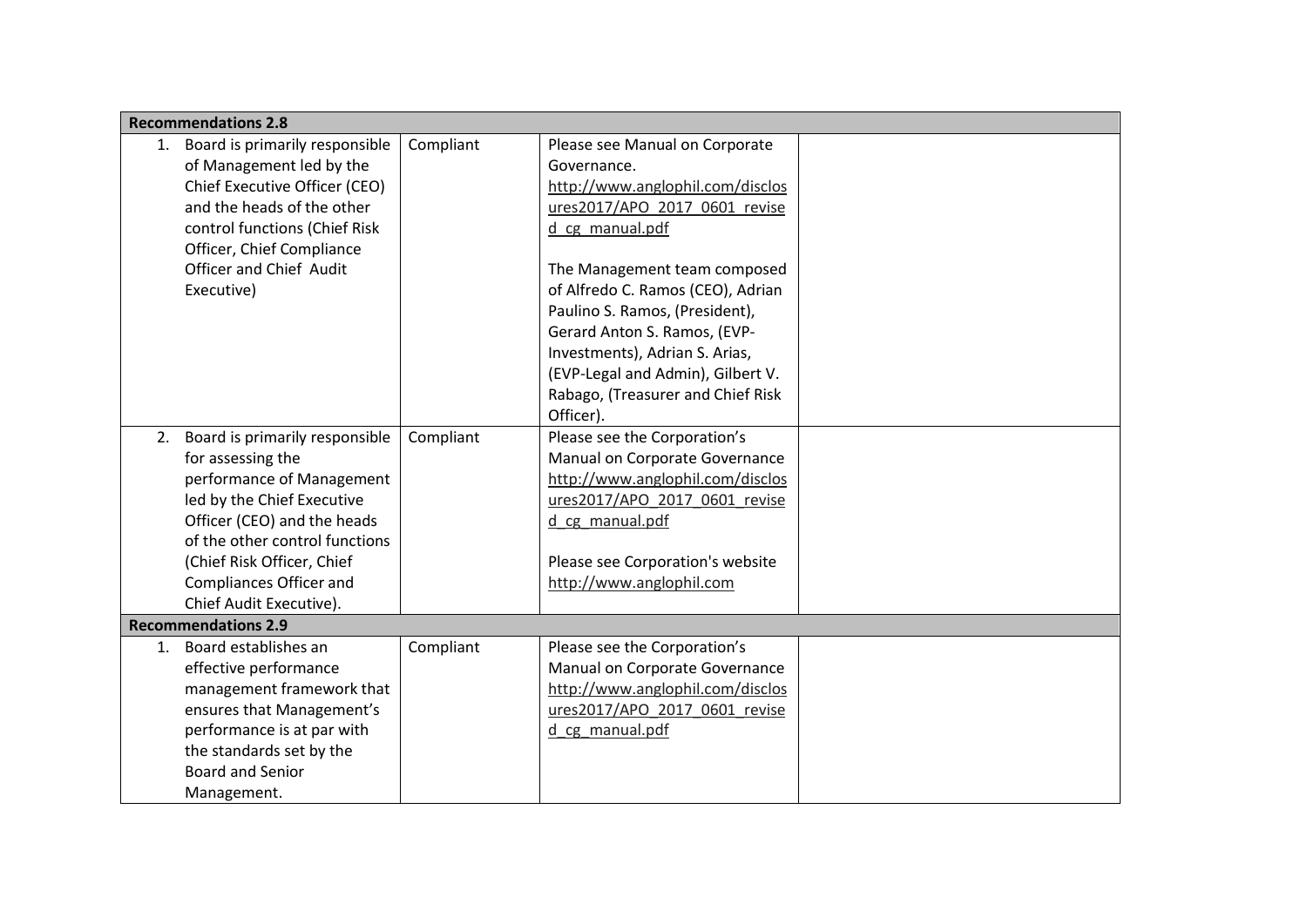| 2. Board establishes an<br>effective performance<br>management framework that<br>ensures that personnel's<br>performance is at par with<br>the standards set by the                          | Compliant | Please see the Corporation's<br>Manual on Corporate Governance<br>http://www.anglophil.com/disclos<br>ures2017/APO 2017 0601 revise<br>d cg manual.pdf                  |                                                                                 |
|----------------------------------------------------------------------------------------------------------------------------------------------------------------------------------------------|-----------|-------------------------------------------------------------------------------------------------------------------------------------------------------------------------|---------------------------------------------------------------------------------|
| <b>Board and Senior</b>                                                                                                                                                                      |           |                                                                                                                                                                         |                                                                                 |
| Management                                                                                                                                                                                   |           |                                                                                                                                                                         |                                                                                 |
| <b>Recommendations 2.10</b>                                                                                                                                                                  |           |                                                                                                                                                                         |                                                                                 |
| 1. Board oversees that an<br>appropriate internal control<br>system is in place.                                                                                                             | Compliant | Please see the Corporation's<br>Manual on Corporate Governance<br>http://www.anglophil.com/disclos                                                                      |                                                                                 |
| 2. The internal control system<br>includes a mechanism for<br>monitoring and managing<br>potential conflict of interest<br>of the Management<br>members and shareholders.                    | Compliant | ures2017/APO 2017 0601 revise<br>d cg manual.pdf<br>Conflict of Interest<br>https://www.anglophil.com/docu<br>ments14/APHC%20Conflict%20of<br>%20Interests%20Policy.pdf |                                                                                 |
| 3. Board approves the internal<br><b>Audit Charter</b>                                                                                                                                       | Compliant | Provide reference or link to the<br>company's Internal Audit Charter.                                                                                                   | The Internal Audit Charter is subject to<br>approval by the Board of Directors. |
| <b>Recommendations 2.11</b>                                                                                                                                                                  |           |                                                                                                                                                                         |                                                                                 |
| 1. Board oversees that the<br>company has in place a<br>sound enterprise risk<br>management (ERM)<br>framework to effectively<br>identify, monitor, assess and<br>manage key business risks. | Compliant | Please see Risk Management<br>System on Manual on Corporate<br>Governance<br>http://www.anglophil.com/disclos<br>ures2017/APO 2017 0601 revise<br>d cg manual.pdf       |                                                                                 |
| 2. The risk management<br>framework guides the Board<br>in identifying units/business<br>lines and enterprise-level risk                                                                     | Compliant | Annual Corporate Governance<br>2016<br>http://anglophil.com/disclosures2<br>017/APO 2016 acgr.pdf                                                                       |                                                                                 |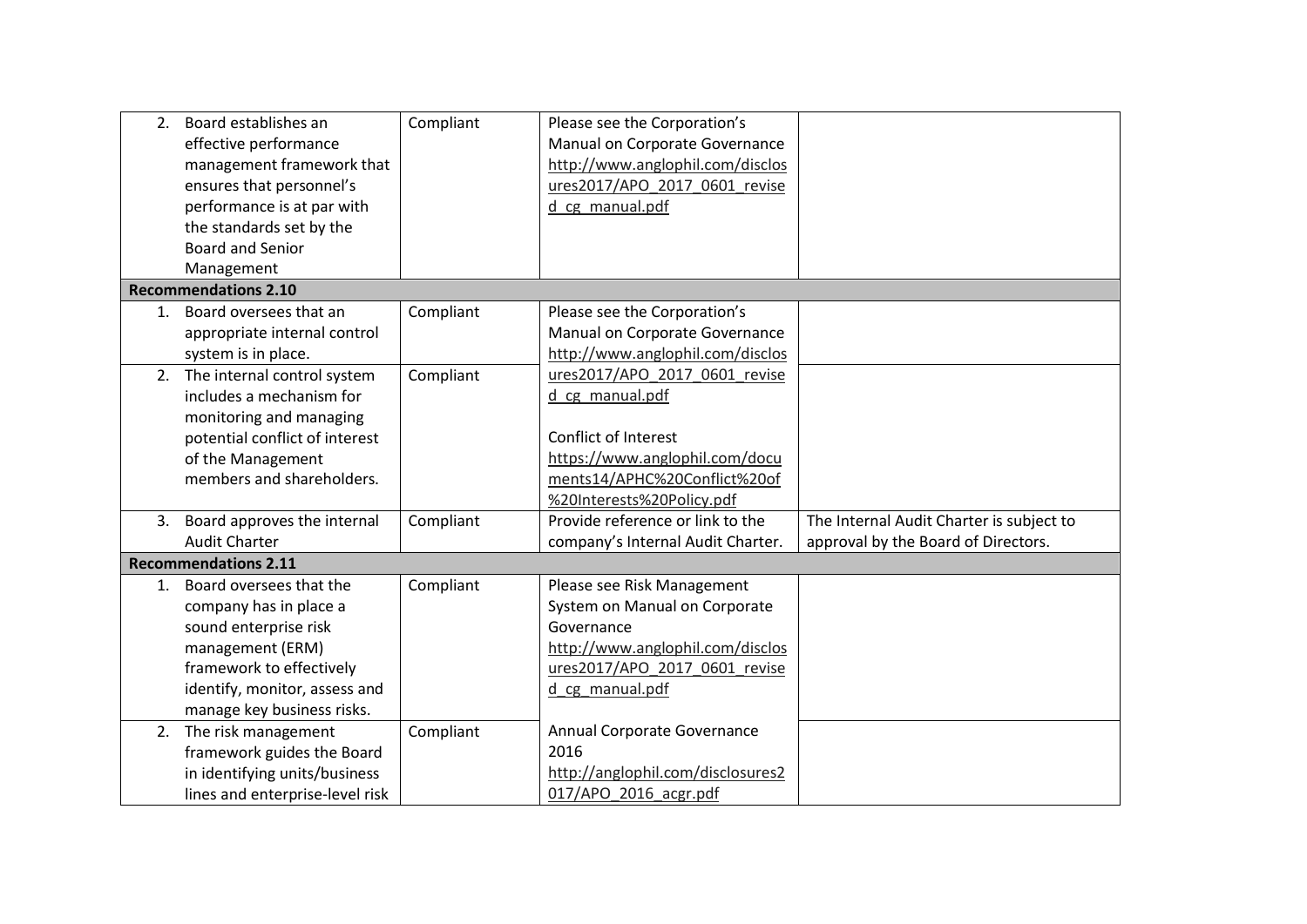|    | exposures, as well as the                       |           |                                  |  |
|----|-------------------------------------------------|-----------|----------------------------------|--|
|    | effectiveness of risk                           |           |                                  |  |
|    | management strategies.                          |           |                                  |  |
|    | <b>Recommendations 2.12</b>                     |           |                                  |  |
|    | 1. Board has a Board Charter                    | Compliant | Please see the Corporation's     |  |
|    | that formalizes and clearly                     |           | <b>Board Charter</b>             |  |
|    | states its roles,                               |           |                                  |  |
|    | responsibilities and                            |           | https://www.anglophil.com/docu   |  |
|    | accountabilities in carrying                    |           | ments14/apo board charter.pdf    |  |
|    | out its fiduciary role.                         |           |                                  |  |
|    | 2. Board Charter serves as a                    | Compliant |                                  |  |
|    | guide to the directors in the                   |           |                                  |  |
|    | performance of their                            |           |                                  |  |
|    | functions.                                      |           |                                  |  |
| 3. | Board Charter is publicly                       | Compliant |                                  |  |
|    | available and posted on the                     |           |                                  |  |
|    | company's website                               |           |                                  |  |
|    | <b>Additional Recommendation to Principle 2</b> |           |                                  |  |
|    | 1. Board has a clear insider                    | Compliant | Please see the Corporation's     |  |
|    | trading policy                                  |           | Manual on Corporate Governance   |  |
|    |                                                 |           | "Inside Trading Policy"          |  |
|    |                                                 |           | http://www.anglophil.com/disclos |  |
|    |                                                 |           | ures2017/APO 2017 0601 revise    |  |
|    |                                                 |           | d cg manual.pdf                  |  |
|    | <b>Optional Principle 2</b>                     |           |                                  |  |
|    | 1. Company has a policy on                      |           |                                  |  |
|    | granting loans to directors,                    |           |                                  |  |
|    | either forbidding the practice                  |           |                                  |  |
|    | or ensuring that the                            |           |                                  |  |
|    | transaction is conducted at                     |           |                                  |  |
|    | arm's length basis and at                       |           |                                  |  |
|    | market rates.                                   |           |                                  |  |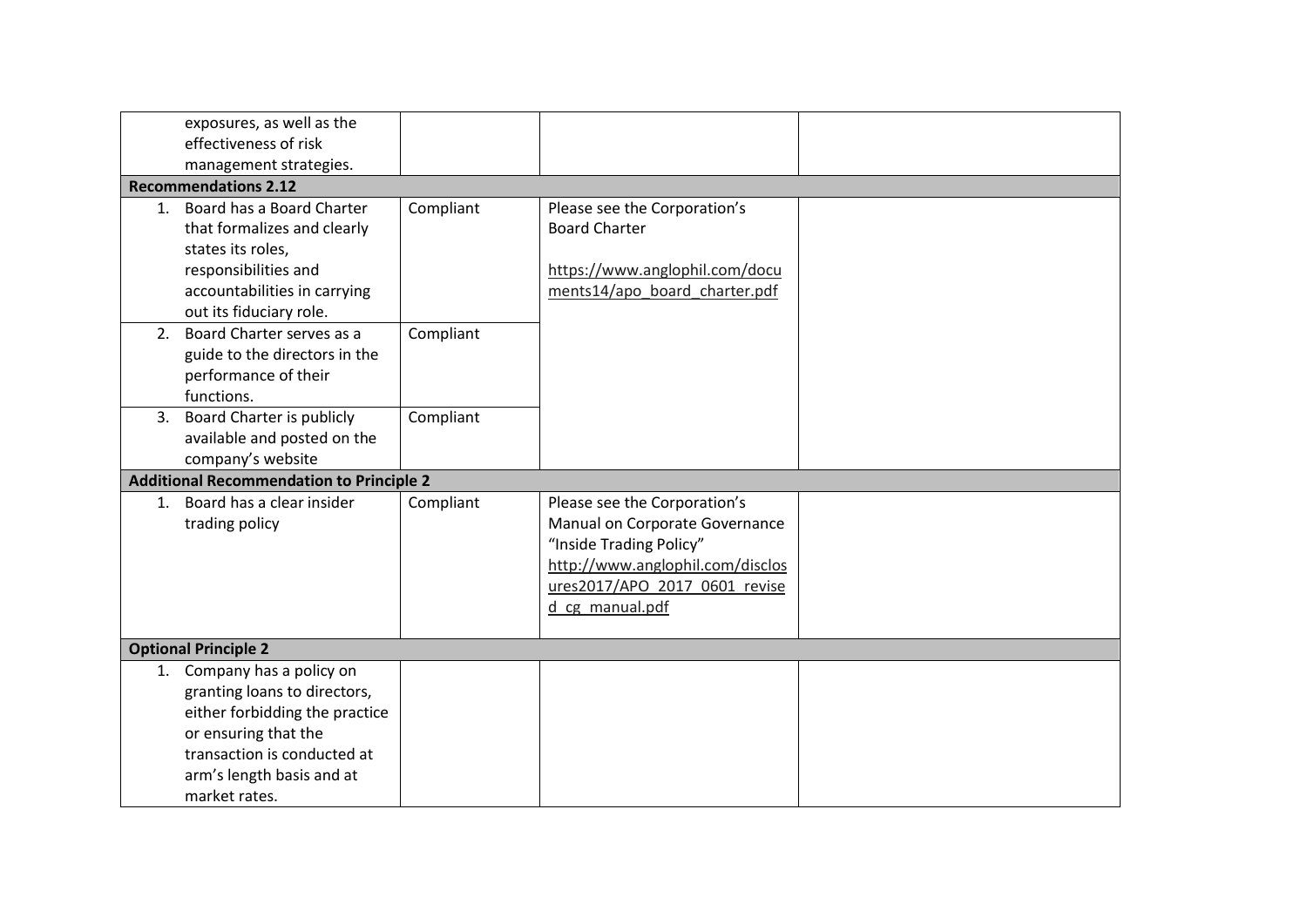| 2. Company discloses the types<br>of decision requiring Board of<br>director's approval.<br>Principle 3: Board committees should be set up to the extent possible to support the effective performance of the Board's functions,<br>particularly with respect to audit, risk management, related party transactions, and other key corporate governance concerns, such as<br>nomination and remuneration. The composition, functions and responsibilities of all committees established should be contained in a<br>publicly available Committee Charter. |           |                                                                                                                                                                                                                                                               |  |
|-----------------------------------------------------------------------------------------------------------------------------------------------------------------------------------------------------------------------------------------------------------------------------------------------------------------------------------------------------------------------------------------------------------------------------------------------------------------------------------------------------------------------------------------------------------|-----------|---------------------------------------------------------------------------------------------------------------------------------------------------------------------------------------------------------------------------------------------------------------|--|
| <b>Recommendation 3.1</b>                                                                                                                                                                                                                                                                                                                                                                                                                                                                                                                                 |           |                                                                                                                                                                                                                                                               |  |
| 1. Board establishes Board<br>committees that focus on<br>specific Board functions to<br>aid in the optimal<br>performance of its roles and<br>responsibilities.                                                                                                                                                                                                                                                                                                                                                                                          | Compliant | Please see the Corporation's<br>Manual on Corporate Governance<br>http://www.anglophil.com/disclos<br>ures2017/APO 2017 0601 revise<br>d cg_manual.pdf<br>Annual Corporate Governance<br>Report<br>http://anglophil.com/disclosures2<br>017/APO 2016 acgr.pdf |  |
| <b>Recommendation 3.2</b>                                                                                                                                                                                                                                                                                                                                                                                                                                                                                                                                 |           |                                                                                                                                                                                                                                                               |  |
| 1. Board establishes an Audit<br>Committee to enhance its<br>oversight capability over the<br>company's financial<br>reporting, internal control<br>system, internal and external<br>audit processes, and<br>compliance with applicable<br>laws and regulations.                                                                                                                                                                                                                                                                                          | Compliant | Please see Audit Committee<br>Charter<br>https://www.anglophil.com/docu<br>ments14/APHC%20Audit%20Com<br>mittee%20Charter.pdf                                                                                                                                 |  |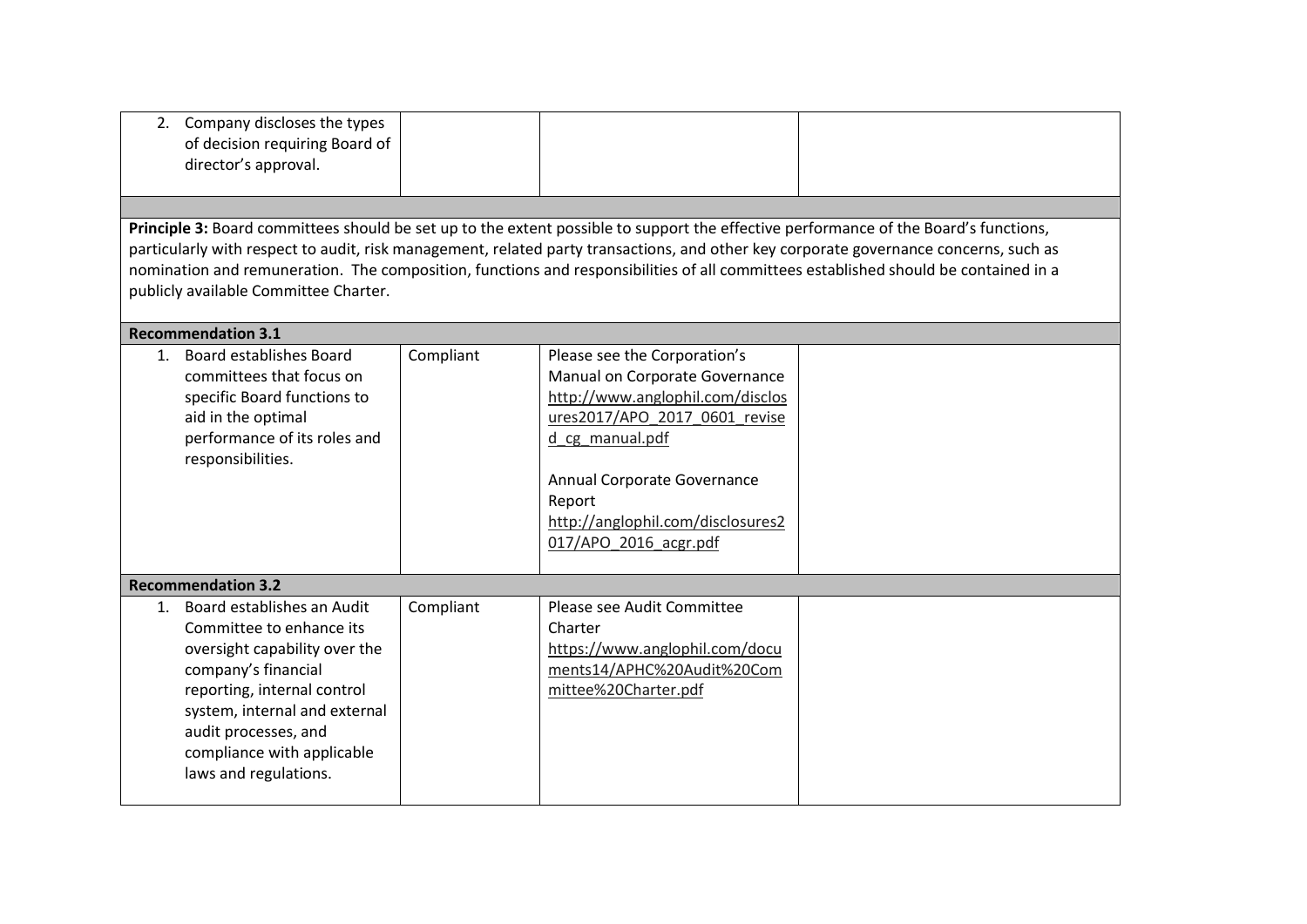|                | 2. Audit Committee is<br>composed of at least three<br>appropriately qualified non-<br>executive directors, the<br>majority of whom including<br>the Chairman is independent. | Compliant     | The Audit Committee is headed by<br>its Chairman, Renato C. Valencia<br>who is an Independent Director.<br>Audit Committee's is responsible<br>to recommend the appointment<br>and removal of the company's<br>external auditor.<br>Please see Audit Committee<br>Charter<br>https://www.anglophil.com/docu<br>ments14/APHC%20Audit%20Com<br>mittee%20Charter.pdf |                                                                                                                                                                                                                                            |
|----------------|-------------------------------------------------------------------------------------------------------------------------------------------------------------------------------|---------------|-------------------------------------------------------------------------------------------------------------------------------------------------------------------------------------------------------------------------------------------------------------------------------------------------------------------------------------------------------------------|--------------------------------------------------------------------------------------------------------------------------------------------------------------------------------------------------------------------------------------------|
|                | 3. All the members of the<br>committee have relevant<br>background, knowledge,<br>skills and or experience in the<br>areas of accounting, auditing<br>and finance.            | Compliant     | Please see Audit Committee<br>Charter<br>http://anglophil.com/documents1<br>4/APHC%20Audit%20Committee%<br>20Charter.pdf                                                                                                                                                                                                                                          |                                                                                                                                                                                                                                            |
| $\mathbf{4}$ . | The Chairman of the Audit<br>Committee is not the<br>Chairman of the Board or of<br>or of any other committee                                                                 | Non-Compliant |                                                                                                                                                                                                                                                                                                                                                                   | Mr. Renato C. Valencia is the Chairperson<br>of both the Audit Committee and<br><b>Corporate Governance &amp; Nominations</b><br>Committee. The Company has two (2)<br>independent directors only as required by<br>the Company's By-Laws. |
|                | <b>Supplement to Recommendation 3.2</b>                                                                                                                                       |               |                                                                                                                                                                                                                                                                                                                                                                   |                                                                                                                                                                                                                                            |
|                | 1. Audit Committee approves all<br>non-audit services conducted<br>by the external auditor.                                                                                   | Compliant     | Please see Audit Committee<br>Charter:<br>https://www.anglophil.com/docu<br>ments14/APHC%20Audit%20Com<br>mittee%20Charter.pdf.                                                                                                                                                                                                                                   | The Company's independent auditor shall<br>be prohibited from providing non-audit<br>services unless having received previous<br>written approval from the Audit<br>Committee.                                                             |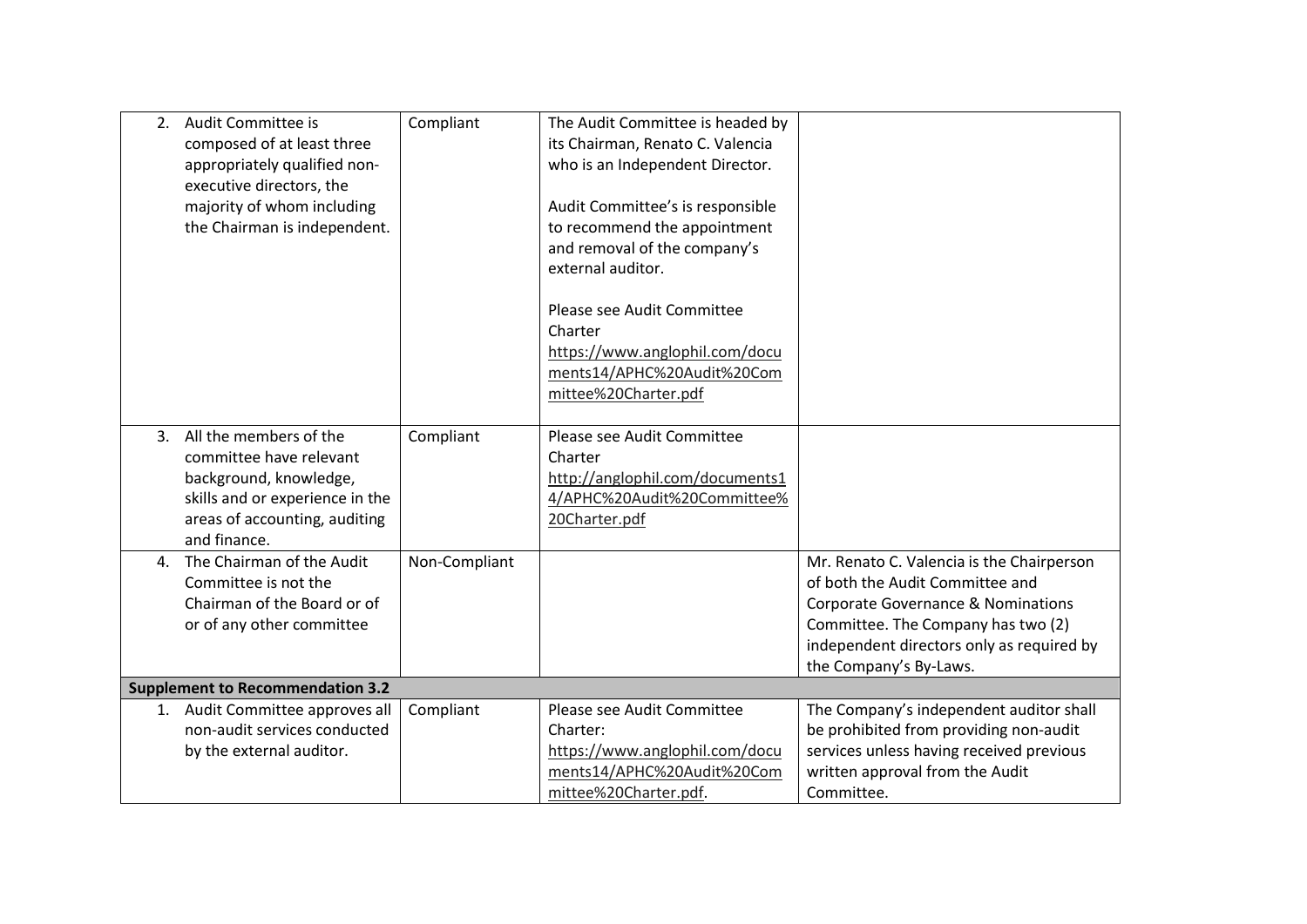|    | 2. Audit Committee conducts         | Compliant     | Please see Audit Committee       | The Audit Committee shall meet at least    |
|----|-------------------------------------|---------------|----------------------------------|--------------------------------------------|
|    | regular meetings and                |               | Charter:                         | twice a year, with the expectation that    |
|    | dialogues with the external         |               | https://www.anglophil.com/docu   | additional meetings may be required to     |
|    | audit team without anyone           |               | ments14/APHC%20Audit%20Com       | adequately fulfill all the obligations and |
|    | from management present.            |               | mittee%20Charter.pdf             | duties outlined in the charter             |
|    | <b>Optional: Recommendation 3.2</b> |               |                                  |                                            |
|    | 1. Audit Committee meets at         |               | Indicate the number of Audit     |                                            |
|    | least four times during the         |               | Committee meetings during the    |                                            |
|    | year.                               |               | year and provide proof.          |                                            |
|    | 2. Audit Committee approves         |               | Provide Proof that the Audit     |                                            |
|    | the appointment and                 |               | Committee approved the           |                                            |
|    | removal of the internal             |               | appointment and removal of the   |                                            |
|    | auditor.                            |               | internal auditor.                |                                            |
|    | <b>Recommendation 3.3</b>           |               |                                  |                                            |
| 1. | Board establishes a                 | Compliant     | The Company formally established | https://www.anglophil.com/disclosures201   |
|    | Corporate Governance                |               | its Corporate Governance         | 9/APO 2019 0802 sec17c result of asm       |
|    | Committee tasked to assist          |               | Committee during the 2019        | 2019.pdf                                   |
|    | the Board in the performance        |               | Organizational Meeting of the    |                                            |
|    | of its corporate governance         |               | Board.                           |                                            |
|    | responsibilities, including the     |               |                                  |                                            |
|    | functions that were formerly        |               | Please see Company's website:    |                                            |
|    | assigned to a Nomination and        |               | Manual on Corporate Governance   |                                            |
|    | <b>Remuneration Committee.</b>      |               | http://www.anglophil.com/disclos |                                            |
|    |                                     |               | ures2017/APO 2017 0601 revise    |                                            |
|    |                                     |               | d_cg_manual.pdf                  |                                            |
|    | 2. Corporate Governance             | Non-Compliant |                                  | The Company has only two (2) independent   |
|    | Committee is composed of at         |               |                                  | directors as stated in the Company's By-   |
|    | least three members, all of         |               |                                  | Laws and the Board deems it not yet        |
|    | whom should be                      |               |                                  | necessary to appoint three (3) independent |
|    | independent directors.              |               |                                  | directors.                                 |
|    | 3. Chairman of the Corporate        | Compliant     | The Company formally established |                                            |
|    | Governance Committee is an          |               | its Corporate Governance         |                                            |
|    | independent director.               |               | Committee during the 2019        |                                            |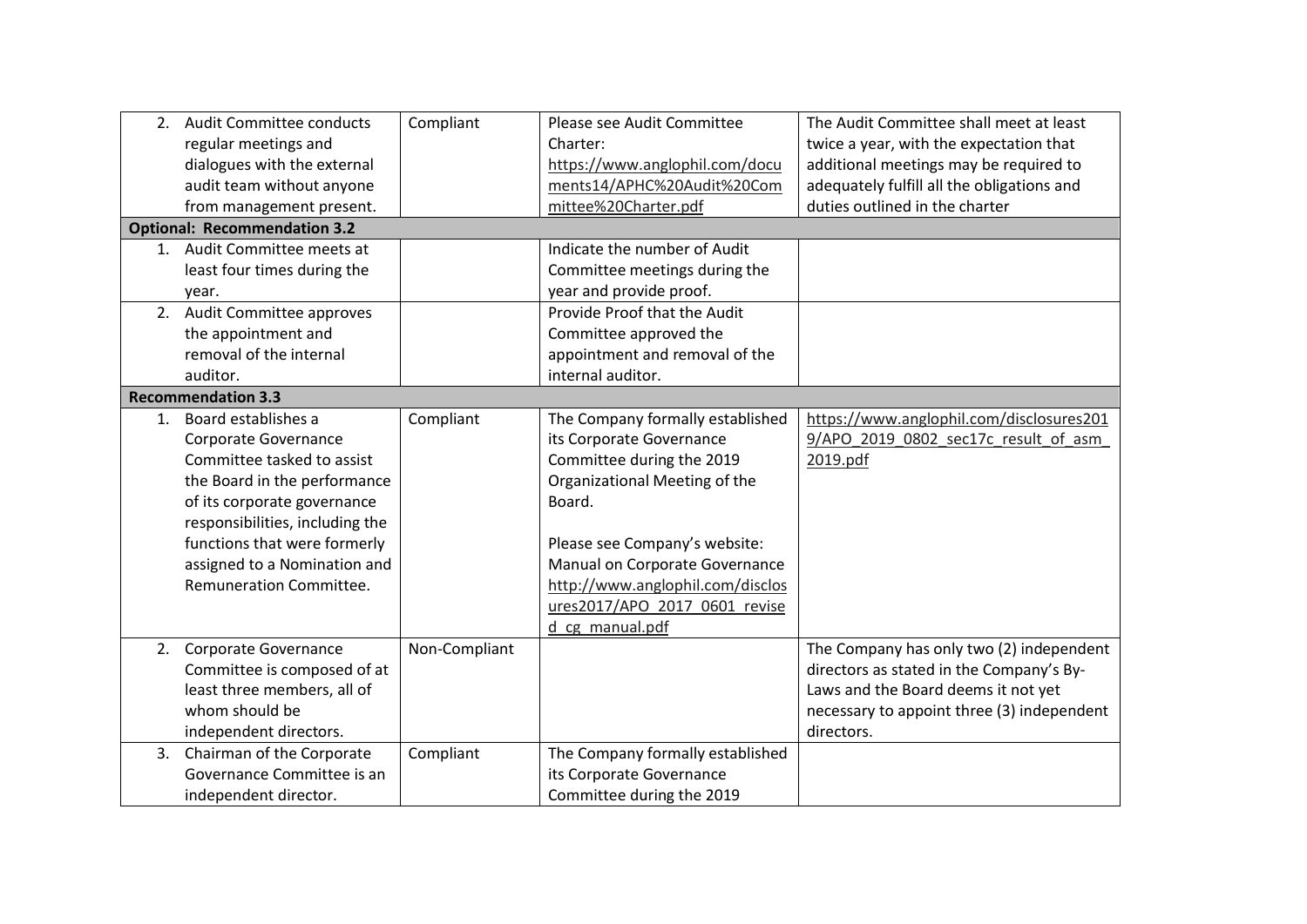|                                                                                                                                                                                                                                                          |               | Organizational Meeting of the<br>Board. Currently, the Committee<br>Chairman is Mr. Renato C.                                                                                                                                                                                                                                                                                 |  |
|----------------------------------------------------------------------------------------------------------------------------------------------------------------------------------------------------------------------------------------------------------|---------------|-------------------------------------------------------------------------------------------------------------------------------------------------------------------------------------------------------------------------------------------------------------------------------------------------------------------------------------------------------------------------------|--|
|                                                                                                                                                                                                                                                          |               | Valencia, Independent Director.                                                                                                                                                                                                                                                                                                                                               |  |
| <b>Optional: Recommendation 3.3</b>                                                                                                                                                                                                                      |               |                                                                                                                                                                                                                                                                                                                                                                               |  |
| 1. Corporate Governance<br>Committee meet at least<br>twice the year.                                                                                                                                                                                    | Compliant     | The Corporate Governance<br>Committee functions were<br>temporarily discharged by the<br>Nominations Committee. It met at<br>least twice before the Company<br>formally established its Corporate<br>Governance Committee during the<br>2019 Organizational Meeting of<br>the Board.                                                                                          |  |
| <b>Recommendation 3.4</b>                                                                                                                                                                                                                                |               |                                                                                                                                                                                                                                                                                                                                                                               |  |
| 1. Board establishes a separate<br><b>Board Risk Oversight</b><br>Committee (BROC) that<br>should be responsible for the<br>oversight of a company's<br><b>Enterprise Risk Management</b><br>system to ensure its<br>functionality and<br>effectiveness. | Compliant     | The Audit Committee discharges<br>the functions of the BROC as part<br>of the annual review of the<br>company's Financial statement.<br>Based on the Assessment of the<br>Board of Directors, full compliance<br>with this recommendation is not<br>necessary taking into account the<br>size, structure, risk profile and<br>complexity of operations of the<br>Corporation. |  |
|                                                                                                                                                                                                                                                          |               | Please see Company's website:<br>Manual on Corporate Governance<br>http://www.anglophil.com/disclos<br>ures2017/APO 2017 0601 revise<br>d cg manual.pdf                                                                                                                                                                                                                       |  |
| 2. BROC is composed of at least                                                                                                                                                                                                                          | Non-Compliant | The Company has only two (2)                                                                                                                                                                                                                                                                                                                                                  |  |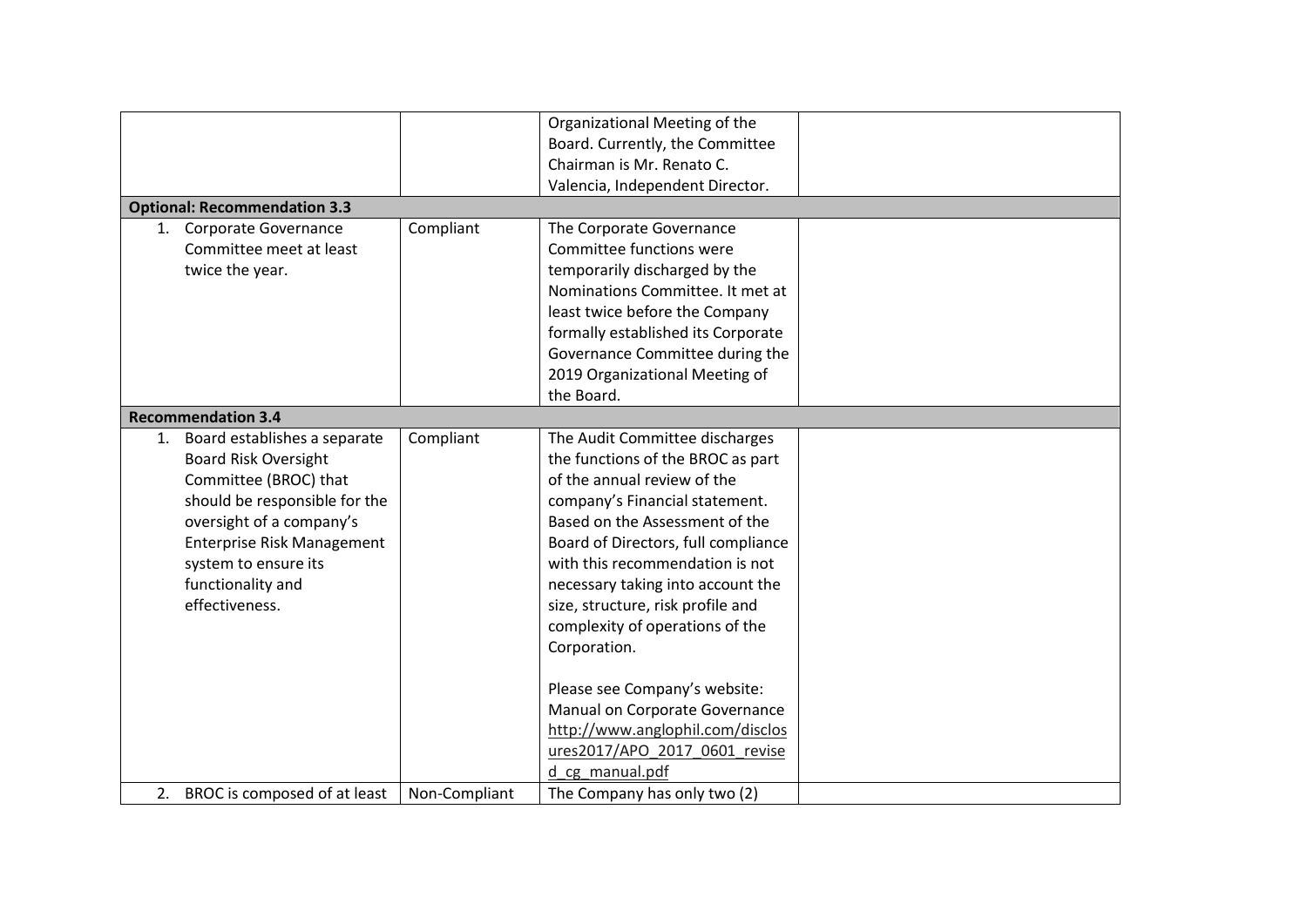| three members, the majority<br>of whom should be<br>independent directors,<br>including the Chairman.<br>3. The Chairman of the BROC is<br>not the Chairman of the<br>Board or of any other<br>committee. | Non-Compliant | independent directors as stated in<br>the Company's By-Laws and the<br>Board deems it not yet necessary<br>to appoint three (3) independent<br>directors.                                                                                                                                                                    | Mr. Renato C. Valencia is the Chairperson<br>of both the Audit Committee and<br>Corporate Governance Committee. The<br>Company has two (2) independent<br>directors only as required by the<br>Company's By-Laws. |
|-----------------------------------------------------------------------------------------------------------------------------------------------------------------------------------------------------------|---------------|------------------------------------------------------------------------------------------------------------------------------------------------------------------------------------------------------------------------------------------------------------------------------------------------------------------------------|-------------------------------------------------------------------------------------------------------------------------------------------------------------------------------------------------------------------|
| 4. At least one member of the<br>BROC has relevant thorough<br>knowledge and experience<br>on risk and risk management.                                                                                   | Compliant     | <b>Definitive Information Statement</b><br>2019<br>https://www.anglophil.com/disclo<br>sures2019/APO 2019 0620 sec<br>20is definitive 2019 with acfs 2<br>018.pdf<br>Please see Company's website:<br>Manual on Corporate Governance<br>http://www.anglophil.com/disclos<br>ures2017/APO 2017 0601 revise<br>d cg manual.pdf |                                                                                                                                                                                                                   |
| <b>Recommendation 3.5</b>                                                                                                                                                                                 |               |                                                                                                                                                                                                                                                                                                                              |                                                                                                                                                                                                                   |
| 1. Board establishes a Related<br>Party Transactions (RPT)<br>Committee, which is tasked<br>with reviewing all materials<br>related party transactions of<br>the company.                                 | Compliant     | The Company does not have a<br>separate RPT Committee. The<br>Audit Committee discharges the<br>functions of the RPT Committee as<br>part of the annual review of the<br>Company's Financial statement.                                                                                                                      |                                                                                                                                                                                                                   |
| 2. RPT Committee is composed<br>of at least three non-<br>executive directors, two of                                                                                                                     | Compliant     | Based on the Assessment of the<br>Board of Directors, full compliance<br>with this recommendation is not                                                                                                                                                                                                                     |                                                                                                                                                                                                                   |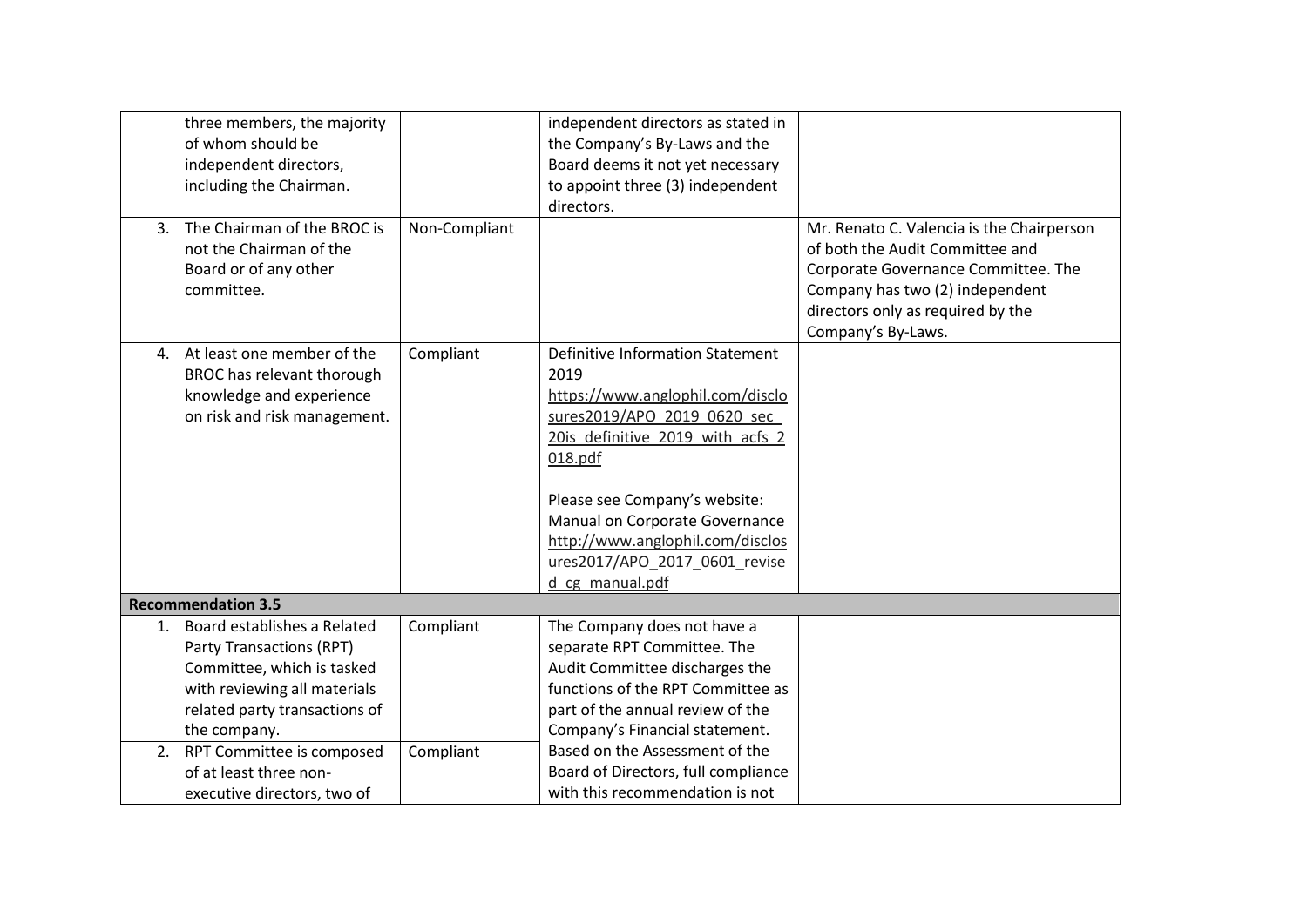|    | whom should be<br>independent, including the<br>Chairman.                                                                                                                                                                       |           | necessary taking into account the<br>size, structure, risk profile and<br>complexity of operations of the<br>Company.<br>Please see the Corporation's<br>Manual on Corporate Governance<br>http://www.anglophil.com/disclos<br>ures2017/APO_2017_0601_revise<br>d cg manual.pdf |  |
|----|---------------------------------------------------------------------------------------------------------------------------------------------------------------------------------------------------------------------------------|-----------|---------------------------------------------------------------------------------------------------------------------------------------------------------------------------------------------------------------------------------------------------------------------------------|--|
|    | <b>Recommendation 3.6</b>                                                                                                                                                                                                       |           |                                                                                                                                                                                                                                                                                 |  |
|    | 1. All established committees<br>have a Committee Charter<br>stating in plain terms their<br>respective purposes,<br>memberships, structures,<br>operations, reporting<br>process, resources and other<br>relevant information. | Compliant | Corporate Governance<br>http://www.anglophil.com/2cg1 c<br>orporate governance.html<br>Annual Corporate Governance<br>2016<br>Please see Corporation's website<br>http://www.anglophil.com                                                                                      |  |
|    | 2. Committee Charters provide<br>standards for evaluating the<br>performance of the<br>Committees.                                                                                                                              | Compliant | Corporate Governance<br>http://www.anglophil.com/2cg1_c<br>orporate governance.html<br>Annual Corporate Governance<br>2016<br>Please see Corporation's website<br>http://www.anglophil.com                                                                                      |  |
| 3. | <b>Committee Charters were</b><br>fully disclosed on the<br>company's website.                                                                                                                                                  | Compliant | Corporate Governance<br>http://www.anglophil.com/2cg1 c<br>orporate governance.html                                                                                                                                                                                             |  |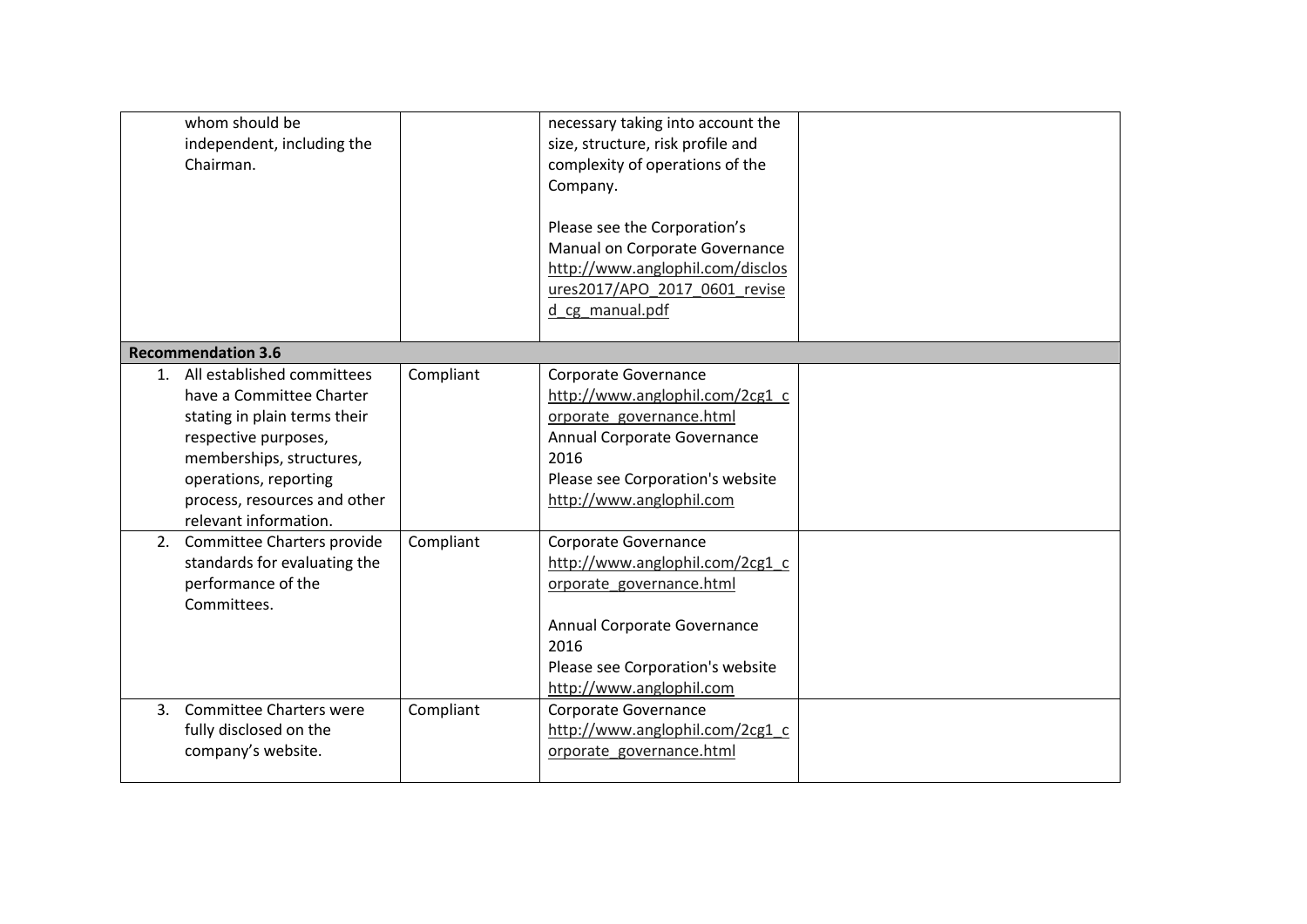| Principle 4: To show full commitment to the company, the directors should devote the time and attention necessary to properly and                                                                                                                                |           | Annual Corporate Governance<br>2016<br>Please see Corporation's website<br>http://www.anglophil.com                                                                                                                                 |  |
|------------------------------------------------------------------------------------------------------------------------------------------------------------------------------------------------------------------------------------------------------------------|-----------|-------------------------------------------------------------------------------------------------------------------------------------------------------------------------------------------------------------------------------------|--|
| effectively perform their duties and responsibilities, including sufficient time to be familiar with the corporation's business.<br><b>Recommendation 4.1</b>                                                                                                    |           |                                                                                                                                                                                                                                     |  |
| 1. The Directors attend and<br>actively participate in all<br>meetings of the Board,<br>Committees and<br>shareholders in person or<br>through tele-<br>/videoconferencing<br>conducted in accordance<br>with the rules and<br>regulations of the<br>Commission. | Compliant | Please the Minutes of Annual<br><b>Stockholders Meeting:</b><br>https://www.anglophil.com/3d4 s<br>tockholders_meeting_minutes.ht<br>ml                                                                                             |  |
| 2. The directors review meeting<br>materials for all Board and<br>Committee meetings.                                                                                                                                                                            | Compliant | Board materials (for presentation<br>and approval) are distributed to<br>the members of the Board days<br>before the actual meeting. This<br>gives them ample time to review<br>the matters for discussion at the<br>Board meeting. |  |
| The directors ask the<br>3.<br>necessary questions or seek<br>clarifications and<br>explanations during the<br><b>Board and Committee</b><br>meetings.                                                                                                           | Compliant | Board members actively<br>participate during presentation<br>Management Report and financial<br>matters that may have a material<br>impact on the Company's financial<br>position.                                                  |  |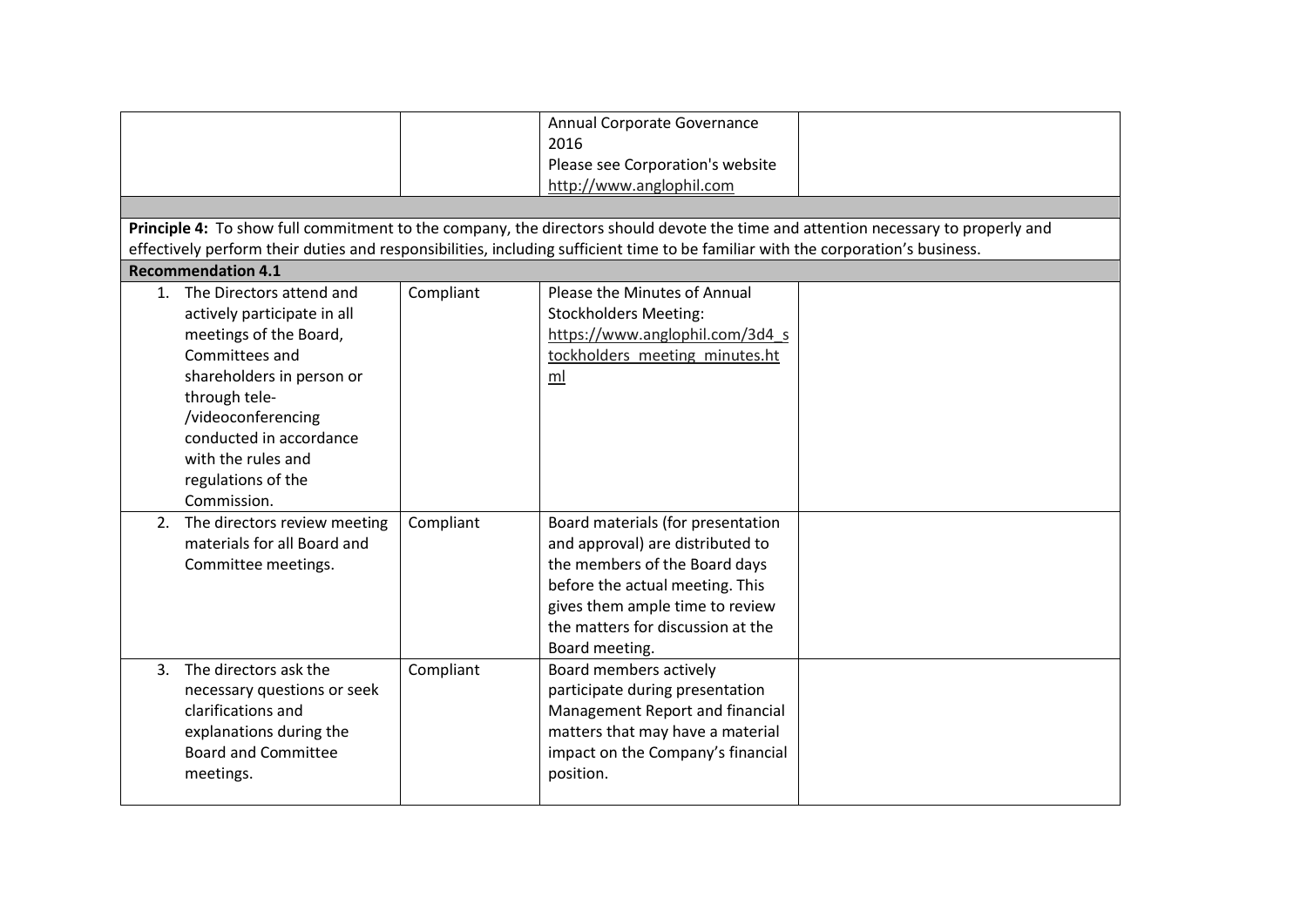|    | <b>Recommendation 4.2</b>                                                                                                                                                                                                                                                               |           |                                                                                                                                                                                                                                                                                                          |                                                                                                                                                                                                                                                                                                                                                                                                                 |
|----|-----------------------------------------------------------------------------------------------------------------------------------------------------------------------------------------------------------------------------------------------------------------------------------------|-----------|----------------------------------------------------------------------------------------------------------------------------------------------------------------------------------------------------------------------------------------------------------------------------------------------------------|-----------------------------------------------------------------------------------------------------------------------------------------------------------------------------------------------------------------------------------------------------------------------------------------------------------------------------------------------------------------------------------------------------------------|
| 1. | Non-executive directors<br>concurrently serve in a<br>maximum of five publicly-<br>listed companies to ensure<br>that they have sufficient time<br>to fully prepare for minutes,<br>challenge Management's<br>proposals/views, and oversee<br>the long-term strategy of the<br>company. | Compliant | <b>Information Statement</b><br>https://www.anglophil.com/disclo<br>sures2019/APO 2019 0620 sec<br>20is definitive 2019 with acfs 2<br>018.pdf<br>Please see the Corporation's<br>Manual on Corporate Governance<br>http://www.anglophil.com/disclos<br>ures2017/APO 2017 0601 revise<br>d cg manual.pdf | The non-executive directors of the Board<br>may concurrently serve as directors to five<br>publicly listed companies to ensure that<br>they have sufficient time to fully prepare<br>for meetings, challenge Management's<br>proposals/views, and oversee the long-<br>term strategy of the Company - 4.2 MCG<br>Manual on Corporate Governance<br>Please see Corporation's website<br>http://www.anglophil.com |
|    | <b>Recommendation 4.3</b>                                                                                                                                                                                                                                                               |           |                                                                                                                                                                                                                                                                                                          |                                                                                                                                                                                                                                                                                                                                                                                                                 |
|    | 1. The directors notify the<br>company's Board before<br>accepting a directorship in<br>another company.                                                                                                                                                                                | Compliant | Please see the Corporation's<br>Manual on Corporate Governance<br>http://www.anglophil.com/disclos<br>ures2017/APO 2017 0601 revise<br>d cg manual.pdf                                                                                                                                                   | A director shall notify the Board where<br>he/she is an incumbent director before<br>accepting a directorship in another<br>company. $-4.3$                                                                                                                                                                                                                                                                     |
|    | <b>Optional: Principle 4</b>                                                                                                                                                                                                                                                            |           |                                                                                                                                                                                                                                                                                                          |                                                                                                                                                                                                                                                                                                                                                                                                                 |
| 1. | Company does not have any<br>executive directors who<br>serve in more than two<br>Boards of listed companies<br>outside of the group                                                                                                                                                    | Compliant | <b>Information Statement</b><br>https://www.anglophil.com/disclo<br>sures2019/APO 2019 0620 sec<br>20is definitive 2019 with acfs 2<br>018.pdf                                                                                                                                                           |                                                                                                                                                                                                                                                                                                                                                                                                                 |
| 3. | 2. Company schedules Board of<br>directors' meetings before<br>the start of the financial year.                                                                                                                                                                                         | Compliant | <b>Information Statement</b><br>https://www.anglophil.com/disclo<br>sures2019/APO 2019 0620 sec<br>20is definitive 2019 with acfs 2<br>018.pdf                                                                                                                                                           |                                                                                                                                                                                                                                                                                                                                                                                                                 |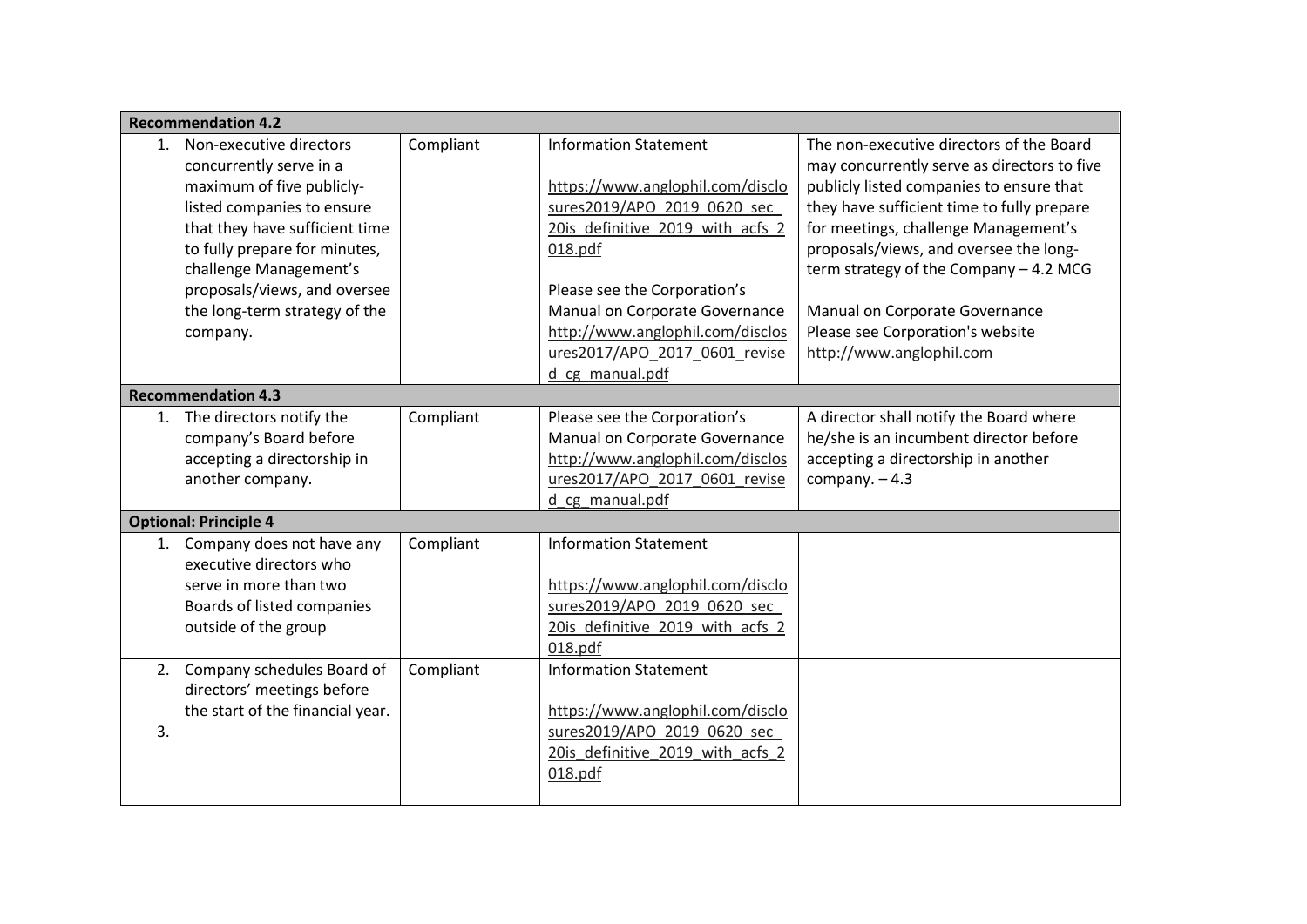| Under the Company by-laws, a quorum at        |
|-----------------------------------------------|
| any meeting shall consist of a majority of    |
| the entire membership of the Board. A         |
| majority of such quorum shall decide any      |
| Question that may come before the             |
|                                               |
|                                               |
| Please see Company's website:                 |
|                                               |
| http://anglophil.com/1h6 by laws.html         |
|                                               |
|                                               |
|                                               |
| The Corporation currently has two (2)         |
| independent directors consistent with the     |
| requirements of the Revised Manual of         |
|                                               |
|                                               |
| According to by-laws, "The Company shall      |
| have two (2) independent directors or at      |
| least 20% of its Board size, at any one time, |
|                                               |
|                                               |
| Please see Company's website:                 |
| http://anglophil.com/1h6 by laws.html         |
|                                               |
|                                               |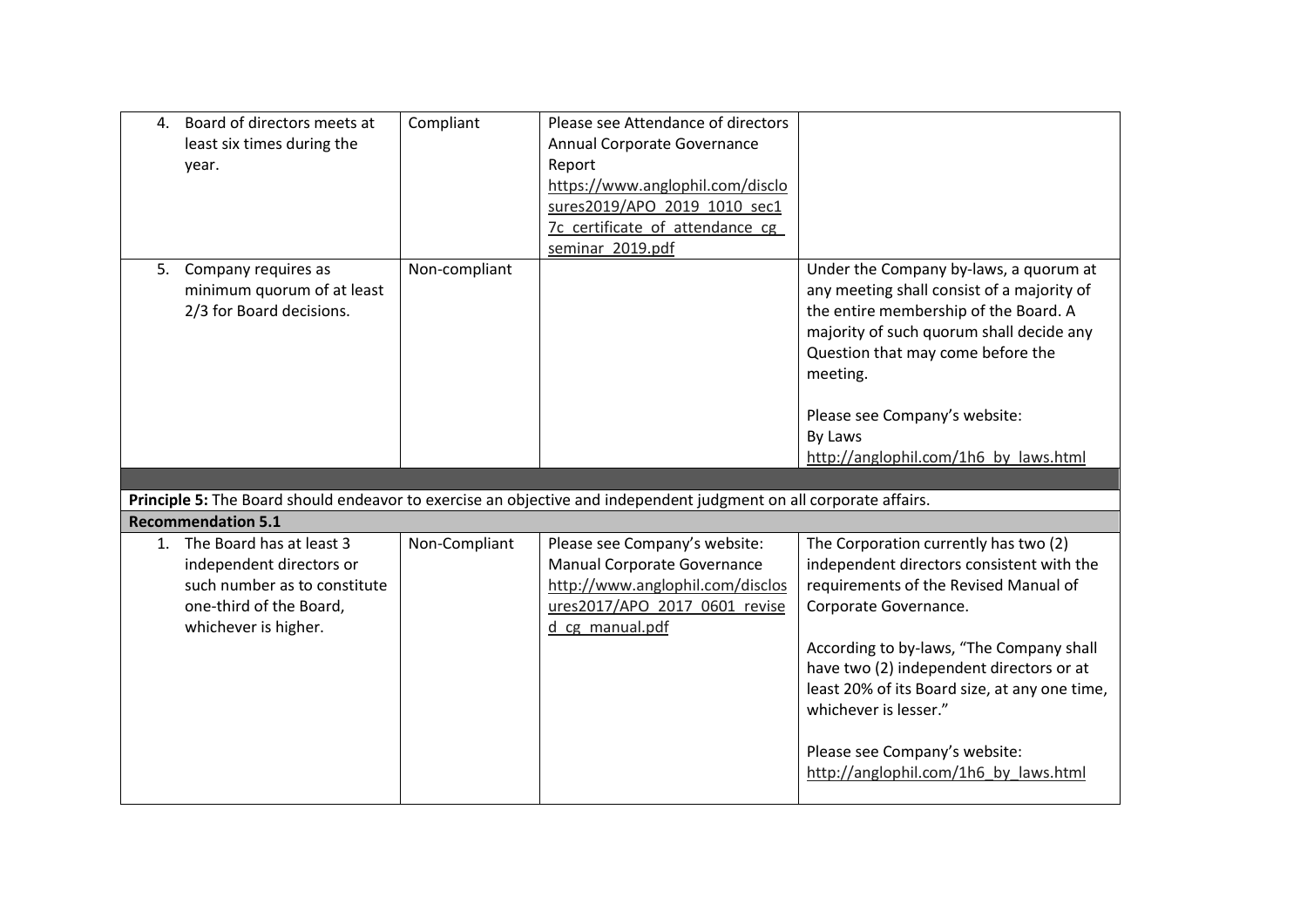| <b>Recommendation 5.2</b>                                                                                                                                          |           |                                                                                                                                                                                                                                                                                                                     |  |
|--------------------------------------------------------------------------------------------------------------------------------------------------------------------|-----------|---------------------------------------------------------------------------------------------------------------------------------------------------------------------------------------------------------------------------------------------------------------------------------------------------------------------|--|
| 1. The independent directors<br>possess all the qualifications<br>and none of the<br>disqualifications to hold the<br>positions.                                   | Compliant | Please see Company's website:<br>Manual Corporate Governance<br>http://www.anglophil.com/disclos<br>ures2017/APO 2017 0601 revise<br>d_cg_manual.pdf<br>By Laws<br>http://anglophil.com/1h6 by law<br>s.html<br>Annual Corporate Governance<br>Report<br>http://anglophil.com/disclosures2<br>017/APO 2016 acgr.pdf |  |
| <b>Supplement to Recommendation 5.2</b>                                                                                                                            |           |                                                                                                                                                                                                                                                                                                                     |  |
| Company has no shareholder<br>1.<br>agreements, by-laws<br>provisions, or other<br>arrangements that constrain<br>the directors' ability to vote<br>independently. | Compliant | Please see Company's website:<br>Manual Corporate Governance<br>http://www.anglophil.com/disclos<br>ures2017/APO 2017 0601 revise<br>d cg_manual.pdf<br>By Laws<br>http://anglophil.com/1h6 by law<br>s.html.                                                                                                       |  |
| <b>Recommendation 5.3</b>                                                                                                                                          |           |                                                                                                                                                                                                                                                                                                                     |  |
| 1. The independent directors<br>serve for a cumulative term<br>of nine years (reckoned from<br>2012)                                                               | Compliant | Please see Company's website:<br>Manual Corporate Governance<br>http://www.anglophil.com/disclos<br>ures2017/APO 2017 0601 revise<br>d cg_manual.pdf<br>Information Statement, pp 7&40                                                                                                                              |  |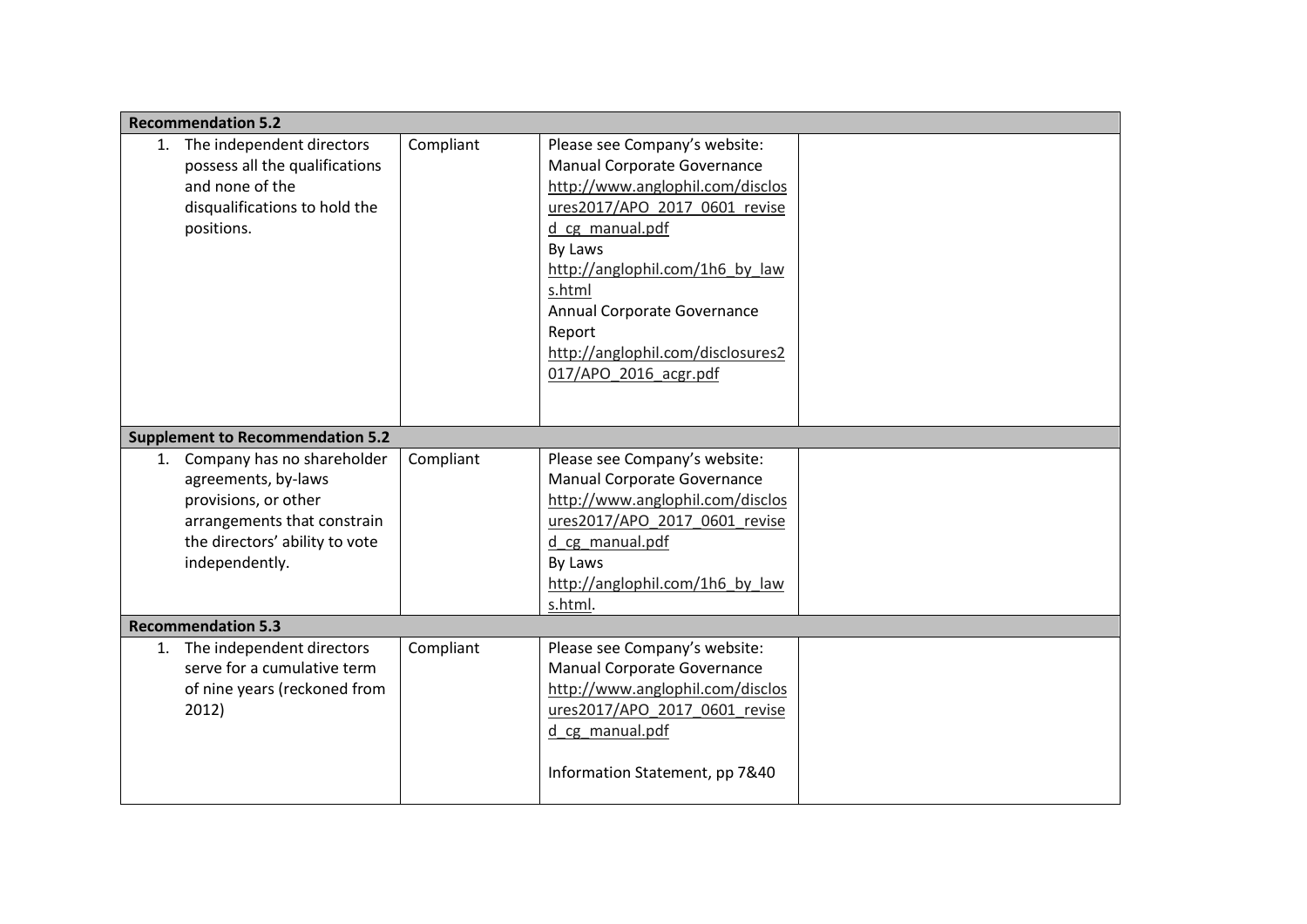| 2. The Company bars an<br>independent director from<br>serving such capacity after<br>the term limit of nine years.                                                                                                                                    | Compliant     | https://www.anglophil.com/disclo<br>sures2019/APO 2019 0620 sec<br>20is definitive 2019 with acfs 2<br>018.pdf<br>Please see Company's website:<br>Manual Corporate Governance<br>http://www.anglophil.com/disclos<br>ures2017/APO 2017 0601 revise<br>d cg manual.pdf |                                                                                                                                                                                                                                                                                                                                                                                                                           |
|--------------------------------------------------------------------------------------------------------------------------------------------------------------------------------------------------------------------------------------------------------|---------------|------------------------------------------------------------------------------------------------------------------------------------------------------------------------------------------------------------------------------------------------------------------------|---------------------------------------------------------------------------------------------------------------------------------------------------------------------------------------------------------------------------------------------------------------------------------------------------------------------------------------------------------------------------------------------------------------------------|
| 3. The instance that the<br>company retains an<br>independent director in the<br>same capacity after nine<br>years, the Board provides<br>meritorious justification and<br>seeks shareholders' approval<br>during the annual<br>shareholders' meeting. | Compliant     | Please see Company's website:<br>Manual Corporate Governance<br>http://www.anglophil.com/disclos<br>ures2017/APO 2017 0601 revise<br>d cg manual.pdf                                                                                                                   |                                                                                                                                                                                                                                                                                                                                                                                                                           |
| <b>Recommendation 5.4</b>                                                                                                                                                                                                                              |               |                                                                                                                                                                                                                                                                        |                                                                                                                                                                                                                                                                                                                                                                                                                           |
| 1. The positions of Chairman of<br>the Board and Chief<br>Executive Officer are held by<br>separate individuals.                                                                                                                                       | Non-Compliant | Mr. Alfredo C. Ramos is the<br>Company's Chairman of the Board<br>and Chief Executive Officer.                                                                                                                                                                         | Determinations/resolutions of the Board<br>are made by a collegial body wherein the<br>Chairman/CEO has only one vote.<br>In addition, the Board has constituted a<br>Nomination, Audit and Compensation<br>Committees headed by independent<br>directors, which help identify and suggest<br>strategic plans and proposals to the<br>Board of Directors.<br>Please see Company's website:<br>Manual Corporate Governance |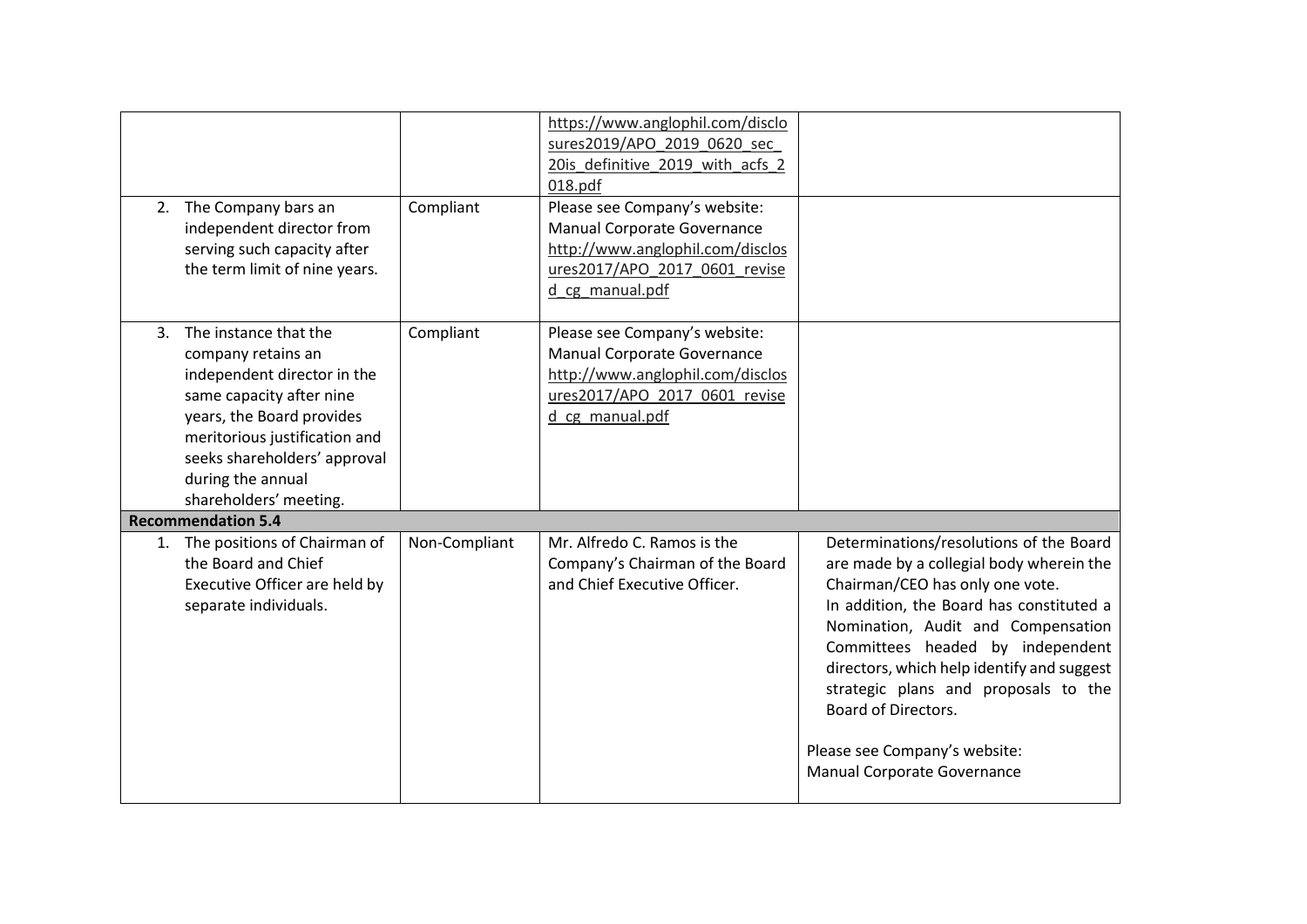|    |                                                                                                                                                              |               |                                                                                                                                                                                                                                                             | http://www.anglophil.com/disclosures2017<br>/APO 2017 0601 revised cg manual.pdf<br>Annual Corporate Governance Report<br>http://anglophil.com/disclosures2017/APO<br>2016 acgr.pdf |
|----|--------------------------------------------------------------------------------------------------------------------------------------------------------------|---------------|-------------------------------------------------------------------------------------------------------------------------------------------------------------------------------------------------------------------------------------------------------------|-------------------------------------------------------------------------------------------------------------------------------------------------------------------------------------|
| 2. | The Chairman of the Board<br>and Chief Executive Officer<br>have clearly defined<br>responsibilities.                                                        | Compliant     | Please see Company's website:<br>Manual Corporate Governance<br>http://www.anglophil.com/disclos<br>ures2017/APO 2017 0601 revise<br>d_cg_manual.pdf<br>Annual Corporate Governance<br>Report<br>http://anglophil.com/disclosures2<br>017/APO 2016 acgr.pdf |                                                                                                                                                                                     |
|    | <b>Recommendation 5.5</b>                                                                                                                                    |               |                                                                                                                                                                                                                                                             |                                                                                                                                                                                     |
|    | 1. If the Chairman of the Board<br>is not an independent<br>director, the Board<br>designates a lead director<br>among the independent<br>directors.         | Non-Compliant |                                                                                                                                                                                                                                                             | The Company has two Independent<br>Directors and both are of the same stature<br>and experience. They exercise<br>chairmanship over their respective<br>committees.                 |
|    | <b>Recommendation 5.6</b>                                                                                                                                    |               |                                                                                                                                                                                                                                                             |                                                                                                                                                                                     |
| 1. | Directors with material<br>interest in a transaction<br>affecting the corporation<br>abstain from taking part in<br>the deliberations on the<br>transaction. | Compliant     | The voting results over such<br>transactions during Board meeting<br>are reflected in the minutes if<br>meeting.                                                                                                                                            |                                                                                                                                                                                     |
|    | <b>Recommendation 5.7</b>                                                                                                                                    |               |                                                                                                                                                                                                                                                             |                                                                                                                                                                                     |
|    | 1. The non-executive directors<br>(NED) have separate periodic<br>meetings with the external                                                                 | Compliant     | Please see Company's website:<br>Manual Corporate Governance<br>http://www.anglophil.com/disclos                                                                                                                                                            |                                                                                                                                                                                     |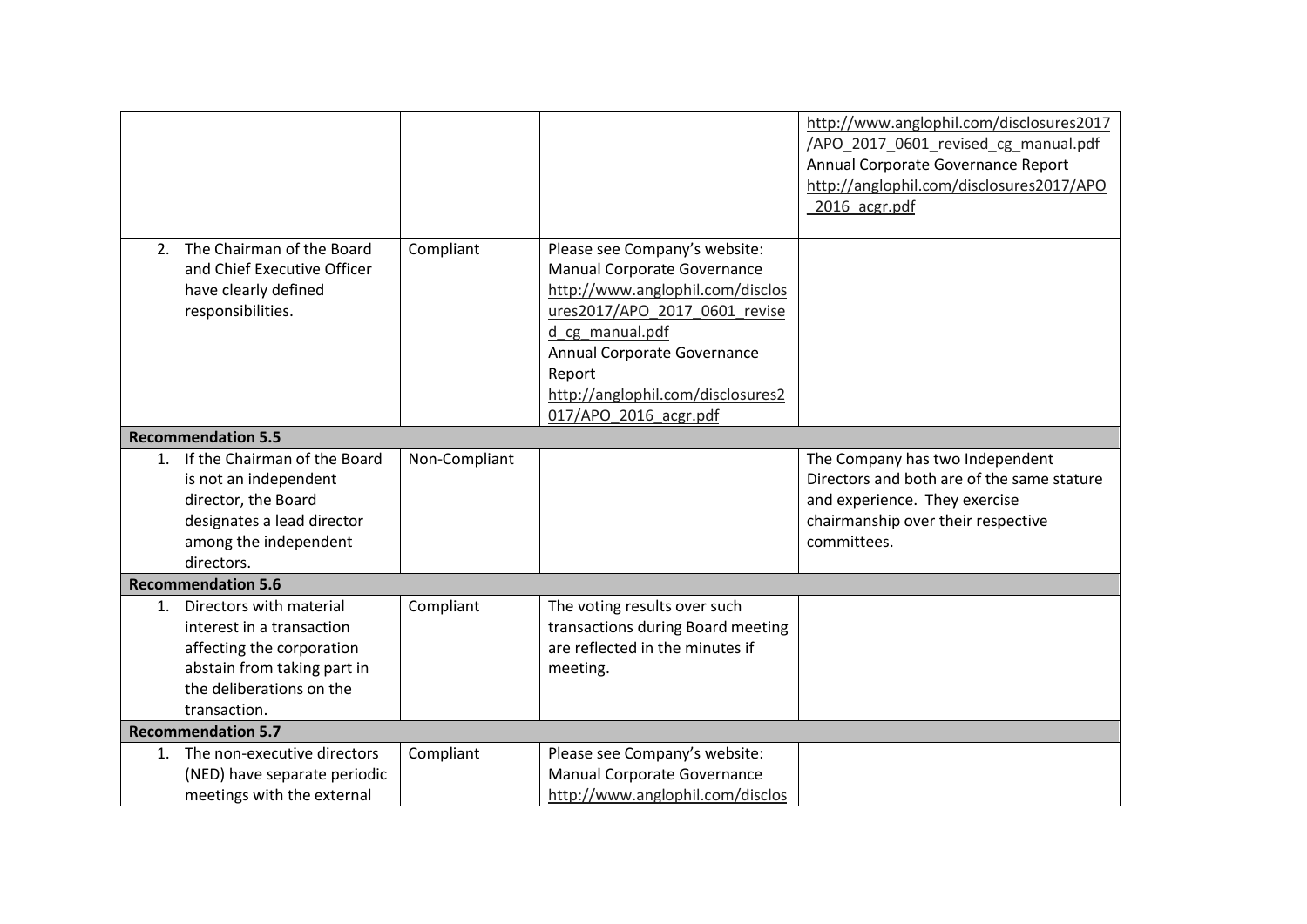| auditor and heads of the<br>internal audit, compliance<br>and risk functions, without |               | ures2017/APO 2017 0601 revise<br>d cg manual.pdf                                                                                  |                                             |
|---------------------------------------------------------------------------------------|---------------|-----------------------------------------------------------------------------------------------------------------------------------|---------------------------------------------|
| any executive present.                                                                |               |                                                                                                                                   |                                             |
| 2. The meetings are chaired by                                                        | Non-Compliant |                                                                                                                                   | Currently, Company has no lead              |
| the lead independent                                                                  |               |                                                                                                                                   | independent director.                       |
| director.                                                                             |               |                                                                                                                                   |                                             |
| <b>Optional Principle 5</b>                                                           |               |                                                                                                                                   |                                             |
| 1. None of the directors is a                                                         | Non-Compliant | Mr. Alfredo C. Ramos has been the                                                                                                 |                                             |
| former CEO of the company                                                             |               | company CEO for the past 2 years.                                                                                                 |                                             |
| in the past 2 years.                                                                  |               |                                                                                                                                   |                                             |
|                                                                                       |               |                                                                                                                                   |                                             |
|                                                                                       |               | Principle 6: The best measure of the Board's effectiveness is through an assessment process. The Board should regularly carry out |                                             |
|                                                                                       |               | evaluations to appraise its performance as a body, and assess whether it possess the right mix of backgrounds and competencies.   |                                             |
| <b>Recommendation 6.1</b>                                                             |               |                                                                                                                                   |                                             |
| 1. Board conducts an annual                                                           | Compliant     | Please see Company's website:                                                                                                     |                                             |
| self-assessment of its                                                                |               | Manual Corporate Governance                                                                                                       |                                             |
| performance as a whole.                                                               |               | http://www.anglophil.com/disclos                                                                                                  |                                             |
| 2. The Chairman conducts a                                                            | Compliant     | ures2017/APO 2017 0601 revise                                                                                                     |                                             |
| self-assessment of his                                                                |               | d cg manual.pdf                                                                                                                   |                                             |
| performance.                                                                          |               | Annual Corporate Governance                                                                                                       |                                             |
| 3. The individual members                                                             | Compliant     | Report                                                                                                                            |                                             |
| conduct a self-assessment of                                                          |               | http://anglophil.com/disclosures2                                                                                                 |                                             |
| their performance.                                                                    |               | 017/APO 2016 acgr.pdf                                                                                                             |                                             |
| 4. Each committee conducts a                                                          | Compliant     |                                                                                                                                   |                                             |
| self assessment of its                                                                |               |                                                                                                                                   |                                             |
| performance.                                                                          |               |                                                                                                                                   |                                             |
| 5. Every three years, the                                                             | Non-Compliant |                                                                                                                                   | The Board deems it unnecessary to engage    |
| assessments are supported                                                             |               |                                                                                                                                   | an external facilitator at this time due to |
| by an external facilitator.                                                           |               |                                                                                                                                   | the nature of the business, and the limited |
|                                                                                       |               |                                                                                                                                   | number and complexity of transactions of    |
|                                                                                       |               |                                                                                                                                   | the company that the Board has had to       |
|                                                                                       |               |                                                                                                                                   | handle.                                     |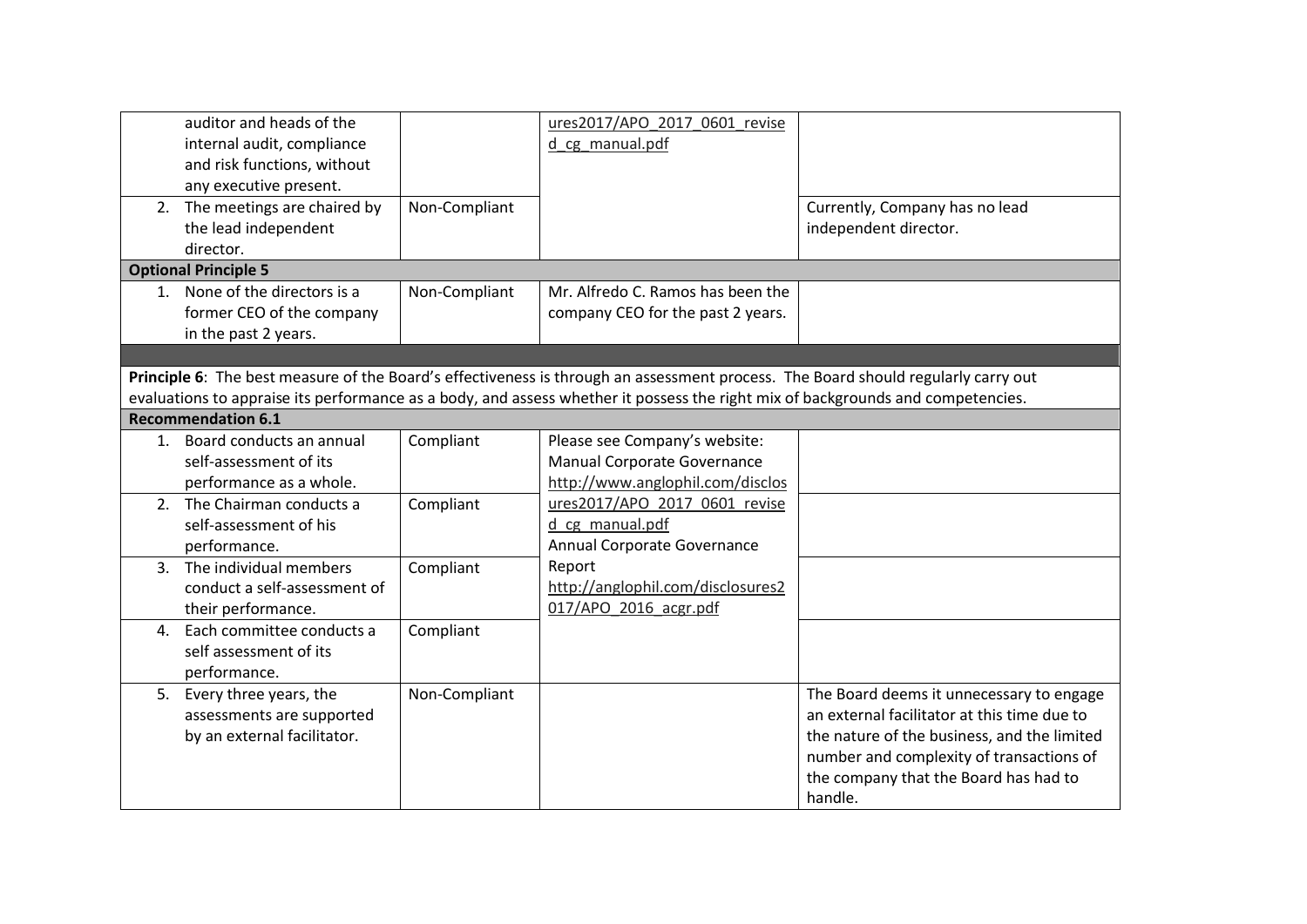|    | <b>Recommendation 6.2</b>                                                                                                                                                                                                                                      |           |                                                                                                                                                                                                                                                                                       |                                                                                                                                         |
|----|----------------------------------------------------------------------------------------------------------------------------------------------------------------------------------------------------------------------------------------------------------------|-----------|---------------------------------------------------------------------------------------------------------------------------------------------------------------------------------------------------------------------------------------------------------------------------------------|-----------------------------------------------------------------------------------------------------------------------------------------|
| 1. | Board has in place a system<br>that provides, at the<br>minimum, criteria and<br>process to determine the<br>performance of the Board,<br>individual directors and<br>committees.                                                                              | Compliant | Please see Company's website:<br><b>Manual Corporate Governance</b><br>http://www.anglophil.com/disclos<br>ures2017/APO 2017 0601 revise<br>d_cg_manual.pdf<br><b>Committee Charters</b><br>http://anglophil.com/2cg1 corpor<br>ate governance.html                                   |                                                                                                                                         |
|    | 2. The system allows for a<br>feedback mechanism from<br>the shareholders.                                                                                                                                                                                     | Compliant | Please see the Corporation's<br>Manual on Corporate Governance<br>http://www.anglophil.com/disclos<br>ures2017/APO_2017_0601_revise<br>d cg manual.pdf                                                                                                                                |                                                                                                                                         |
|    |                                                                                                                                                                                                                                                                |           |                                                                                                                                                                                                                                                                                       |                                                                                                                                         |
|    |                                                                                                                                                                                                                                                                |           |                                                                                                                                                                                                                                                                                       | Principle 7: Members of the Board are duty-bound to apply high ethical standards, taking into account the interest of all stakeholders. |
|    | <b>Recommendation 7.1</b>                                                                                                                                                                                                                                      |           |                                                                                                                                                                                                                                                                                       |                                                                                                                                         |
|    | 1. Board adopts a Code of<br>Conduct and Ethics, which<br>provide standards for<br>professional and ethical<br>behavior, as well as articulate<br>acceptable and unacceptable<br>conduct and practices in<br>internal and external dealings<br>of the company. | Compliant | Please see Company's website:<br><b>Manual Corporate Governance</b><br>http://www.anglophil.com/disclos<br>ures2017/APO 2017 0601 revise<br>d cg manual.pdf<br>Code of Business Conduct and<br>Ethics<br>https://www.anglophil.com/docu<br>ments14/APHCs%20Code%20of%<br>20Ethics.pdf |                                                                                                                                         |
|    | 2. The Code is properly<br>disseminated to the Board,<br>senior management and<br>employees.                                                                                                                                                                   | Compliant | The Corporation's Code of<br><b>Business Conduct is disseminated</b><br>immediately to newly appointed<br>member of the Board, senior<br>management, and employee, as                                                                                                                 |                                                                                                                                         |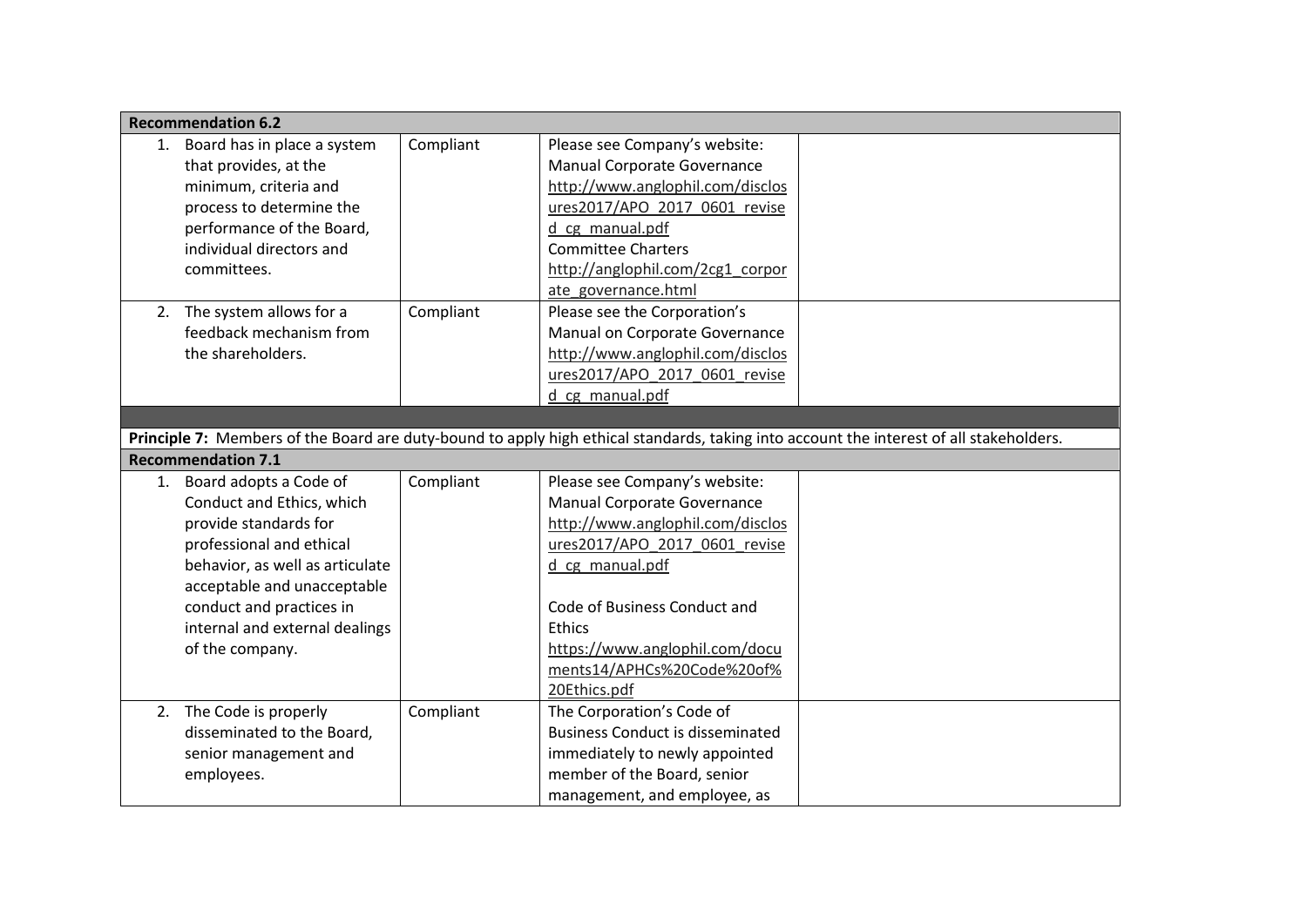|                                             |           | applicable.                      |  |
|---------------------------------------------|-----------|----------------------------------|--|
|                                             |           |                                  |  |
|                                             |           |                                  |  |
|                                             |           | Please see Company's website:    |  |
|                                             |           | Manual Corporate Governance      |  |
|                                             |           | http://www.anglophil.com/disclos |  |
|                                             |           | ures2017/APO 2017 0601 revise    |  |
|                                             |           | d cg_manual.pdf                  |  |
|                                             |           | Code of Business Conduct and     |  |
|                                             |           | Ethics                           |  |
|                                             |           | https://www.anglophil.com/docu   |  |
|                                             |           | ments14/APHCs%20Code%20of%       |  |
|                                             |           | 20Ethics.pdf                     |  |
| The Code is disclosed and<br>$\mathbf{3}$ . | Compliant | Please see Company's website:    |  |
| made available to the public                |           | Manual Corporate Governance      |  |
| through the company                         |           | http://www.anglophil.com/disclos |  |
| website.                                    |           | ures2017/APO 2017 0601 revise    |  |
|                                             |           | d cg_manual.pdf                  |  |
|                                             |           |                                  |  |
|                                             |           | Code of Business Conduct and     |  |
|                                             |           | Ethics                           |  |
|                                             |           | https://www.anglophil.com/docu   |  |
|                                             |           | ments14/APHCs%20Code%20of%       |  |
|                                             |           | 20Ethics.pdf                     |  |
| <b>Supplement to Recommendation 7.1</b>     |           |                                  |  |
| 1. Company has clear and                    | Compliant | Please see Company's website:    |  |
| stringent policies and                      |           | Manual Corporate Governance      |  |
| procedures on curbing and                   |           | http://www.anglophil.com/disclos |  |
| penalizing company                          |           | ures2017/APO 2017 0601 revise    |  |
| involvement in offering                     |           | d cg manual.pdf                  |  |
| paying and receiving bribes.                |           |                                  |  |
|                                             |           | Code of Business Conduct and     |  |
|                                             |           | Ethics                           |  |
|                                             |           |                                  |  |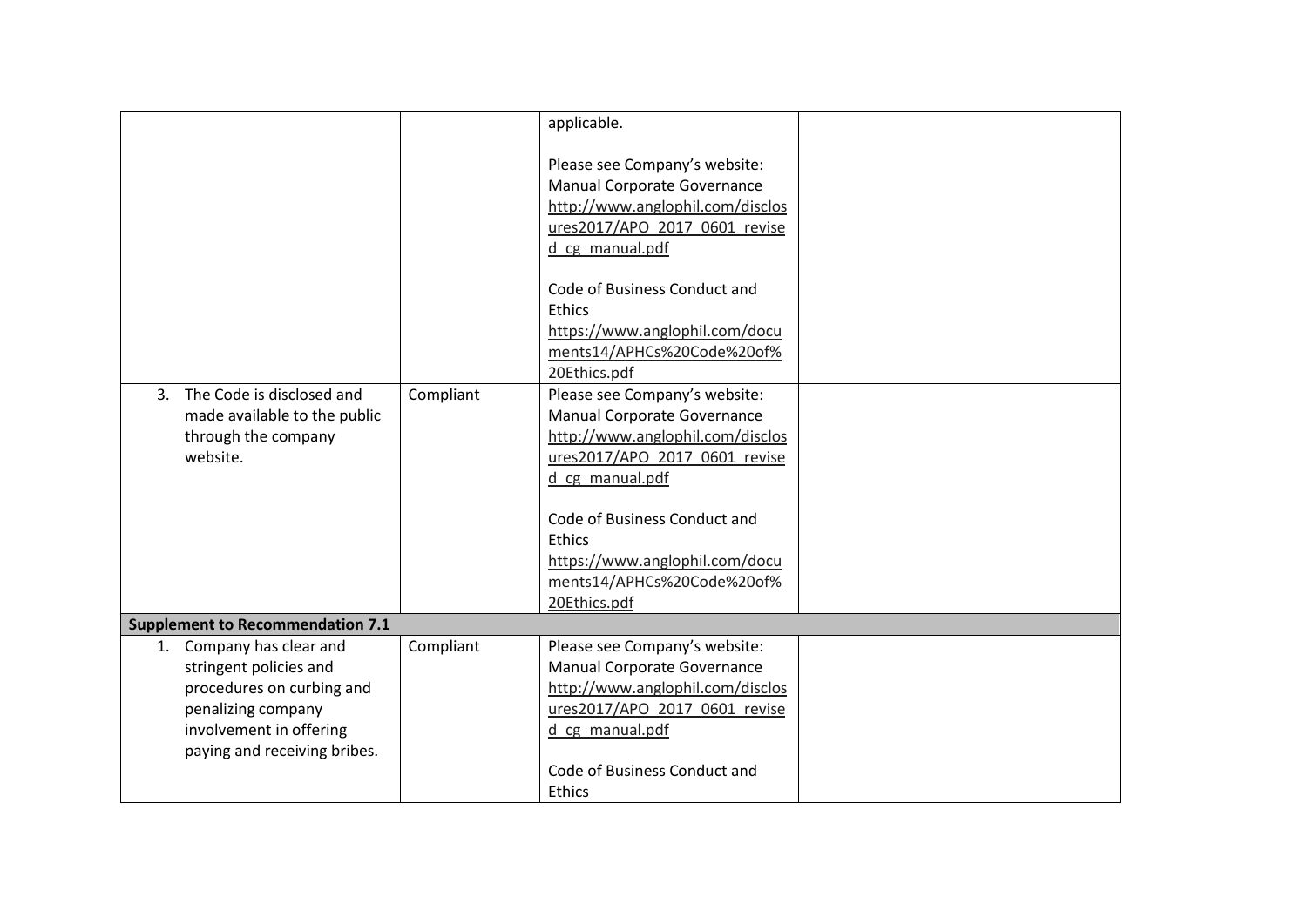|                                                                                                                                                                                                                                                                                             |                        | https://www.anglophil.com/docu<br>ments14/APHCs%20Code%20of%<br>20Ethics.pdf                                                                                                                                                                                   |  |
|---------------------------------------------------------------------------------------------------------------------------------------------------------------------------------------------------------------------------------------------------------------------------------------------|------------------------|----------------------------------------------------------------------------------------------------------------------------------------------------------------------------------------------------------------------------------------------------------------|--|
| <b>Recommendation 7.2</b>                                                                                                                                                                                                                                                                   |                        |                                                                                                                                                                                                                                                                |  |
| 1. Board ensures the proper<br>and efficient implementation<br>and monitoring of<br>compliance with the Code of<br><b>Business Conduct and Ethics.</b><br>2. Board ensures the proper<br>and efficient implementation<br>and monitoring of<br>compliance with company<br>internal policies. | Compliant<br>Compliant | Please see Company's website:<br>Manual Corporate Governance<br>http://www.anglophil.com/disclos<br>ures2017/APO 2017 0601 revise<br>d cg manual.pdf<br>Code of Business Conduct and<br>Ethics<br>https://www.anglophil.com/docu<br>ments14/APHCs%20Code%20of% |  |
|                                                                                                                                                                                                                                                                                             |                        | 20Ethics.pdf                                                                                                                                                                                                                                                   |  |
|                                                                                                                                                                                                                                                                                             |                        |                                                                                                                                                                                                                                                                |  |
| Principle 8: The Company should establish corporate disclosure policies and procedures that are practical and in accordance with best<br>practices and regulatory expectations.                                                                                                             |                        |                                                                                                                                                                                                                                                                |  |
| <b>Recommendation 8.1</b>                                                                                                                                                                                                                                                                   |                        |                                                                                                                                                                                                                                                                |  |
| 1. Board establishes corporate<br>disclosure policies and<br>procedures to ensure a<br>comprehensive, accurate,                                                                                                                                                                             | Compliant              | Please see various SEC/PSE<br>disclosures in the Company's<br>website:<br>www.anglophil.com                                                                                                                                                                    |  |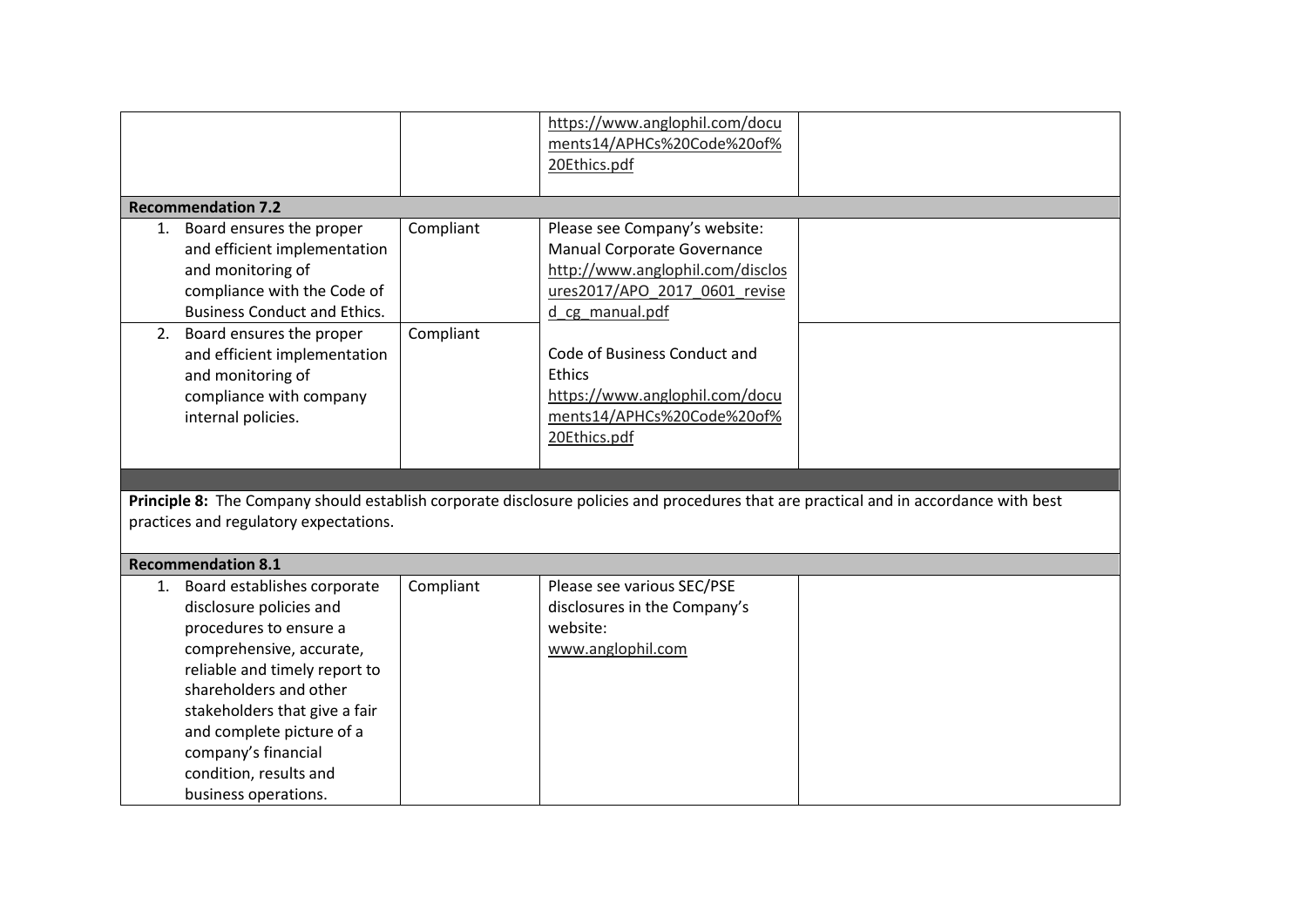|    | <b>Supplement to Recommendations 8.1</b> |           |                                          |  |
|----|------------------------------------------|-----------|------------------------------------------|--|
|    | 1. Company distributes or                | Compliant | The Corporation complies with the        |  |
|    | makes available annual and               |           | disclosure requirements of its           |  |
|    | quarterly consolidated                   |           | annual and quarterly consolidated        |  |
|    | reports, cash flow                       |           | reports.                                 |  |
|    | statements, and special audit            |           |                                          |  |
|    | revisions. Consolidated                  |           | <b>Consolidated financial statements</b> |  |
|    | financial statements are                 |           | are published within ninety (90)         |  |
|    | published within ninety (90)             |           | days from the end of the fiscal          |  |
|    | days from the end of the                 |           | year, while interim reports are          |  |
|    | fiscal year, while interim               |           | published within forty-five (45)         |  |
|    | reports are published within             |           | days from the end of the reporting       |  |
|    | forty-five (45) days from the            |           | period. These reports are                |  |
|    | end of the reporting period.             |           | uploaded on the Company's                |  |
|    |                                          |           | website.                                 |  |
|    |                                          |           |                                          |  |
|    |                                          |           | Please see Annual Reports and            |  |
|    |                                          |           | Quarterly Reports disclosed in the       |  |
|    |                                          |           | Company's website:                       |  |
|    |                                          |           | www.anglophil.com                        |  |
| 2. | Company discloses in its                 | Compliant | Please see the Company's Annual          |  |
|    | annual report the principal              |           | Report:                                  |  |
|    | risks associated with the                |           | https://www.anglophil.com/disclo         |  |
|    | identity of the company's                |           | sures2020/APO_2019_sec_17a_an            |  |
|    | controlling shareholders; the            |           | nual report 2019.pdf                     |  |
|    | degree of ownership                      |           |                                          |  |
|    | concentration; cross-holdings            |           |                                          |  |
|    | among company affiliates;                |           |                                          |  |
|    | and any imbalances between               |           |                                          |  |
|    | the controlling shareholders'            |           |                                          |  |
|    | voting power and overall                 |           |                                          |  |
|    | equity position in the                   |           |                                          |  |
|    | company.                                 |           |                                          |  |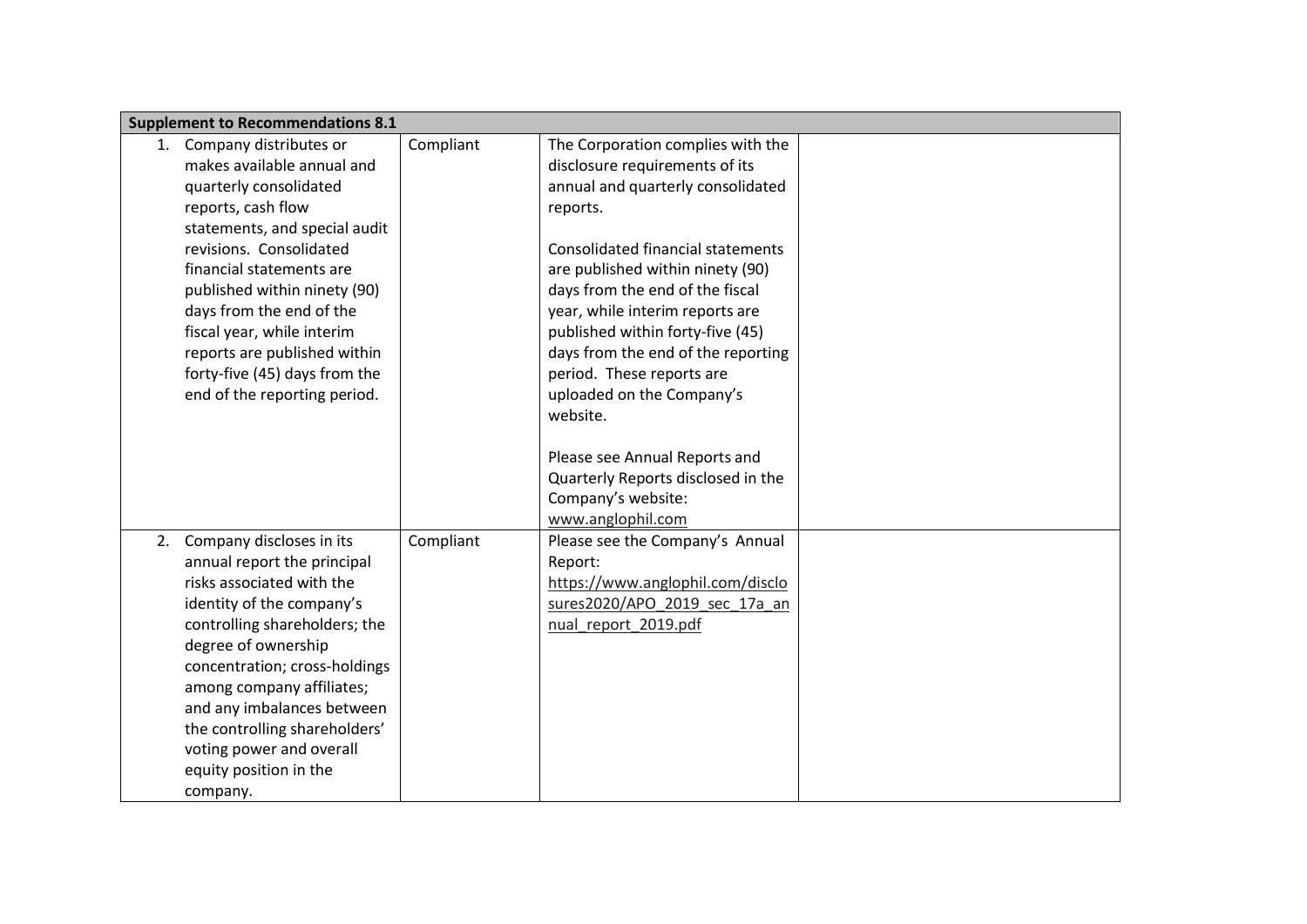| <b>Recommendation 8.2</b>               |           |                                         |                                         |
|-----------------------------------------|-----------|-----------------------------------------|-----------------------------------------|
| 1. Company has a policy                 | Compliant | The Corporation complies and            |                                         |
| requiring all directors to              |           | adopts with the SEC's disclosure        |                                         |
| disclose / report to the                |           | requirements on any dealings by         |                                         |
| company any dealings in the             |           | any of its directors in the             |                                         |
| company's shares within                 |           | Corporation's shares and reported       |                                         |
| three business days.                    |           | thru SEC Form 23B.                      |                                         |
| 2. Company has a policy                 | Compliant |                                         |                                         |
| requiring all officers to               |           | Please see Company's website            |                                         |
| disclose / report to the                |           | http://www.anglophil.com                |                                         |
| company any dealings in the             |           |                                         |                                         |
| company's shares within                 |           |                                         |                                         |
| three business days.                    |           |                                         |                                         |
| <b>Supplement to Recommendation 8.2</b> |           |                                         |                                         |
| 1. Company discloses the                | Compliant | Please see the Corporation's            |                                         |
| trading of the corporation's            |           | <b>Definitive Information Statement</b> |                                         |
| shares by directors, officers           |           | of 2017, Annual Corporate               |                                         |
| (or persons performing                  |           | Governance Report, Public               |                                         |
| similar functions) and                  |           | Ownership Report and Top 100            |                                         |
| controlling shareholders.               |           | Shareholders in the Company's           |                                         |
| This includes the disclosure            |           | website.                                |                                         |
| of the company's purchase of            |           |                                         |                                         |
| its shares from the market.             |           | Please see Corporation's website        |                                         |
| (e.g. share buy-back                    |           | http://www.anglophil.com)               |                                         |
| program)                                |           |                                         |                                         |
| <b>Recommendation 8.3</b>               |           |                                         |                                         |
| 1. Board fully discloses all            | Compliant | Please see the relevant and             | Please see the Corporation's Definitive |
| relevant and material                   |           | material information on key             | Information Statement of 2017, and the  |
| information on individual               |           | executives to evaluate their            | <b>Corporation's Annual Corporate</b>   |
| Board members to evaluate               |           | experience and qualifications in        | Governance Report                       |
| their experience and                    |           | the Information Statement               |                                         |
| qualifications, and assess any          |           |                                         |                                         |
| potential conflicts of interest         |           | https://www.anglophil.com/disclo        |                                         |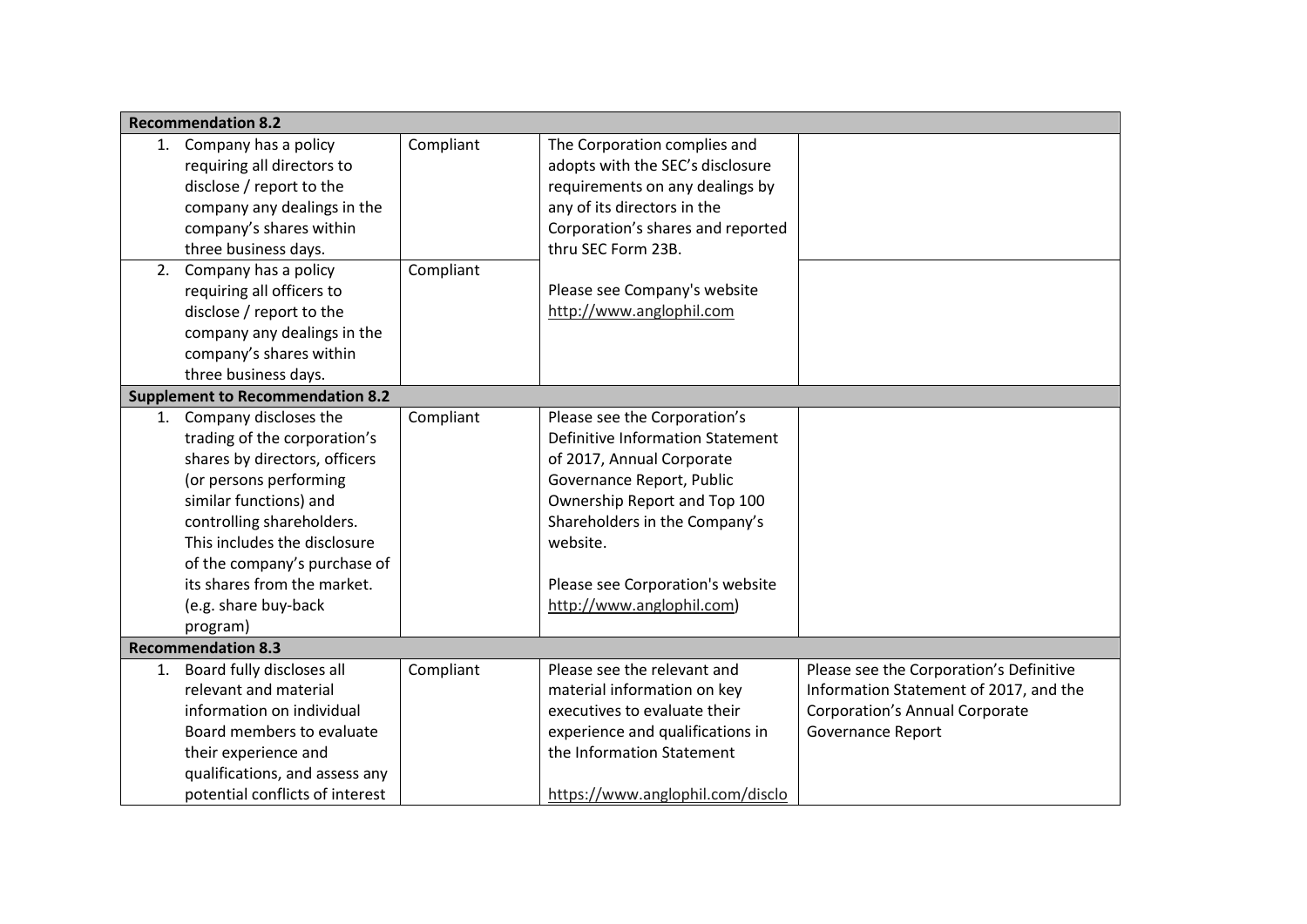| that might affect their<br>judgment.                                                                                                                                                                                                       |           | sures2019/APO 2019 0620 sec<br>20is definitive 2019 with acfs 2<br>018.pdf<br>Annual Corporate Governance<br>Report<br>http://anglophil.com/disclosures2                                                                                                                      |  |
|--------------------------------------------------------------------------------------------------------------------------------------------------------------------------------------------------------------------------------------------|-----------|-------------------------------------------------------------------------------------------------------------------------------------------------------------------------------------------------------------------------------------------------------------------------------|--|
|                                                                                                                                                                                                                                            |           | 017/APO 2016 acgr.pdf                                                                                                                                                                                                                                                         |  |
| 2. Board fully discloses all<br>relevant and material<br>information on key<br>executives to evaluate their<br>experience and<br>qualifications, and assess any<br>potential conflicts of interest<br>that might affect their<br>judgment. | Compliant | Please see the relevant and<br>material information on key<br>executives to evaluate their<br>experience and qualifications in<br>the Information Statement<br>https://www.anglophil.com/dis<br>closures2019/APO 2019 0620<br>sec 20is definitive 2019 wit<br>h acfs 2018.pdf |  |
|                                                                                                                                                                                                                                            |           | Annual Corporate Governance<br>Report<br>http://anglophil.com/disclosures2<br>017/APO_2016_acgr.pdf                                                                                                                                                                           |  |
| <b>Recommendation 8.4</b>                                                                                                                                                                                                                  |           |                                                                                                                                                                                                                                                                               |  |
| 1. Company provides a clear<br>disclosure of its policies and<br>procedure for setting Board<br>remuneration, including the<br>level and mix of the same.                                                                                  | Compliant | Please the Company's Information<br>Statement<br>https://www.anglophil.com/disclo<br>sures2019/APO 2019 0620 sec<br>20is definitive 2019 with acfs 2                                                                                                                          |  |
| Company provides a clear<br>2.<br>disclosure of its policies and                                                                                                                                                                           | Compliant | 018.pdf                                                                                                                                                                                                                                                                       |  |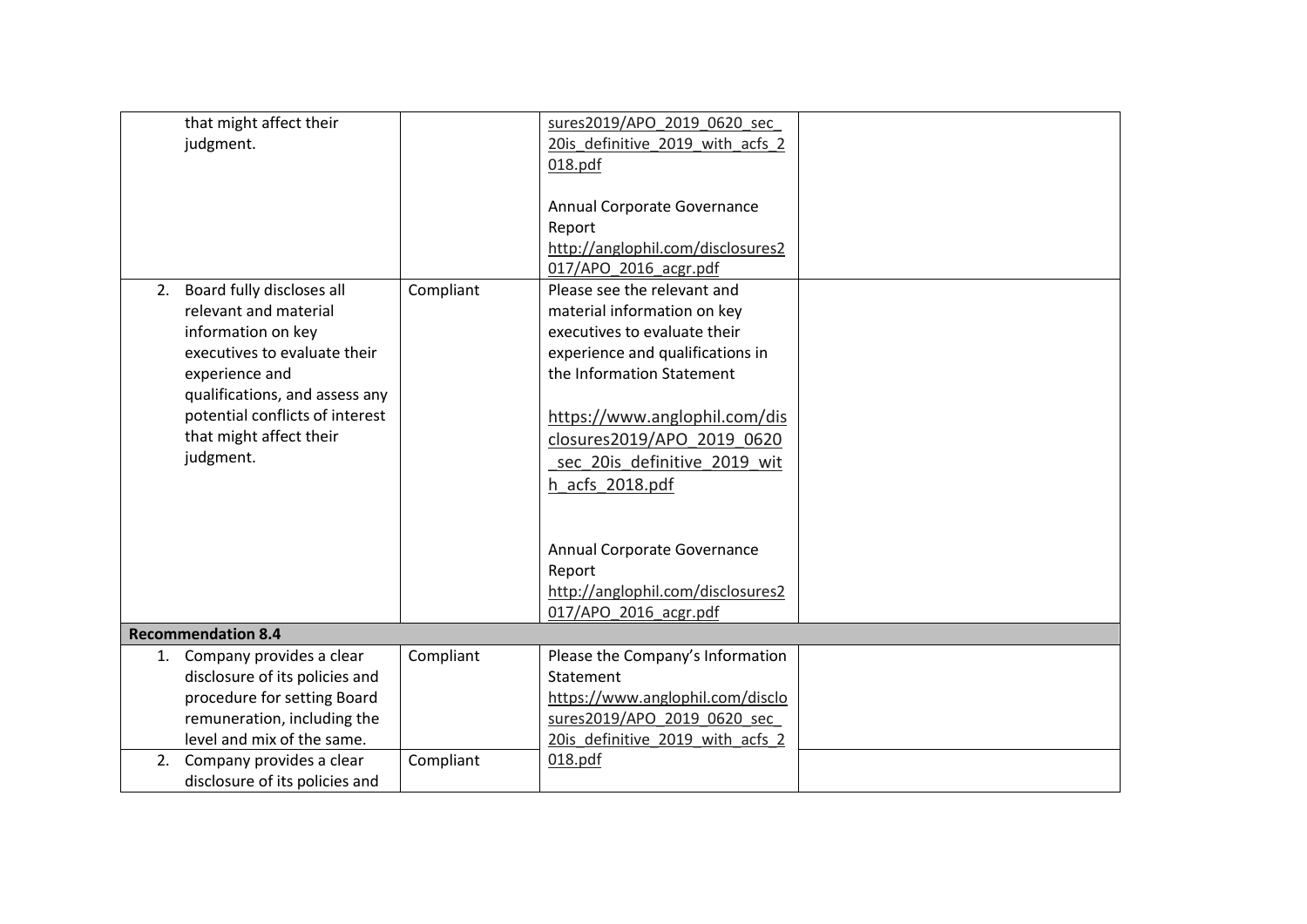|    | procedure for setting<br>executive remuneration,<br>including the level and mix of<br>the same.<br>3. Company discloses the<br>remuneration on an<br>individual basis, including<br>termination and retirement<br>provisions.                                                                       | Compliant              | Annual Corporate Governance<br>Report<br>http://anglophil.com/disclosures2<br>017/APO 2016 acgr.pdf<br>Please see RPT Policy, Manual<br>Corporate Governance<br>http://www.anglophil.com/disclos<br>ures2017/APO 2017 0601 revise<br>d cg manual.pdf |  |
|----|-----------------------------------------------------------------------------------------------------------------------------------------------------------------------------------------------------------------------------------------------------------------------------------------------------|------------------------|------------------------------------------------------------------------------------------------------------------------------------------------------------------------------------------------------------------------------------------------------|--|
|    | <b>Recommendation 8.5</b>                                                                                                                                                                                                                                                                           |                        |                                                                                                                                                                                                                                                      |  |
| 1. | Company discloses its<br>policies governing Related<br>Party Transactions (RPTs) and<br>other unusual or infrequently<br>occurring transactions in<br>their Manual on Corporate<br>Governance.<br>2. Company discloses material<br>or significant RPTs reviewed<br>and approved during the<br>year. | Compliant<br>Compliant | Please refer to Recommendation<br>2.7<br>Please refer to the Company's<br>Annual Report under Related<br>Party Transactions.<br>https://www.anglophil.com/disclo<br>sures2020/APO 2019 sec 17a an<br>nual report 2019.pdf                            |  |
|    | <b>Supplement to Recommendation 8.5</b>                                                                                                                                                                                                                                                             |                        |                                                                                                                                                                                                                                                      |  |
|    | 1. Company requires directors<br>to disclose their interests in<br>transactions or any other<br>conflict of interests.                                                                                                                                                                              | Compliant              | Directors to disclose their<br>interests in transactions or any<br>other conflict of interests during<br>the Board Meeting at which such<br>transactions are discussed.                                                                              |  |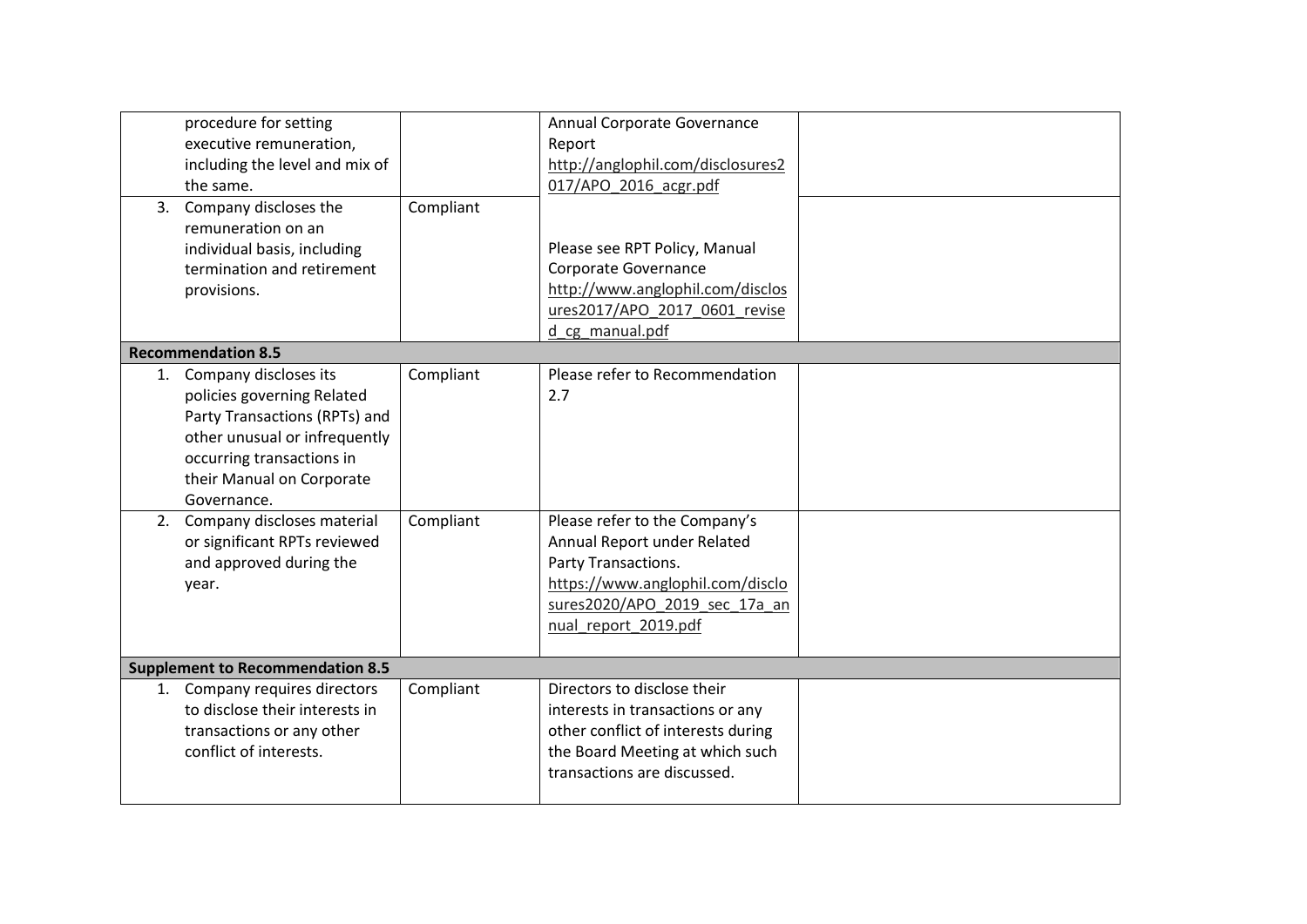|                                                                                                                                                                                                                                                                                                                                 |           | Please see the Company's Manual<br>on Corporate Governance<br>http://www.anglophil.com/disclos<br>ures2017/APO_2017_0601_revise                                                      |                                                              |
|---------------------------------------------------------------------------------------------------------------------------------------------------------------------------------------------------------------------------------------------------------------------------------------------------------------------------------|-----------|--------------------------------------------------------------------------------------------------------------------------------------------------------------------------------------|--------------------------------------------------------------|
|                                                                                                                                                                                                                                                                                                                                 |           | d cg manual.pdf                                                                                                                                                                      |                                                              |
|                                                                                                                                                                                                                                                                                                                                 |           |                                                                                                                                                                                      |                                                              |
| <b>Optional: Recommendation 8.5</b>                                                                                                                                                                                                                                                                                             |           |                                                                                                                                                                                      |                                                              |
| 1. Company discloses that RPTs                                                                                                                                                                                                                                                                                                  | Compliant | Please refer to Recommendation                                                                                                                                                       |                                                              |
| are conducted in such a way                                                                                                                                                                                                                                                                                                     |           | 2.7                                                                                                                                                                                  |                                                              |
| to ensure that they are fair                                                                                                                                                                                                                                                                                                    |           |                                                                                                                                                                                      |                                                              |
| and at arms' length.                                                                                                                                                                                                                                                                                                            |           |                                                                                                                                                                                      |                                                              |
| <b>Recommendation 8.6</b>                                                                                                                                                                                                                                                                                                       |           |                                                                                                                                                                                      |                                                              |
| 1. Company makes a full, fair,<br>accurate and timely<br>disclosure to the public of<br>every material fact or event<br>that occur, particularly on the<br>acquisition or disposal of<br>significant assets, which<br>could adversely affect the<br>viability or the interest of its<br>shareholders and other<br>stakeholders. | Compliant | Please see SEC Form 17 C<br>uploaded on the Company's<br>website:<br>http://www.anglophil.com                                                                                        | Please see Corporation's website<br>http://www.anglophil.com |
| 2. Board appoints an<br>independently partly to<br>evaluate the fairness of the<br>transaction price on the<br>acquisition or disposal of<br>assets.<br><b>Supplement to Recommendation 8.6</b>                                                                                                                                 | Compliant | There is no transaction requiring<br>the appointment of an<br>independent party to evaluate the<br>fairness of the transaction price<br>on the acquisition or disposal of<br>assets. |                                                              |
|                                                                                                                                                                                                                                                                                                                                 |           |                                                                                                                                                                                      |                                                              |
| 1. Company discloses the<br>existence justification and                                                                                                                                                                                                                                                                         | Compliant | There are no known agreements                                                                                                                                                        |                                                              |
|                                                                                                                                                                                                                                                                                                                                 |           | that may impact on the control,                                                                                                                                                      |                                                              |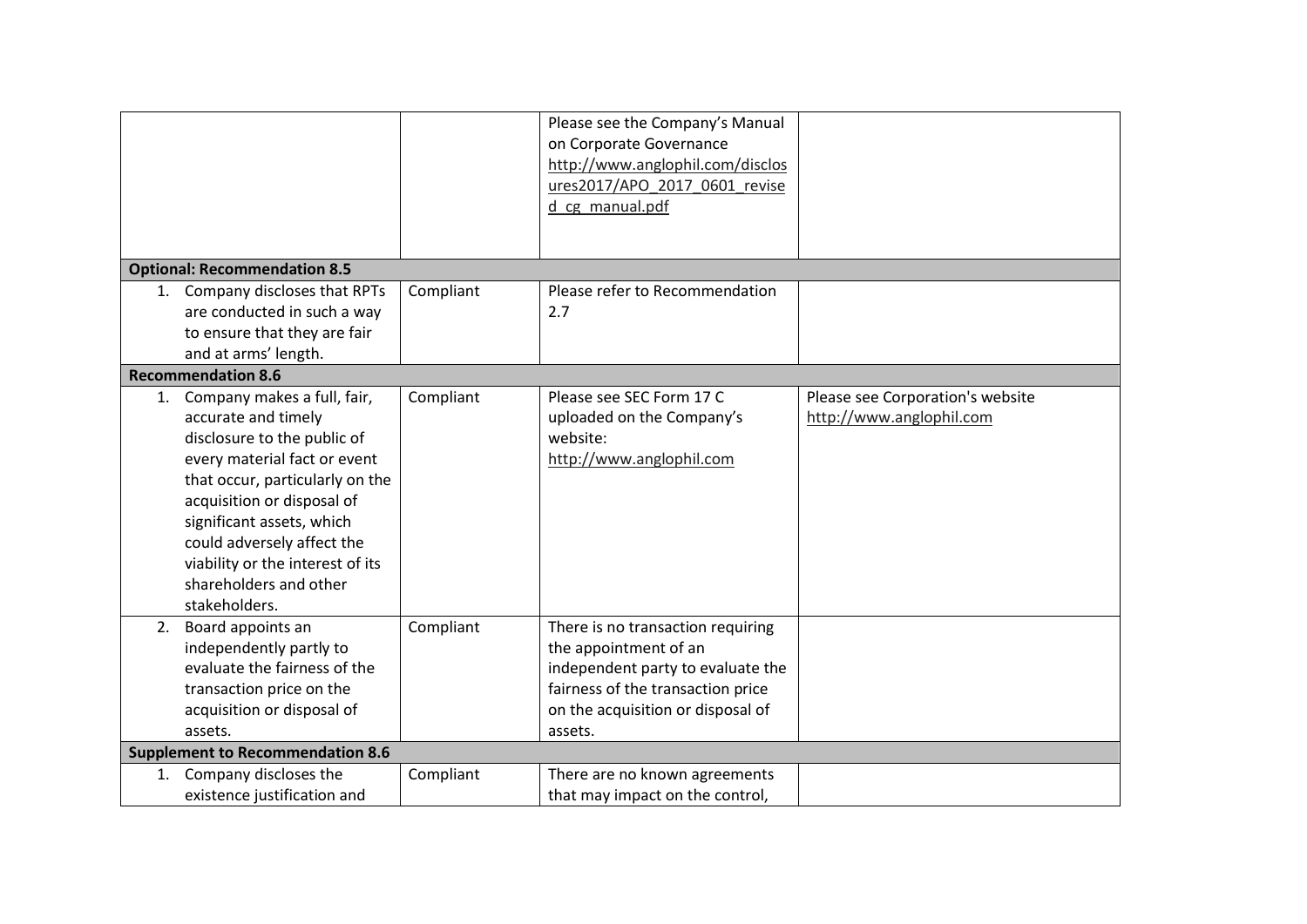| details on shareholder<br>agreements, voting trust<br>agreements, confidentiality<br>agreements, and such other<br>agreements that may impact<br>on the control, ownership,<br>and strategic direction of the |           | ownership, and strategic direction<br>of the company.                                                                                               |  |
|---------------------------------------------------------------------------------------------------------------------------------------------------------------------------------------------------------------|-----------|-----------------------------------------------------------------------------------------------------------------------------------------------------|--|
| company.                                                                                                                                                                                                      |           |                                                                                                                                                     |  |
| <b>Recommendation 8.7</b>                                                                                                                                                                                     |           |                                                                                                                                                     |  |
| 1. Company's corporate<br>governance policies,<br>programs and procedures are<br>contained in its Manual on<br>Corporate Governance<br>(MCG).                                                                 | Compliant | Please see the Company's Manual<br>on Corporate Governance<br>http://www.anglophil.com/disclos<br>ures2017/APO 2017 0601 revise<br>d cg manual.pdf. |  |
| 2. Company's MCG is submitted<br>to the SEC and PSE.                                                                                                                                                          | Compliant |                                                                                                                                                     |  |
| 3. Company's MCG is posted on<br>its company website.                                                                                                                                                         | Compliant |                                                                                                                                                     |  |
| <b>Supplement to Recommendation 8.7</b>                                                                                                                                                                       |           |                                                                                                                                                     |  |
| 1. Company submits to the SEC<br>and PSE an updated MCG to<br>disclose any changes in its<br>corporate governance<br>practices.                                                                               | Compliant | Please see the Company's Manual<br>on Corporate Governance<br>http://www.anglophil.com/disclos<br>ures2017/APO 2017 0601 revise<br>d cg manual.pdf. |  |
| <b>Optional: Principle 8</b>                                                                                                                                                                                  |           |                                                                                                                                                     |  |
| 1. Does the company's Annual<br>Report disclose the following<br>information:<br>a. Corporate Objectives                                                                                                      | Compliant | Provide link or reference to the<br>company's Annual Report<br>containing the said information.<br>https://www.anglophil.com/disclo                 |  |
|                                                                                                                                                                                                               |           | sures2020/APO 2019 sec 17a an<br>nual report 2019.pdf                                                                                               |  |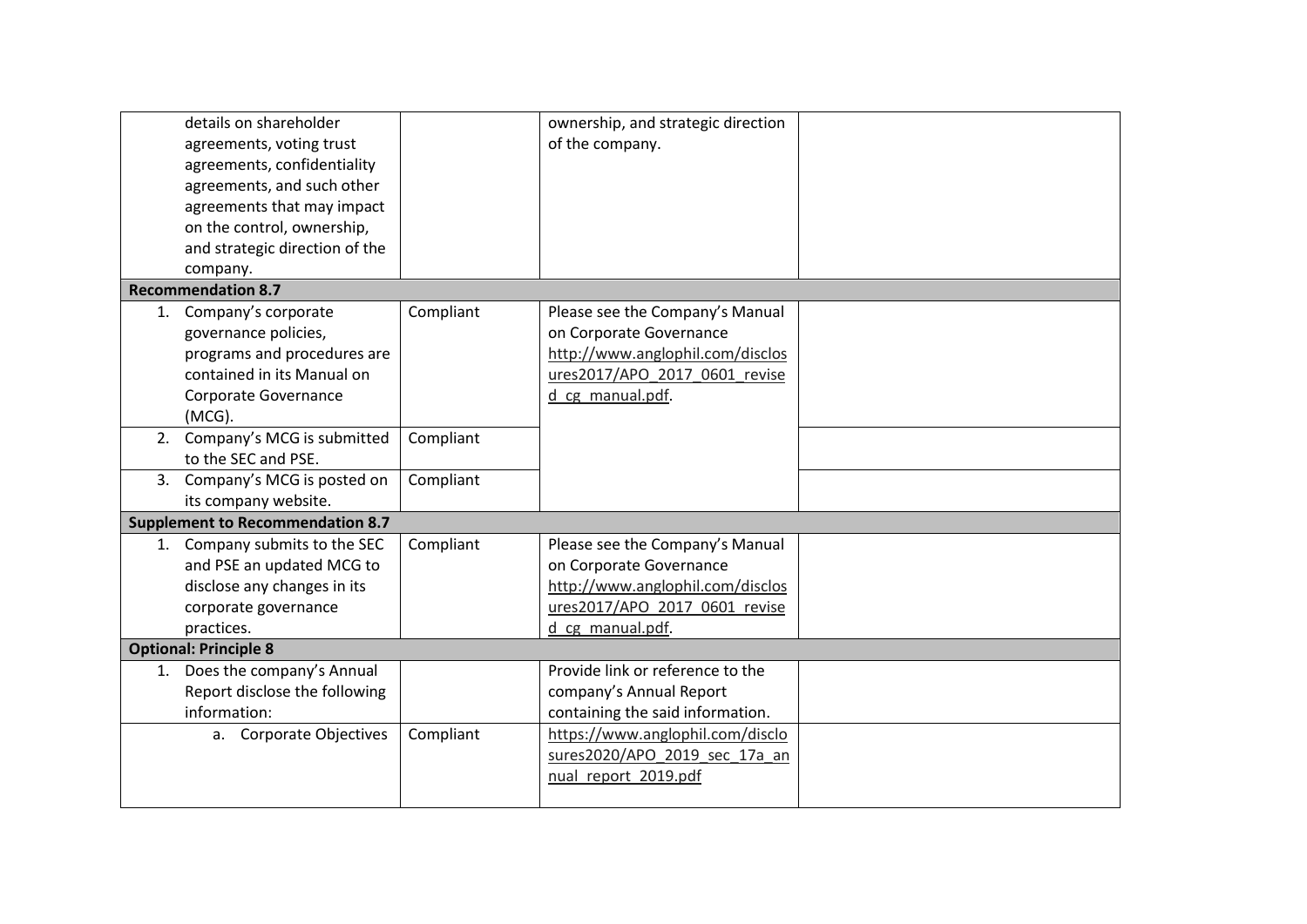| b. Financial<br>performance<br>indicators                                                                                                                                                               | Compliant | https://www.anglophil.com/disclo<br>sures2020/APO 2019 sec 17a an<br>nual report 2019.pdf |  |
|---------------------------------------------------------------------------------------------------------------------------------------------------------------------------------------------------------|-----------|-------------------------------------------------------------------------------------------|--|
| Non-financial<br>$C_{\star}$<br>performance<br>indicators                                                                                                                                               | Compliant | https://www.anglophil.com/disclo<br>sures2020/APO_2019_sec_17a_an<br>nual report 2019.pdf |  |
| d. Dividend Policy                                                                                                                                                                                      | Compliant | https://www.anglophil.com/disclo<br>sures2020/APO 2019 sec 17a an<br>nual report 2019.pdf |  |
| e. Biographical details<br>(at least age<br>academic<br>qualifications, date of<br>first appointment,<br>relevant experience,<br>and other<br>directorships in listed<br>companies) of all<br>directors | Compliant | https://www.anglophil.com/disclo<br>sures2020/APO 2019 sec 17a an<br>nual_report_2019.pdf |  |
| $f_{\cdot}$<br>Attendance details of<br>each director in all<br>directors meetings<br>held during the year                                                                                              | Compliant | https://www.anglophil.com/disclo<br>sures2020/APO 2019 sec 17a an<br>nual report 2019.pdf |  |
| <b>Total remuneration</b><br>g.<br>of each member of<br>the Board of<br>directors                                                                                                                       | Compliant | https://www.anglophil.com/disclo<br>sures2020/APO 2019 sec 17a an<br>nual report 2019.pdf |  |
| 2. The Annual Report contains a<br>statement confirming the<br>company's full compliance                                                                                                                | Compliant | Refer to Annual Report 2019                                                               |  |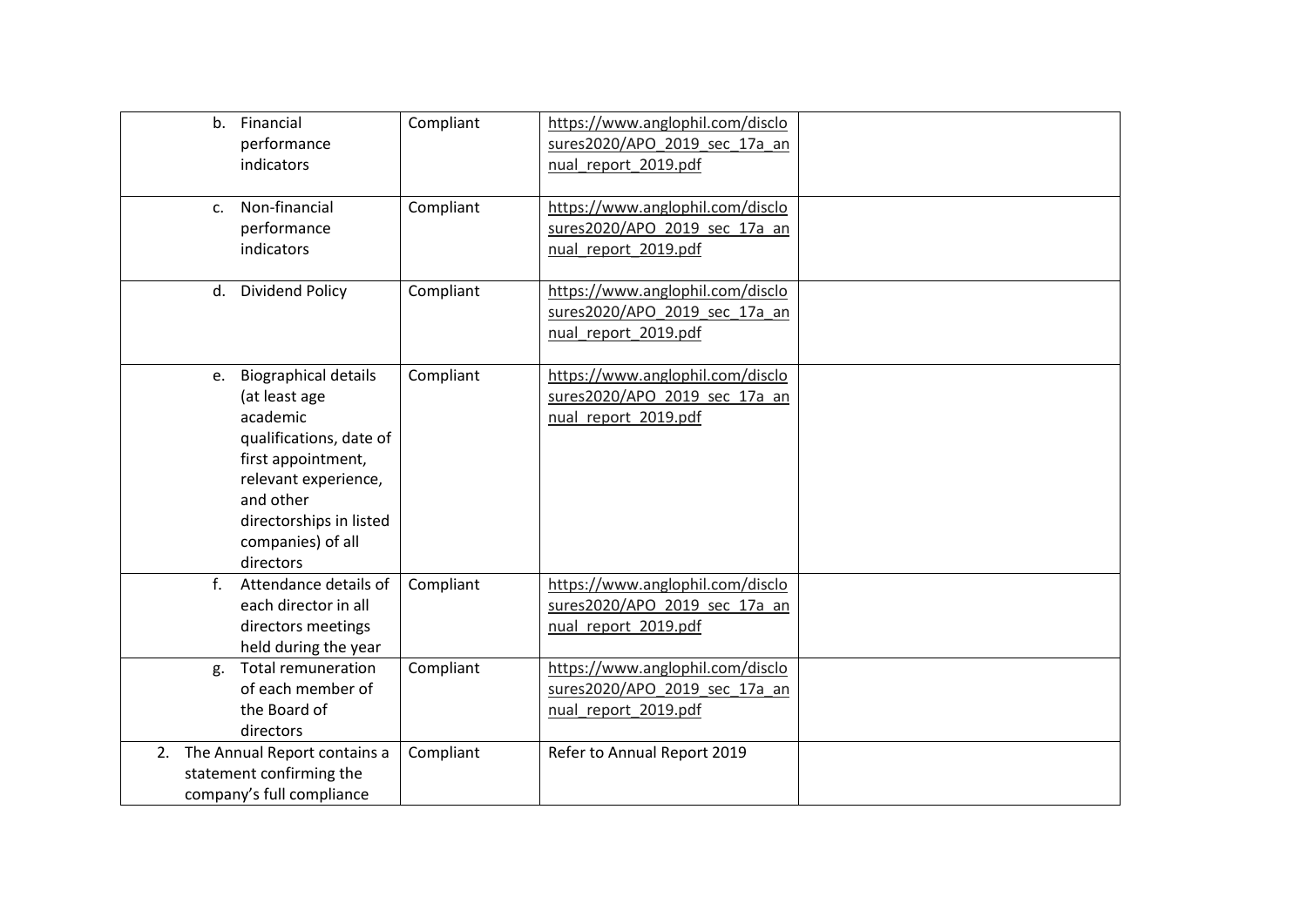|                                                                                       | with the Code of Corporate      |           | https://www.anglophil.com/disclo |                                                                                                                                               |
|---------------------------------------------------------------------------------------|---------------------------------|-----------|----------------------------------|-----------------------------------------------------------------------------------------------------------------------------------------------|
|                                                                                       | Governance and where there      |           | sures2020/APO 2019 sec 17a an    |                                                                                                                                               |
|                                                                                       | is non-compliance, identifies   |           | nual report 2019.pdf             |                                                                                                                                               |
|                                                                                       | and explains reason for each    |           |                                  |                                                                                                                                               |
|                                                                                       | such issue.                     |           |                                  |                                                                                                                                               |
|                                                                                       | 3. The Annual Report/Annual     | Compliant | Refer to Annual Report 2019      |                                                                                                                                               |
|                                                                                       | CG Report discloses that the    |           | https://www.anglophil.com/disclo |                                                                                                                                               |
|                                                                                       | Board of directors conducted    |           | sures2020/APO 2019 sec 17a an    |                                                                                                                                               |
|                                                                                       | a review of the company's       |           | nual report 2019.pdf             |                                                                                                                                               |
|                                                                                       | material controls (including    |           |                                  |                                                                                                                                               |
|                                                                                       | operational financial and       |           |                                  |                                                                                                                                               |
|                                                                                       | compliance controls) and risk   |           |                                  |                                                                                                                                               |
|                                                                                       | management systems.             |           |                                  |                                                                                                                                               |
|                                                                                       | 4. The Annual Report/Annual     | Compliant | Refer to Annual Report 2019      |                                                                                                                                               |
|                                                                                       | CG Report contains a            |           | https://www.anglophil.com/disclo |                                                                                                                                               |
|                                                                                       | statement from the Board of     |           | sures2020/APO 2019 sec 17a an    |                                                                                                                                               |
|                                                                                       | directors or Audit Committee    |           | nual report 2019.pdf             |                                                                                                                                               |
|                                                                                       | commenting on the               |           |                                  |                                                                                                                                               |
|                                                                                       | adequacy of the company's       |           |                                  |                                                                                                                                               |
|                                                                                       | internal controls/risk          |           |                                  |                                                                                                                                               |
|                                                                                       | management systems.             |           |                                  |                                                                                                                                               |
|                                                                                       |                                 |           |                                  |                                                                                                                                               |
|                                                                                       | 5. The company discloses in the | Compliant | Refer to Annual Report 2019      | Please refer to item 6 of the Annual Report                                                                                                   |
|                                                                                       | Annual Report the key risks     |           | https://www.anglophil.com/disclo |                                                                                                                                               |
|                                                                                       | to which the company is         |           | sures2020/APO 2019 sec 17a an    |                                                                                                                                               |
|                                                                                       | materially exposed to (i.e.     |           | nual_report_2019.pdf             |                                                                                                                                               |
|                                                                                       | financial operational           |           |                                  |                                                                                                                                               |
|                                                                                       | including IT, environmental,    |           |                                  |                                                                                                                                               |
|                                                                                       | social, economic).              |           |                                  |                                                                                                                                               |
|                                                                                       |                                 |           |                                  |                                                                                                                                               |
|                                                                                       |                                 |           |                                  | Principle 9: The company should establish standards for the appropriate selection of an external auditor, and exercise effective oversight of |
|                                                                                       |                                 |           |                                  |                                                                                                                                               |
| the same to strengthen the external auditor's independence and enhance audit quality. |                                 |           |                                  |                                                                                                                                               |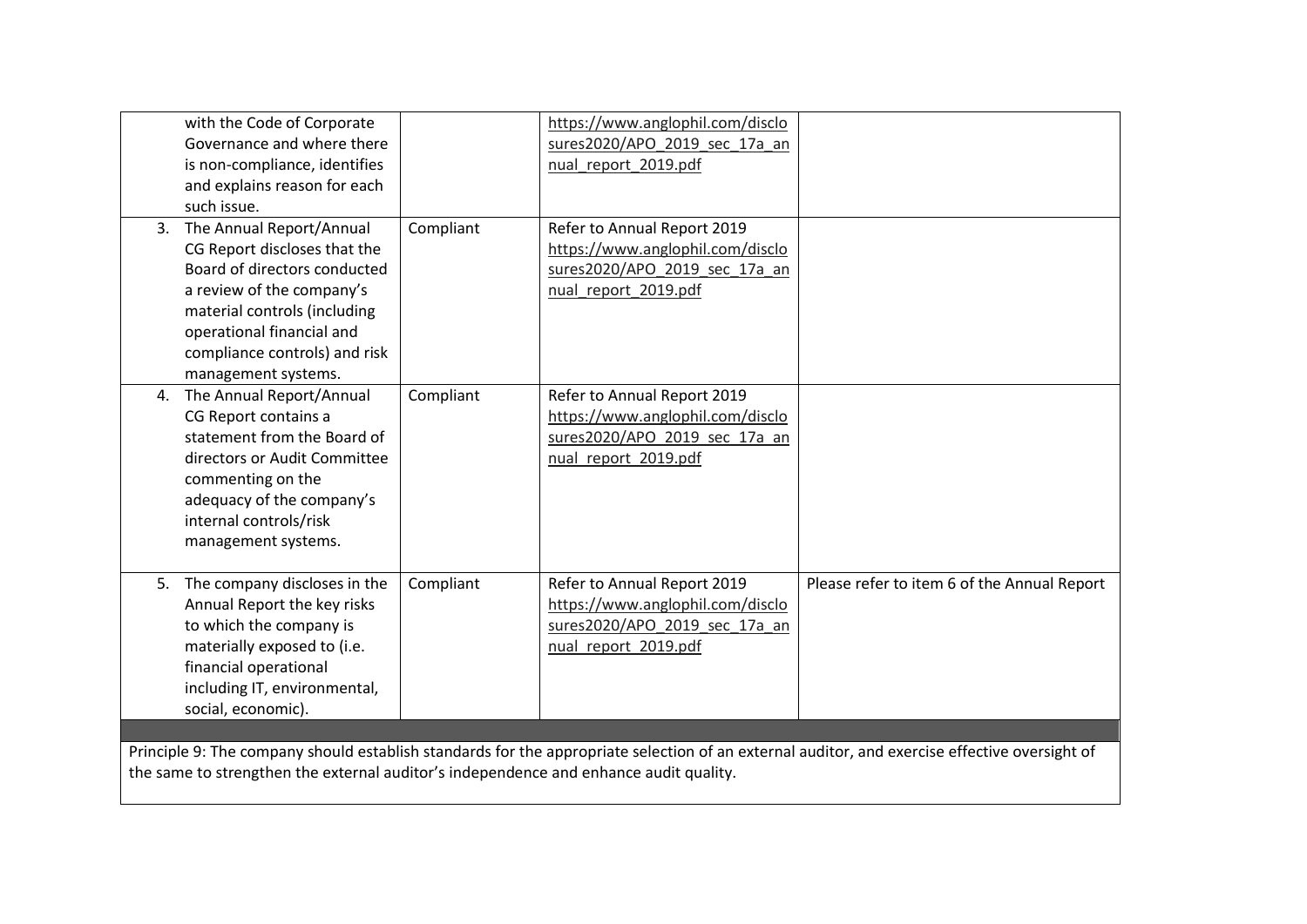|    | <b>Recommendation 9.1</b>               |           |                                  |  |
|----|-----------------------------------------|-----------|----------------------------------|--|
|    | 1. Audit Committee has a                | Compliant | Refer to Item 8, Annual Report   |  |
|    | robust process for approving            |           | 2019                             |  |
|    | and recommending the                    |           | https://www.anglophil.com/disclo |  |
|    | appointment,                            |           | sures2020/APO 2019 sec 17a an    |  |
|    | reappointment, removal, and             |           | nual_report_2019.pdf             |  |
|    | fees of the external auditors.          |           |                                  |  |
| 2. | The appointment,                        | Compliant | 84.74% of shareholders ratified  |  |
|    | reappointment, removal, and             |           | the reappointment, and fees of   |  |
|    | fees of the external auditor is         |           | the external auditor.            |  |
|    | recommended by the Audit                |           |                                  |  |
|    | Committee, approved by the              |           |                                  |  |
|    | Board and ratified by the               |           |                                  |  |
|    | shareholders.                           |           |                                  |  |
|    | 3. For removal of the external          | Compliant | The Company retain the services  |  |
|    | auditor, the reasons for                |           | of its external auditor.         |  |
|    | removal or change are                   |           |                                  |  |
|    | disclosed to the regulators             |           |                                  |  |
|    | and the public through the              |           |                                  |  |
|    | company website and                     |           |                                  |  |
|    | required disclosures.                   |           |                                  |  |
|    | <b>Supplement to Recommendation 9.1</b> |           |                                  |  |
|    | 1. Company has a policy of              | Compliant | Please the Company's Information |  |
|    | rotating the lead audit                 |           | Statement                        |  |
|    | partner every five years.               |           |                                  |  |
|    |                                         |           | https://www.anglophil.com/disclo |  |
|    |                                         |           | sures2019/APO 2019 0620 sec      |  |
|    |                                         |           | 20is definitive 2019 with acfs 2 |  |
|    |                                         |           | 018.pdf                          |  |
|    |                                         |           |                                  |  |
|    | <b>Recommendation 9.2</b>               |           |                                  |  |
| 1. | <b>Audit Committee Charter</b>          | Compliant | Please see the Corporation's     |  |
|    | includes the Audit                      |           | Manual on Corporate Governance   |  |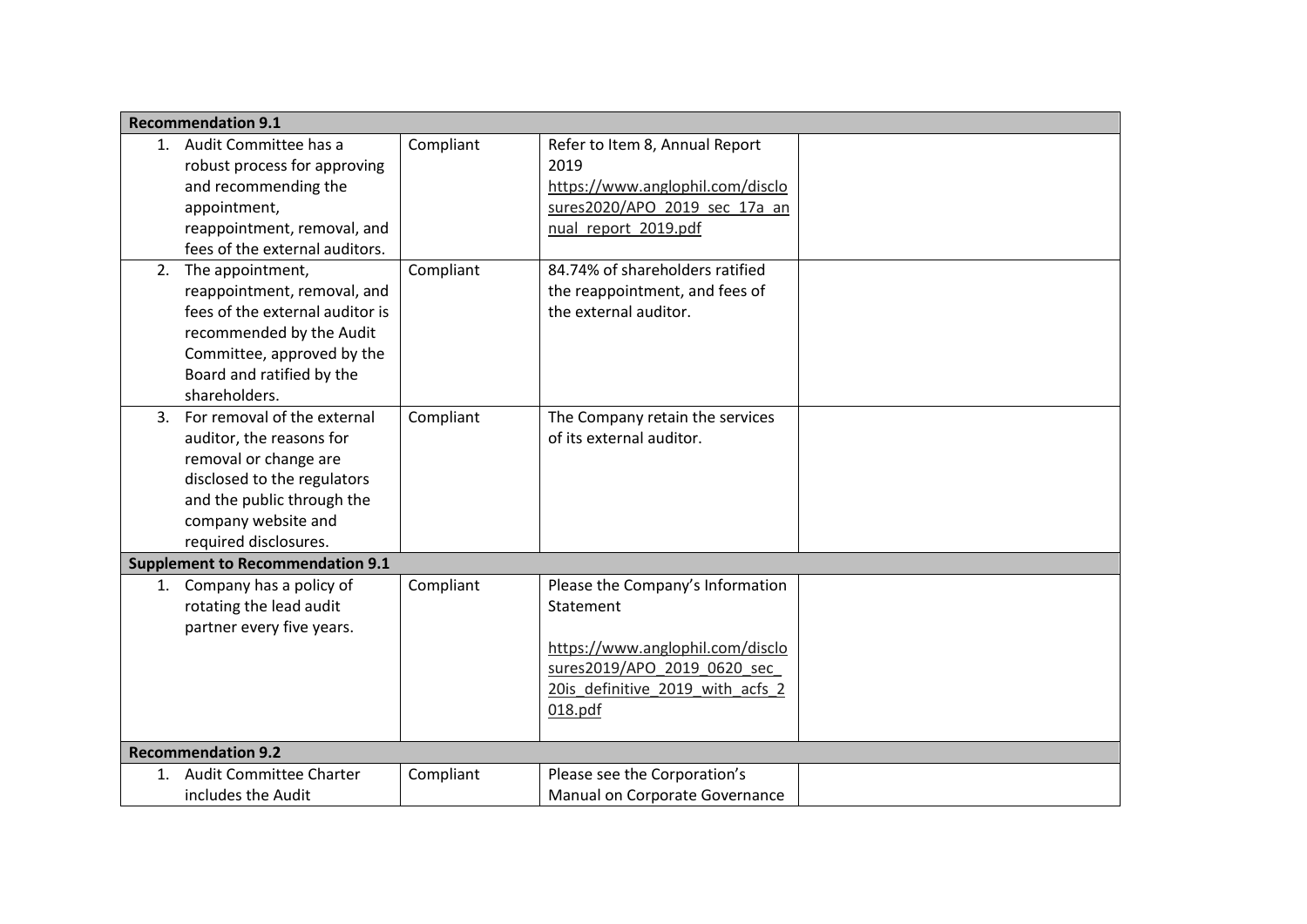| Committee's responsibility   |           | http://www.anglophil.com/disclos  |  |
|------------------------------|-----------|-----------------------------------|--|
| on:                          |           | ures2017/APO 2017 0601 revise     |  |
| assessing the<br>i.          |           | d cg manual.pdf                   |  |
| integrity and                |           |                                   |  |
| independence of              |           | <b>Audit Committee Charter</b>    |  |
| external auditors:           |           | https://www.anglophil.com/docu    |  |
| ii.<br>exercising effective  |           | ments14/APHC%20Audit%20Com        |  |
| oversight to review          |           | mittee%20Charter.pdf              |  |
| and monitor the              |           |                                   |  |
| external auditor's           |           |                                   |  |
|                              |           |                                   |  |
| independence and             |           | Annual Corporate Governance       |  |
| objectivity; and             |           | Report                            |  |
| iii.<br>exercising effective |           | http://anglophil.com/disclosures2 |  |
| oversight to review          |           | 017/APO 2016 acgr.pdf             |  |
| and monitor the              |           |                                   |  |
| effectiveness of the         |           |                                   |  |
| audit process taking         |           |                                   |  |
| into consideration           |           |                                   |  |
| relevant Philippine          |           |                                   |  |
| professional and             |           |                                   |  |
| regulatory                   |           |                                   |  |
| requirements.                |           |                                   |  |
| 2. Audit Committee Charter   | Compliant | Please see Company's Manual       |  |
| contains the Committee's     |           | Corporate Governance              |  |
| responsibility on reviewing  |           | http://www.anglophil.com/disclos  |  |
| and monitoring the external  |           | ures2017/APO 2017 0601 revise     |  |
| auditor's suitability and    |           | d cg manual.pdf                   |  |
| effectiveness on an annual   |           |                                   |  |
| basis.                       |           | Audit Committee Charter           |  |
|                              |           | http://www.anglophil.com/docum    |  |
|                              |           | ents14/APHC%20Audit%20Commi       |  |
|                              |           | ttee%20Charter.pdf                |  |
|                              |           |                                   |  |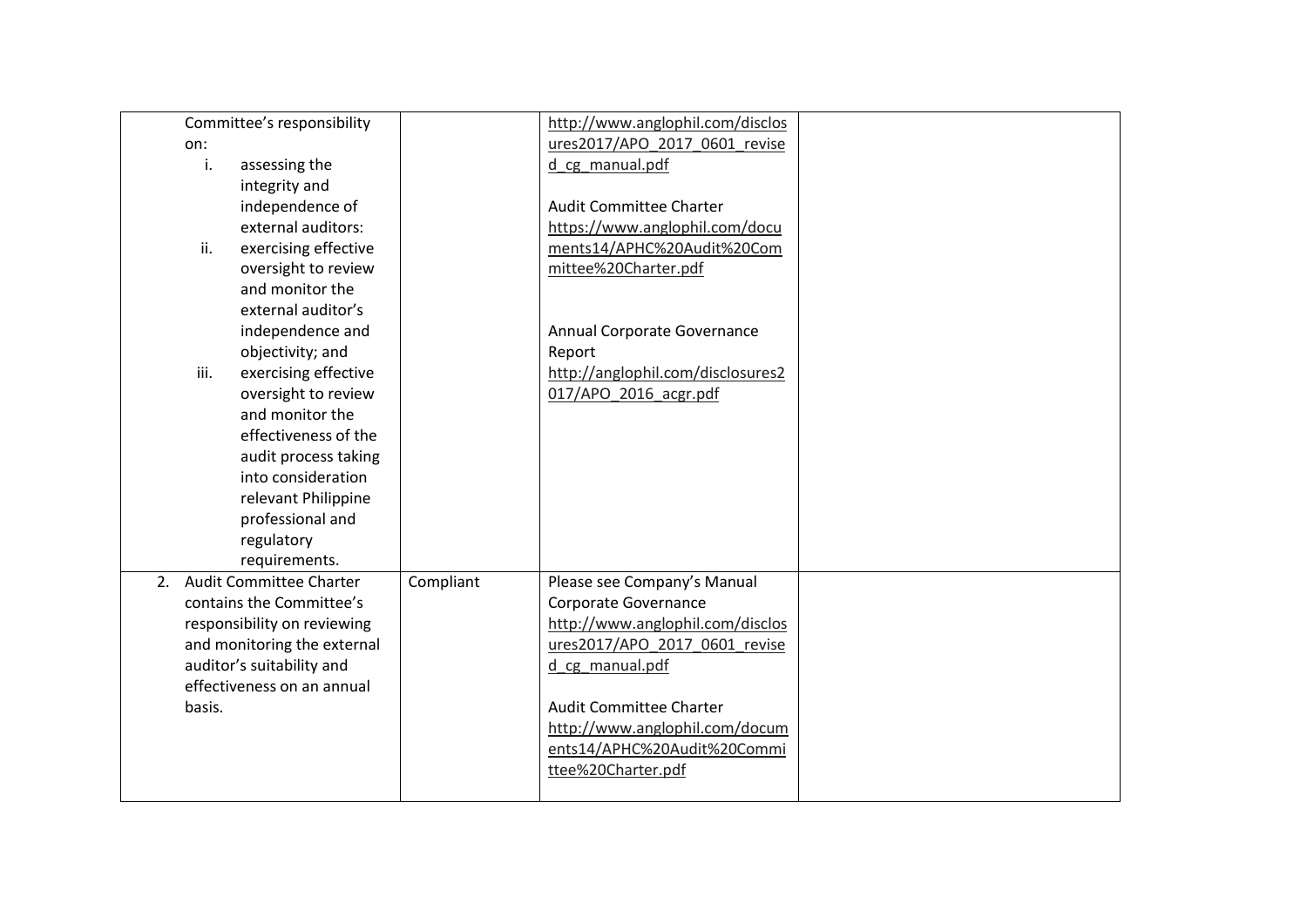|    | <b>Supplement to Recommendation 9.2</b>                                                                                                                                                                                            |           |                                                                                                                                                                                                                                                                              |                                                              |
|----|------------------------------------------------------------------------------------------------------------------------------------------------------------------------------------------------------------------------------------|-----------|------------------------------------------------------------------------------------------------------------------------------------------------------------------------------------------------------------------------------------------------------------------------------|--------------------------------------------------------------|
|    | 1. Audit Committee ensures<br>that the external auditor is<br>credible, competent and has<br>the ability to understand<br>complex related party<br>transactions, its<br>counterparties, and<br>valuations of such<br>transactions. | Compliant | Please see Company's Manual<br>Corporate Governance<br>http://www.anglophil.com/disclos<br>ures2017/APO 2017 0601 revise<br>d_cg_manual.pdf<br><b>Audit Committee Charter</b><br>http://www.anglophil.com/docum<br>ents14/APHC%20Audit%20Commi<br>ttee%20Charter.pdf         |                                                              |
| 2. | <b>Audit Committee ensures</b><br>that the external auditor has<br>adequate quality control<br>procedures.                                                                                                                         | Compliant | Please see the Company's Manual<br>on Corporate Governance<br>http://www.anglophil.com/disclos<br>ures2017/APO 2017 0601 revise<br>d cg manual.pdf<br><b>Audit Committee Charter</b><br>https://www.anglophil.com/docu<br>ments14/APHC%20Audit%20Com<br>mittee%20Charter.pdf | Please see Corporation's website<br>http://www.anglophil.com |
|    | <b>Recommendation 9.3</b>                                                                                                                                                                                                          |           |                                                                                                                                                                                                                                                                              |                                                              |
| 1. | Company discloses the<br>nature of non-audit services<br>performed by its external<br>auditor in the Annual Report<br>to deal with the potential<br>conflict of interest.                                                          | Compliant | The External Auditor of the<br>Company currently does not<br>perform any non-audit services.                                                                                                                                                                                 |                                                              |
|    | 2. Audit Committee stays alert<br>for any potential conflict of<br>interest situations, given the                                                                                                                                  | Compliant | Please see Company's Manual<br>Corporate Governance                                                                                                                                                                                                                          |                                                              |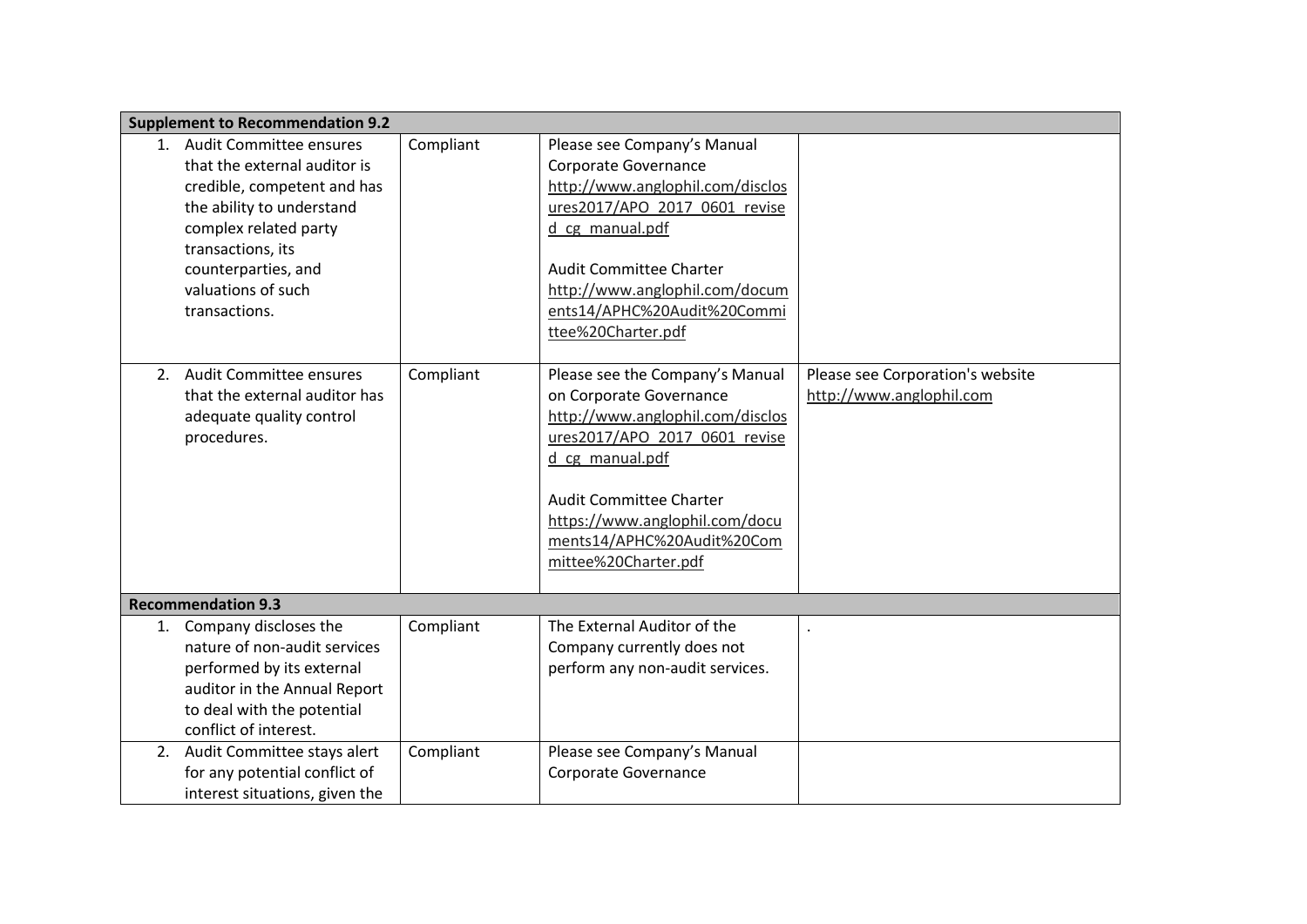| guidelines or policies on non-<br>audit services, which could<br>be viewed as impairing the<br>external auditor's objectivity. |           | http://www.anglophil.com/disclos<br>ures2017/APO 2017 0601 revise<br>d cg manual.pdf<br><b>Audit Committee Charter</b><br>https://www.anglophil.com/docu<br>ments14/APHC%20Audit%20Com<br>mittee%20Charter.pdf                                                                                                                                                  |  |
|--------------------------------------------------------------------------------------------------------------------------------|-----------|-----------------------------------------------------------------------------------------------------------------------------------------------------------------------------------------------------------------------------------------------------------------------------------------------------------------------------------------------------------------|--|
| <b>Supplement to Recommendation 9.3</b>                                                                                        |           |                                                                                                                                                                                                                                                                                                                                                                 |  |
| 1. Fees paid for non-audit<br>services do not outweigh the<br>fees paid for audit services.                                    | Compliant | The External Auditor of the<br>Company currently does not<br>perform any non-audit services.<br>Thus, there are no non-audit fees<br>paid by the Company.                                                                                                                                                                                                       |  |
| <b>Additional Recommendation to Principle 9</b>                                                                                |           |                                                                                                                                                                                                                                                                                                                                                                 |  |
| 1. Company's external auditor is<br>duly accredited by the SEC<br>under Group category                                         | Compliant | The Corporation's current external<br>auditor is SycipGorresVelayo& Co.,<br>the handling partner is Ma.<br>Genalin Q. Arevalo:<br>Ma. Genalin Q. Arevalo;<br>SEC Accreditation Number 1613-A<br>(Group A)<br>November 11, 2019<br>valid until November 10, 2022:<br>Sycip Gorres Velayo & Co., 6760<br>Ayala Avenue, Makati City;<br>Telephone Number: 891-0307 |  |
| 2. Company's external auditor<br>agreed to be subjected to the                                                                 |           | To the best of our knowledge, the<br>Company is not aware whether or                                                                                                                                                                                                                                                                                            |  |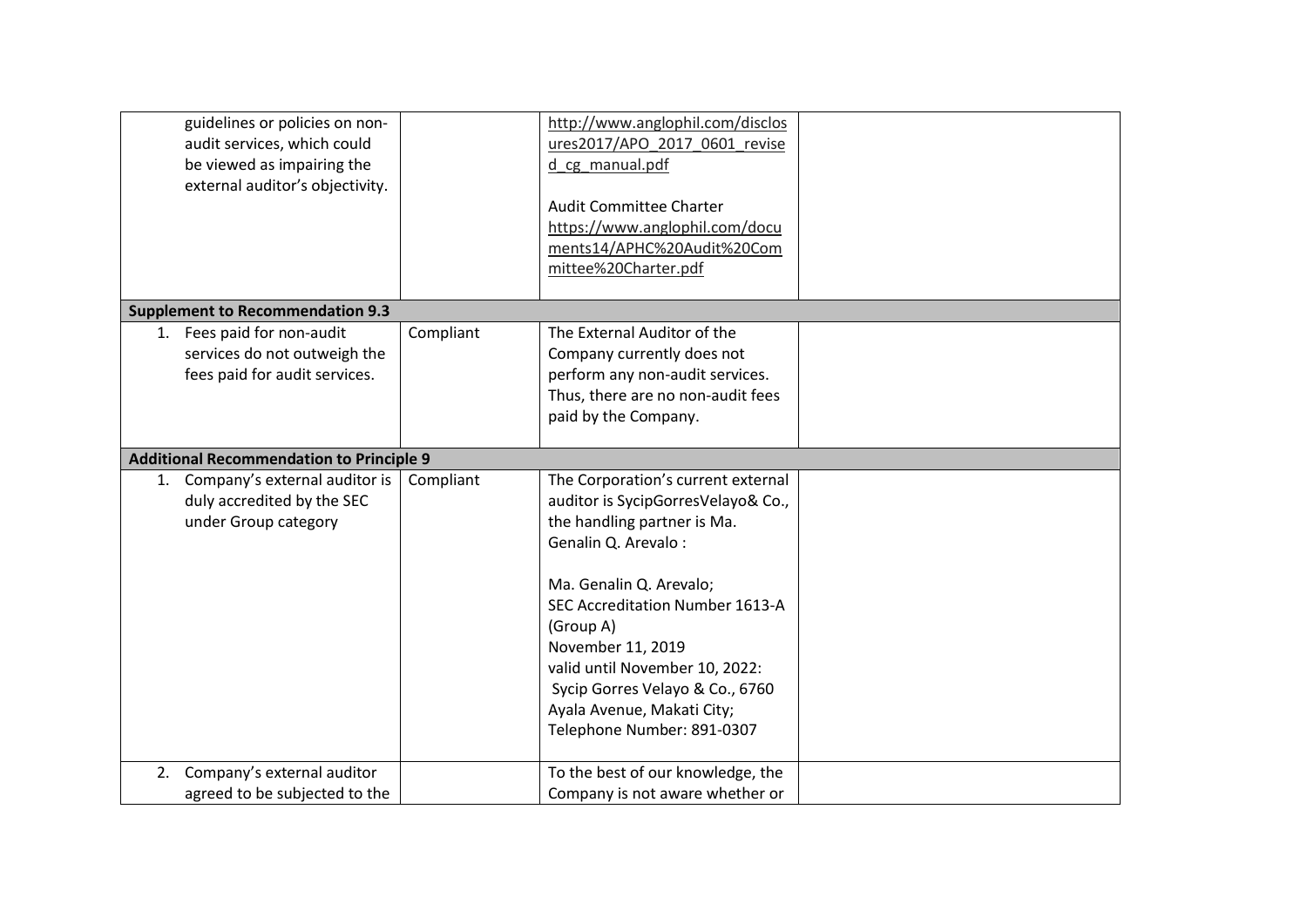| <b>SEC Oversight Assurance</b><br>Review (SOAR) Inspection<br>Program conducted by the<br>SEC's Office of the General<br>Accountant (OGA)                                                                                                                                               |               | not its external auditor agreed to<br>be subject to the SOAR inspection<br>program conducted by the SEC.                                  |                                                                                                                                                                                    |
|-----------------------------------------------------------------------------------------------------------------------------------------------------------------------------------------------------------------------------------------------------------------------------------------|---------------|-------------------------------------------------------------------------------------------------------------------------------------------|------------------------------------------------------------------------------------------------------------------------------------------------------------------------------------|
|                                                                                                                                                                                                                                                                                         |               | Principle 10: The company should ensure that the material and reportable non-financial and sustainability issues are disclosed.           |                                                                                                                                                                                    |
| <b>Recommendation 10.1</b>                                                                                                                                                                                                                                                              |               |                                                                                                                                           |                                                                                                                                                                                    |
| 1. Board has a clear and<br>focused policy on the<br>disclosure of non-financial<br>information with emphasis<br>on the management of<br>economic, environment,<br>social and governance (EESG)<br>issues of its business, which<br>underpin sustainability.                            | Compliant     | Annual Corporate Governance<br>Report<br>http://anglophil.com/disclosures2<br>017/APO_2016_acgr.pdf                                       |                                                                                                                                                                                    |
| 2. Company adopts a globally<br>recognized<br>standard/framework in<br>reporting sustainability and<br>non-financial issues.                                                                                                                                                            | Compliant     | Please see Annex A of 2019<br>Annual Report:<br>https://www.anglophil.com/disclo<br>sures2020/APO 2019 sec 17a an<br>nual report 2019.pdf |                                                                                                                                                                                    |
|                                                                                                                                                                                                                                                                                         |               |                                                                                                                                           |                                                                                                                                                                                    |
| Principle 11: The company should maintain a comprehensive and cost-efficient communication channel for disseminating relevant<br>information. This channel is crucial for informed decision-making by investors, stakeholders and other interested users.<br><b>Recommendation 11.1</b> |               |                                                                                                                                           |                                                                                                                                                                                    |
| 1. Company has media and<br>analysts' briefings                                                                                                                                                                                                                                         | Non-compliant |                                                                                                                                           | Company does not have media and<br>analysts' briefings, however, during annual<br>meetings, media representative are free to<br>interview the Company's appointed<br>spokesperson. |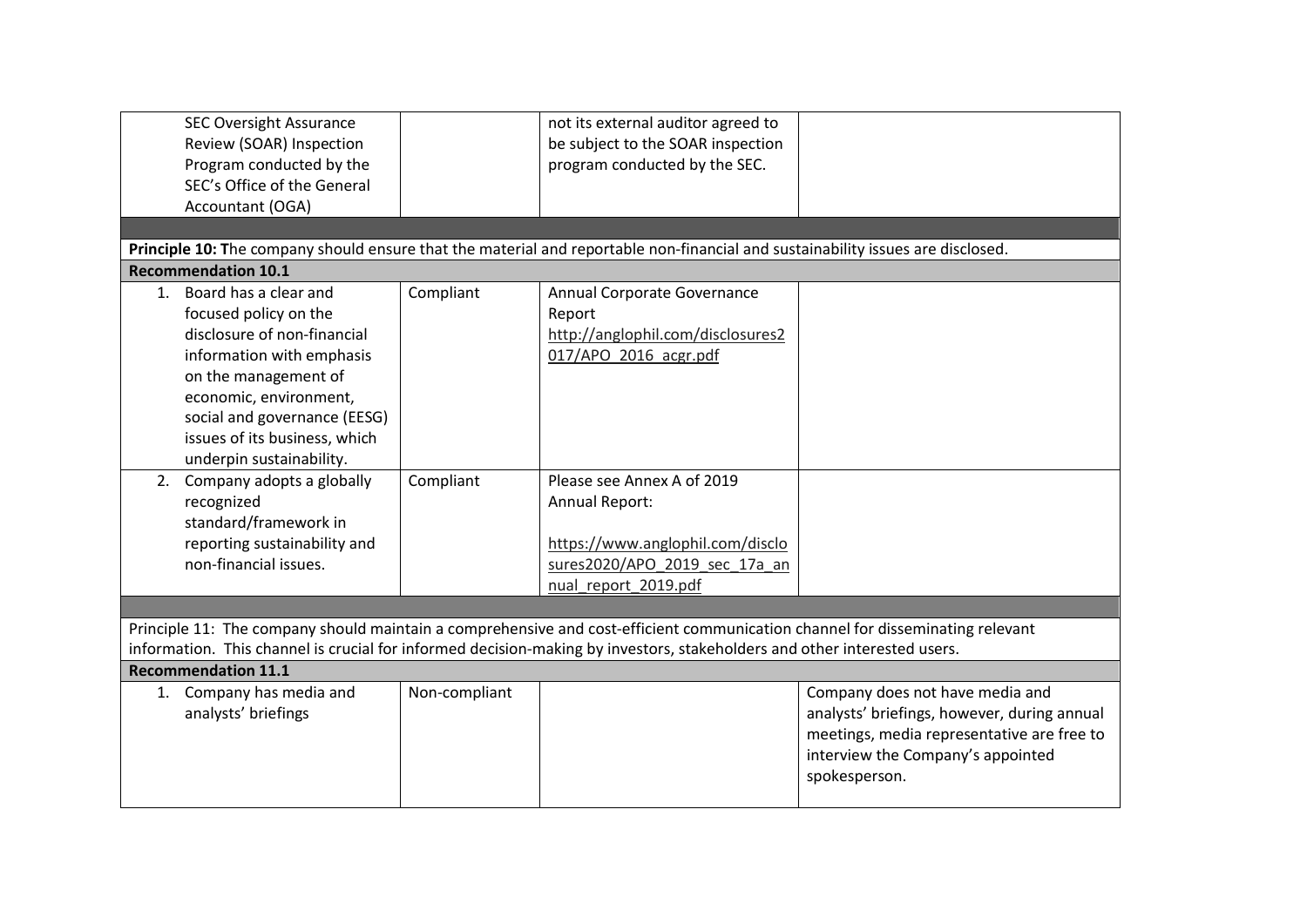| <b>Supplemented to Principle 11</b>                                         |           |                                                              |                                                                                                                                               |
|-----------------------------------------------------------------------------|-----------|--------------------------------------------------------------|-----------------------------------------------------------------------------------------------------------------------------------------------|
| 1. Company has a website                                                    |           |                                                              |                                                                                                                                               |
| disclosing up-to-date                                                       |           |                                                              |                                                                                                                                               |
| information on the following:                                               |           |                                                              |                                                                                                                                               |
| a. Financial                                                                | Compliant | Please see Company's website                                 |                                                                                                                                               |
| statements/reports                                                          |           | http://www.anglophil.com                                     |                                                                                                                                               |
| (latest quarterly)                                                          |           |                                                              |                                                                                                                                               |
| b. Materials provided in                                                    | Compliant |                                                              |                                                                                                                                               |
| briefings to analysts                                                       |           |                                                              |                                                                                                                                               |
| and media                                                                   |           |                                                              |                                                                                                                                               |
| Downloadable<br>C <sub>1</sub>                                              | Compliant |                                                              |                                                                                                                                               |
| annual report                                                               |           |                                                              |                                                                                                                                               |
| d. Notice of ASM                                                            | Compliant |                                                              |                                                                                                                                               |
| and/or SSM                                                                  |           |                                                              |                                                                                                                                               |
| Minutes of ASM<br>$e_{1}$                                                   | Compliant |                                                              |                                                                                                                                               |
| and/or SSM                                                                  |           |                                                              |                                                                                                                                               |
| f <sub>r</sub><br>Company's Articles of                                     | Compliant |                                                              |                                                                                                                                               |
| Incorporation                                                               |           |                                                              |                                                                                                                                               |
| <b>Additional Recommendation to Principle 11</b>                            |           |                                                              |                                                                                                                                               |
| 1. Company complies with SEC                                                | Compliant | Please see Corporation's website                             |                                                                                                                                               |
| prescribed website template.                                                |           | http://www.anglophil.com                                     |                                                                                                                                               |
|                                                                             |           | <b>Internal Control System and Risk Management Framework</b> |                                                                                                                                               |
|                                                                             |           |                                                              | Principle 12: To ensure the integrity, transparency and proper governance in the conduct of its affairs, the company should have a strong and |
| effective internal control system and enterprise risk management framework. |           |                                                              |                                                                                                                                               |
| <b>Recommendation 12.1</b>                                                  |           |                                                              |                                                                                                                                               |
| 1. Company has an adequate                                                  | Compliant | Please see the Company's Manual                              |                                                                                                                                               |
| and effective internal control                                              |           | on Corporate Governance                                      |                                                                                                                                               |
| system in the conduct of its                                                |           | http://www.anglophil.com/disclos                             |                                                                                                                                               |
| business.                                                                   |           | ures2017/APO 2017 0601 revise                                |                                                                                                                                               |
|                                                                             |           | d cg manual.pdf                                              |                                                                                                                                               |
|                                                                             |           |                                                              |                                                                                                                                               |
|                                                                             |           | <b>Audit Committee Charter</b>                               |                                                                                                                                               |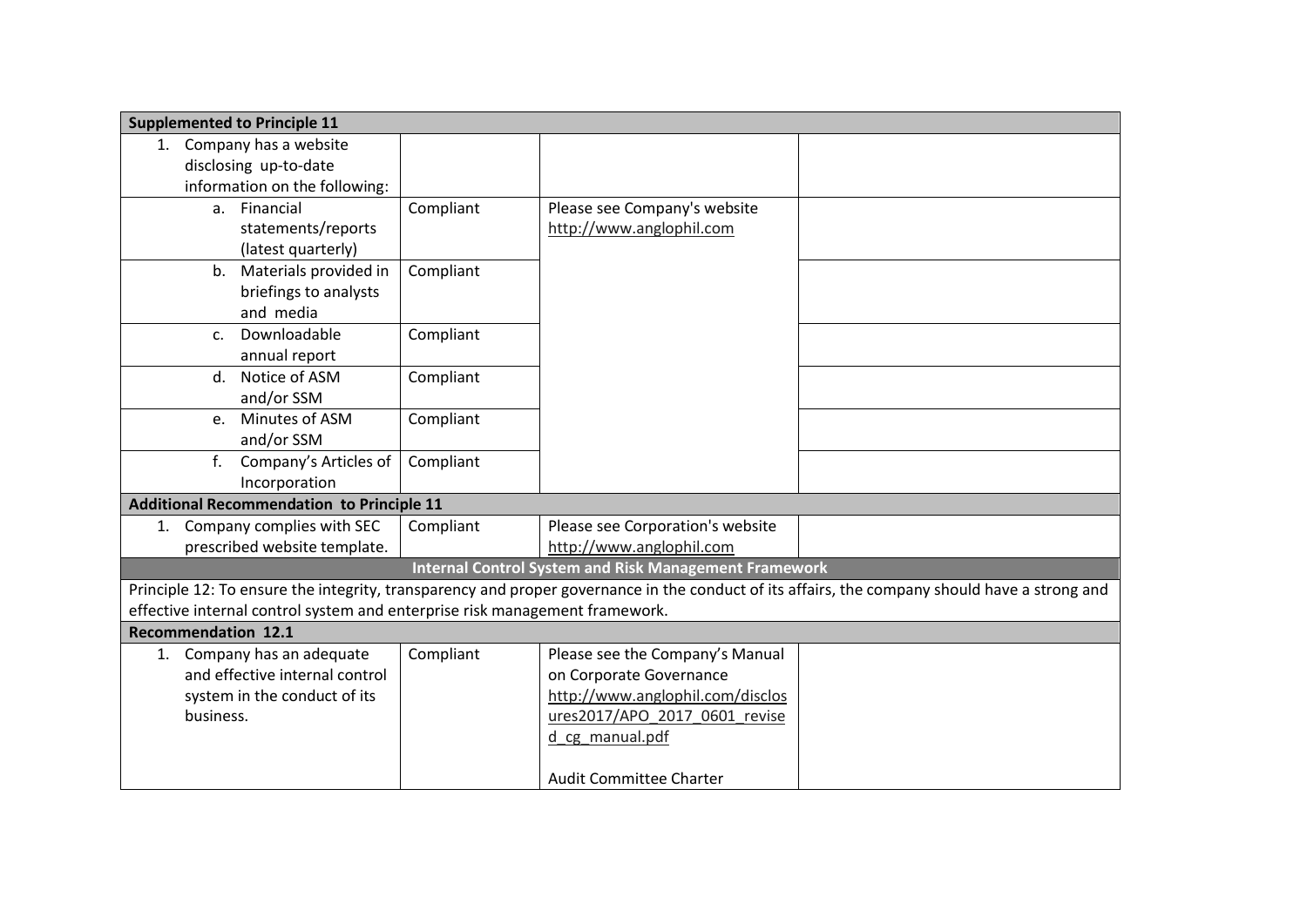|                                                                                                                                                                                                                                                                                                                                                  |               | https://www.anglophil.com/docu<br>ments14/APHC%20Audit%20Com<br>mittee%20Charter.pdf<br>Annual Corporate Governance<br>Report<br>http://anglophil.com/disclosures2<br>017/APO_2016_acgr.pdf                                                                                                     |  |
|--------------------------------------------------------------------------------------------------------------------------------------------------------------------------------------------------------------------------------------------------------------------------------------------------------------------------------------------------|---------------|-------------------------------------------------------------------------------------------------------------------------------------------------------------------------------------------------------------------------------------------------------------------------------------------------|--|
| 2. Company has an adequate<br>and effective enterprise risk<br>management framework in<br>the conduct of its business.                                                                                                                                                                                                                           | Compliant     | Please see the Company's Manual<br>on Corporate Governance<br>http://www.anglophil.com/disclos<br>ures2017/APO 2017 0601 revise<br>d cg manual.pdf<br>Please refer to Note 29<br>https://www.anglophil.com/disclo<br>sures2020/APO 2019 sec 17a an<br>nual report 2019.pdf                      |  |
| <b>Supplement to Recommendation 12.1</b>                                                                                                                                                                                                                                                                                                         |               |                                                                                                                                                                                                                                                                                                 |  |
| 1. Company has a formal<br>comprehensive enterprise-<br>wide compliance program<br>covering compliance with<br>laws and relevant regulations<br>that is annually reviewed.<br>The programs include<br>appropriate training and<br>awareness initiatives to<br>facilitate understanding,<br>acceptance and compliance<br>with the said issuances. | Non-Compliant | The Company has no formal<br>comprehensive enterprise-wide<br>compliance program. However,<br>Personnel are encouraged to<br>attend trainings and information<br>campaign seminars on new<br>laws/regulations being<br>implemented that impacts on the<br>Company's business and<br>operations. |  |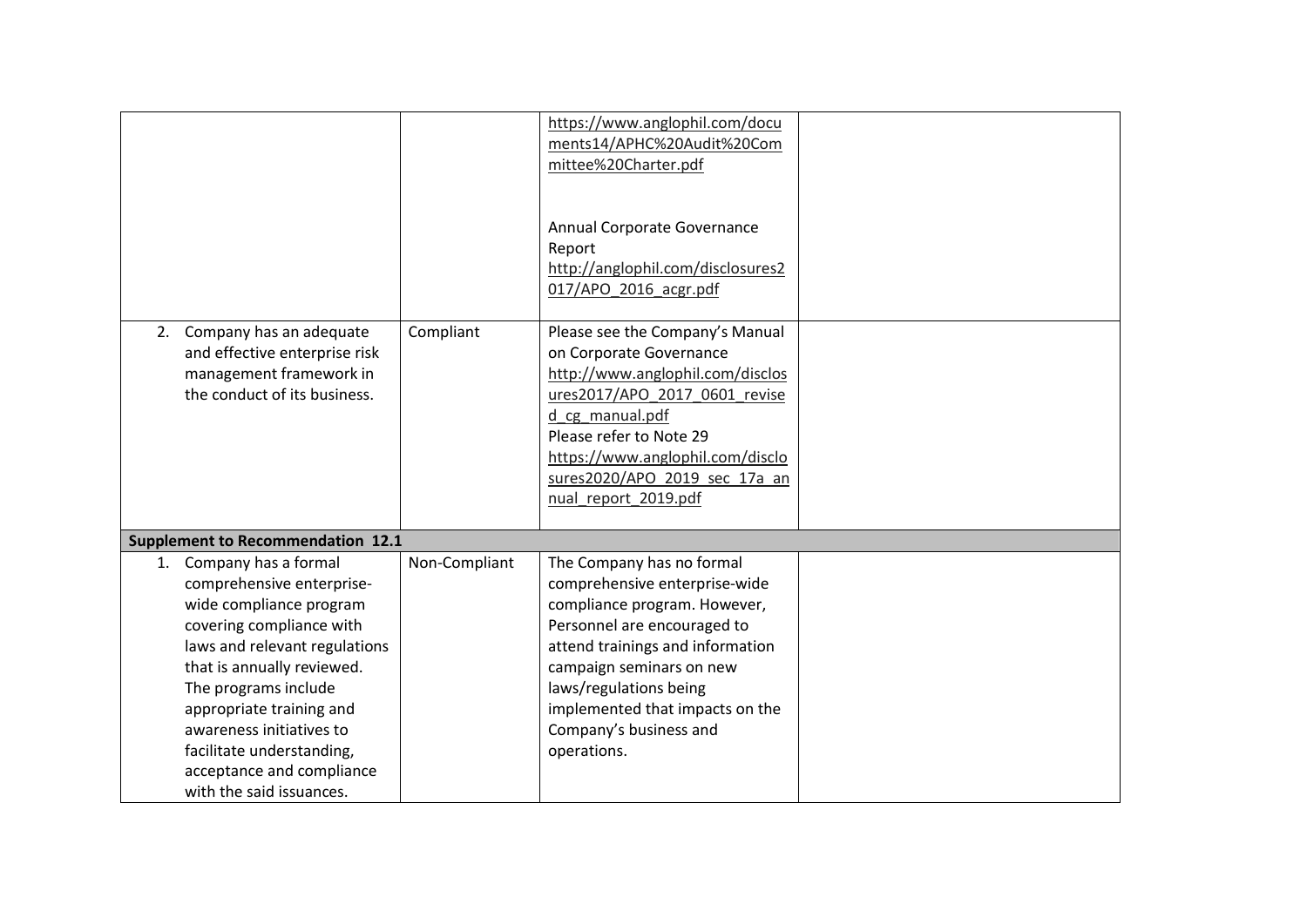|    | <b>Optional: Recommendation 12.1</b> |           |                                  |  |
|----|--------------------------------------|-----------|----------------------------------|--|
|    | 1. Company has a governance          |           |                                  |  |
|    | process on IT issues including       |           |                                  |  |
|    | disruption, cyber security,          |           |                                  |  |
|    | and disaster recovery, to            |           |                                  |  |
|    | ensure that all key risks are        |           |                                  |  |
|    | identified, managed and              |           |                                  |  |
|    | reported to the Board.               |           |                                  |  |
|    | <b>Recommendation 12.2</b>           |           |                                  |  |
|    | 1. Company has in place an           | Compliant | Outsourced                       |  |
|    | independent internal audit           |           | http://www.anglophil.com/1h3_e   |  |
|    | function that provides an            |           | xec officers.html                |  |
|    | independent and objective            |           |                                  |  |
|    | assurance, and consulting            |           |                                  |  |
|    | services designed to add             |           |                                  |  |
|    | value and improve the                |           |                                  |  |
|    | company's operations.                |           |                                  |  |
|    | Recommendation to 12.3               |           |                                  |  |
|    | 1. Company has a qualified           | Compliant | Outsourced                       |  |
|    | Chief Audit Executive (CAE)          |           | http://www.anglophil.com/1h3_e   |  |
|    | appointed by the Board.              |           | xec officers.html                |  |
|    |                                      |           |                                  |  |
|    |                                      |           | Please see the Company's Manual  |  |
|    |                                      |           | on Corporate Governance          |  |
|    |                                      |           | http://www.anglophil.com/disclos |  |
|    |                                      |           | ures2017/APO 2017 0601 revise    |  |
|    |                                      |           | d cg manual.pdf                  |  |
| 2. | CAE oversees and is                  | Compliant | Outsourced                       |  |
|    | responsible for the internal         |           | http://www.anglophil.com/1h3_e   |  |
|    | audit activity, a qualified          |           | xec officers.html                |  |
|    | independent executive or             |           |                                  |  |
|    | senior management                    |           | Manual on corporate Governance   |  |
|    | personnel is assigned the            |           | Please see the Company's Manual  |  |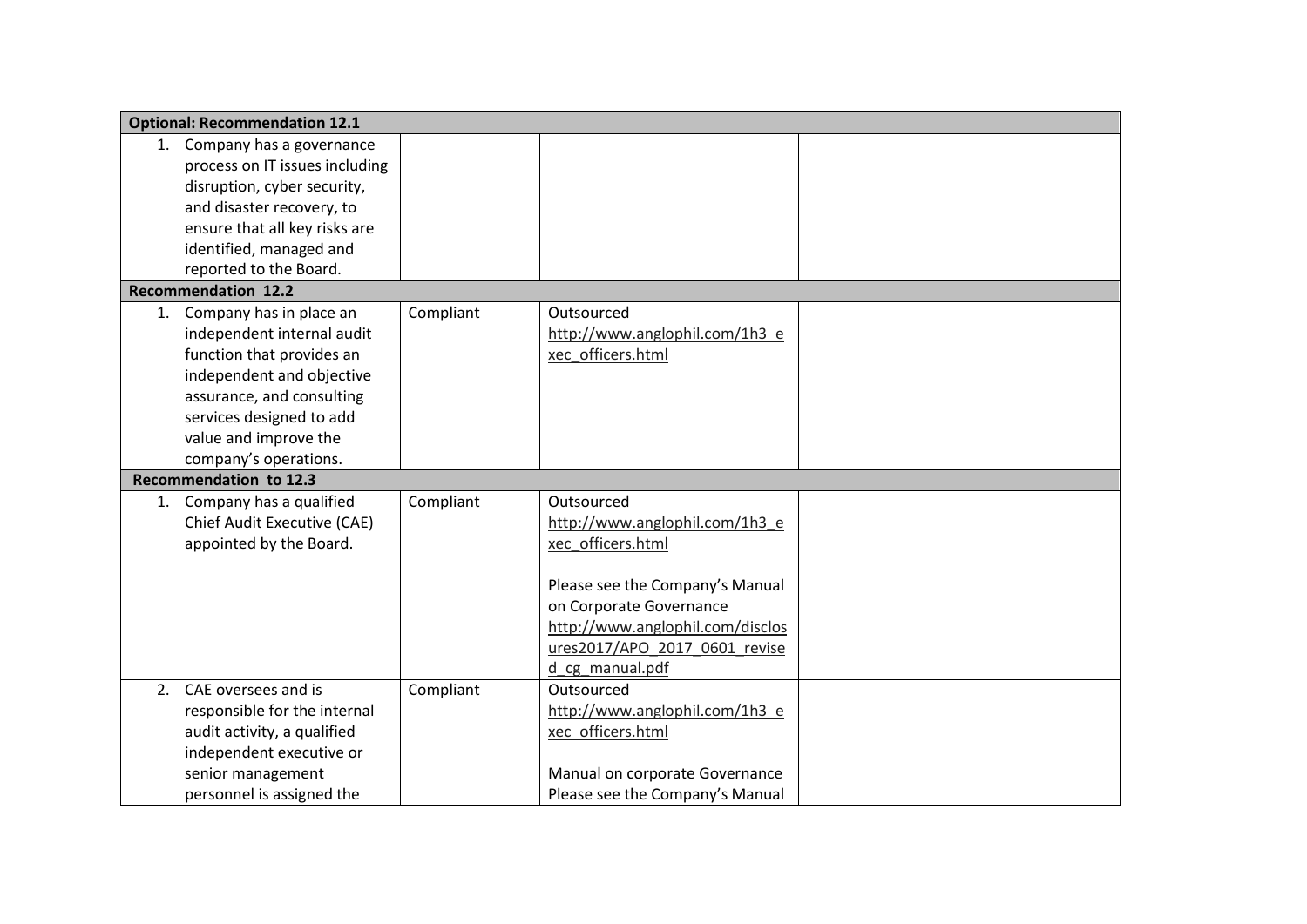|    | responsibility for managing              |               | on Corporate Governance          |                                             |
|----|------------------------------------------|---------------|----------------------------------|---------------------------------------------|
|    | the fully outsourced internal            |               |                                  |                                             |
|    | audit activity.                          |               | http://www.anglophil.com/disclos |                                             |
|    |                                          |               | ures2017/APO 2017 0601 revise    |                                             |
|    |                                          |               | d cg manual.pdf                  |                                             |
|    | 3. In case of a fully outsourced         | Compliant     | Outsourced                       |                                             |
|    | internal audit activity,                 |               | http://www.anglophil.com/1h3_e   |                                             |
|    | qualified independent                    |               | xec officers.html                |                                             |
|    | executive or senior                      |               |                                  |                                             |
|    | management personnel is                  |               | Please see the Company's Manual  |                                             |
|    | assigned the responsibility              |               | on Corporate Governance          |                                             |
|    | for managing the fully                   |               | http://www.anglophil.com/disclos |                                             |
|    | outsourced internal audit                |               | ures2017/APO 2017 0601 revise    |                                             |
|    | activity.                                |               | d cg manual.pdf                  |                                             |
|    | <b>Recommendation 12.4</b>               |               |                                  |                                             |
| 1. | Company has a separate risk              | Non-Compliant |                                  | This function is currently being undertaken |
|    | management function to                   |               |                                  | by the Audit Committee and the CRO.         |
|    | identify, assess and monitor             |               |                                  |                                             |
|    | key risk, exposures.                     |               |                                  |                                             |
|    | <b>Supplement to Recommendation 12.4</b> |               |                                  |                                             |
|    | 1. Company seeks external                | Compliant     | Refer to Recommendation 3.4.1    |                                             |
|    | technical support in risk                |               |                                  |                                             |
|    | management when such                     |               |                                  |                                             |
|    | competence is not available              |               |                                  |                                             |
|    | internally.                              |               |                                  |                                             |
|    | <b>Recommendation 12.5</b>               |               |                                  |                                             |
|    | 1. In managing the company's             | Compliant     | The Company has Chief Risk       |                                             |
|    | Risk Management System,                  |               | Officer, Mr. Gilbert V. Rabago.  |                                             |
|    | the company has a Chief Risk             |               |                                  |                                             |
|    | Officer (CRO), who is the                |               |                                  |                                             |
|    | ultimate champion of                     |               |                                  |                                             |
|    | Enterprise Risk Management               |               |                                  |                                             |
|    | (ERM)                                    |               |                                  |                                             |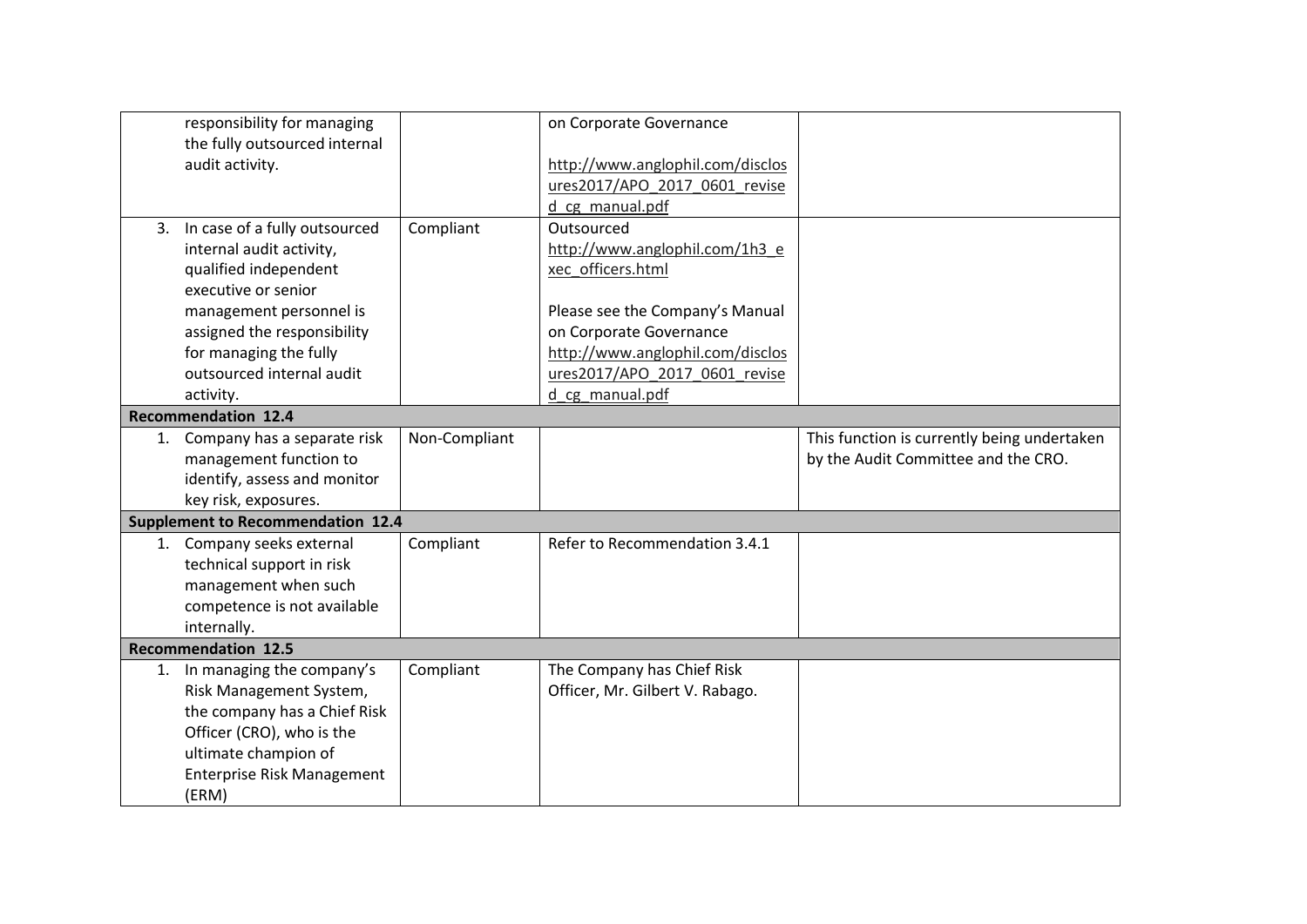|              | 2. CRO has adequate authority,<br>stature, resources and<br>support to fulfill his/her                                                                                                                                        | Compliant | Please see Committee Charters<br>on the Company's website:<br>www.anglophil.com                                                                                                                                                                                                                                                                                           |                                                                                                                                                |
|--------------|-------------------------------------------------------------------------------------------------------------------------------------------------------------------------------------------------------------------------------|-----------|---------------------------------------------------------------------------------------------------------------------------------------------------------------------------------------------------------------------------------------------------------------------------------------------------------------------------------------------------------------------------|------------------------------------------------------------------------------------------------------------------------------------------------|
|              | responsibilities.                                                                                                                                                                                                             |           |                                                                                                                                                                                                                                                                                                                                                                           |                                                                                                                                                |
|              | <b>Additional Recommendation to Principle 12</b>                                                                                                                                                                              |           |                                                                                                                                                                                                                                                                                                                                                                           |                                                                                                                                                |
|              | 1. Company's Chief Executive<br><b>Officer and Chief Audit</b><br>Executive attest in writing, at<br>least annually, that a sound<br>internal audit, control and<br>compliance system is in place<br>and working effectively. | Compliant | Since the company does not have<br>a CAE, it is the Chairman of the<br>Board, CEO & Treasurer who sign<br>the Statement of Management<br>Responsibility for the Financial<br>Statements yearly and, the<br>Company submits the Annual<br>Special Form for Investment for<br>Publicly-Held Companies PHFS.<br><b>Cultivating a Synergic Relationship with Shareholders</b> |                                                                                                                                                |
| rights.      | <b>Recommendation 13.1</b>                                                                                                                                                                                                    |           |                                                                                                                                                                                                                                                                                                                                                                           | Principle 13: The company should treat all shareholders fairly and equitably, and also recognize, protect and facilitate the exercise of their |
| $1_{\ldots}$ | Board ensures that basic<br>shareholder rights are<br>disclosed in the Manual on<br>Corporate Governance.                                                                                                                     | Compliant | Please see the Company's Manual<br>on Corporate Governance<br>http://www.anglophil.com/disclos<br>ures2017/APO_2017_0601_revise<br>d cg manual.pdf                                                                                                                                                                                                                        |                                                                                                                                                |
|              | 2. Board ensures that basic<br>shareholder rights are<br>disclosed on the company's<br>website.                                                                                                                               | Compliant | Please see the Company's Manual<br>on Corporate Governance<br>http://www.anglophil.com/disclos<br>ures2017/APO 2017 0601 revise<br>d cg manual.pdf                                                                                                                                                                                                                        |                                                                                                                                                |
|              | <b>Supplement to Recommendation 13.1</b>                                                                                                                                                                                      |           |                                                                                                                                                                                                                                                                                                                                                                           |                                                                                                                                                |
|              | 1. Company's common share<br>has one vote for one share.                                                                                                                                                                      | Compliant | Please see the Company's Manual<br>on Corporate Governance                                                                                                                                                                                                                                                                                                                |                                                                                                                                                |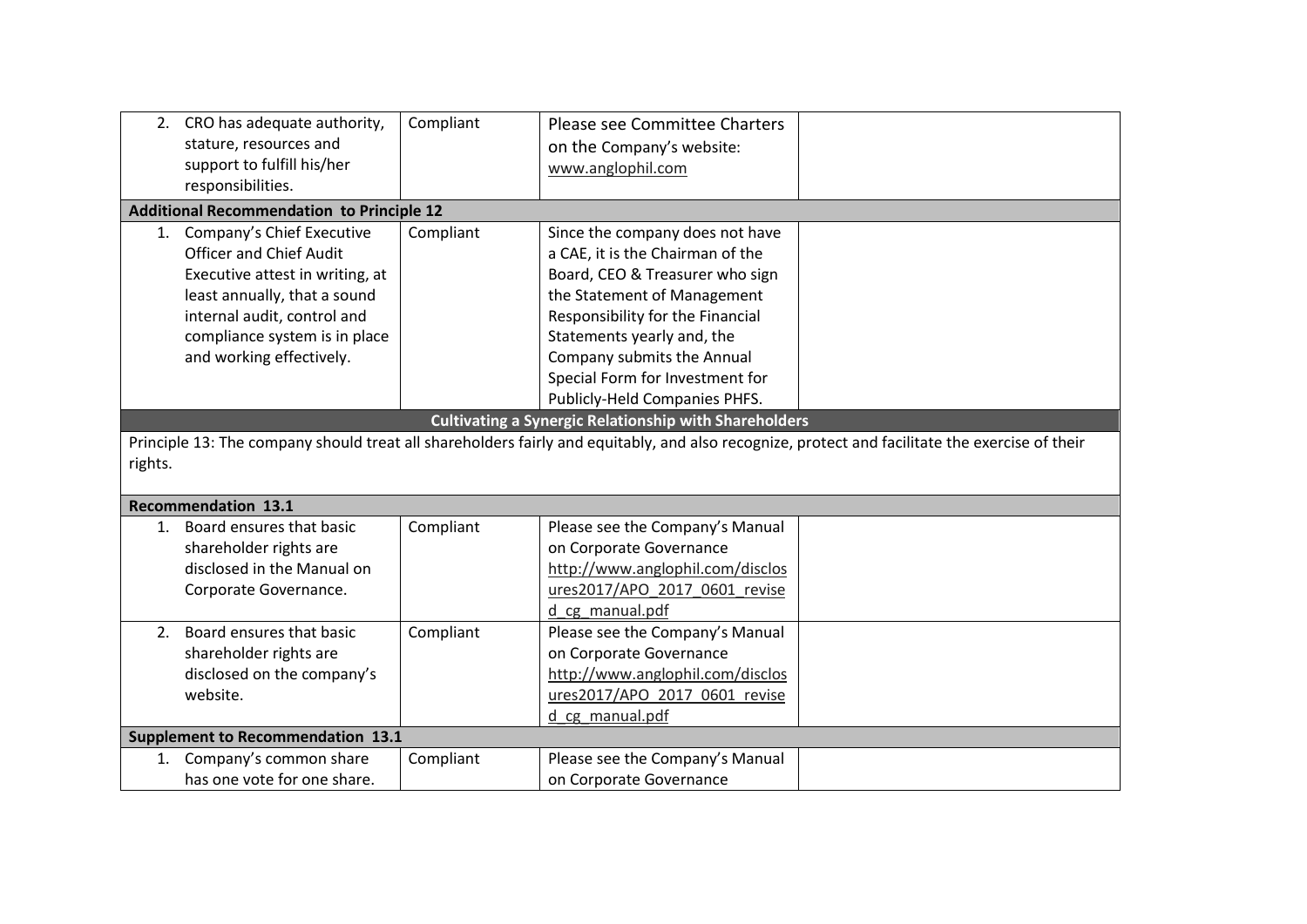|    | 2. Board ensures that all            | Compliant |                                   |                                              |
|----|--------------------------------------|-----------|-----------------------------------|----------------------------------------------|
|    | shareholders of the same             |           | http://www.anglophil.com/disclos  |                                              |
|    | class are treated equally with       |           | ures2017/APO 2017 0601 revise     |                                              |
|    | respect to voting rights,            |           | d cg manual.pdfl                  |                                              |
|    | subscription rights and              |           | Annual Corporate Governance       |                                              |
|    | transfer rights.                     |           | Report                            |                                              |
|    | 3. Board has an effective,           | Compliant | http://anglophil.com/disclosures2 |                                              |
|    | secure, and efficient voting         |           | 017/APO 2016 acgr.pdf             |                                              |
|    | system.                              |           |                                   |                                              |
|    | 4. Board has an effective            | Compliant | <b>Information Statement</b>      |                                              |
|    | shareholder voting                   |           | https://www.anglophil.com/disclo  |                                              |
|    | mechanisms such as                   |           | sures2019/APO 2019 0620 sec       |                                              |
|    | supermajority or "majority of        |           | 20is definitive 2019 with acfs 2  |                                              |
|    | minority" requirements to            |           | 018.pdf                           |                                              |
|    | protect minority                     |           |                                   |                                              |
|    | shareholders against actions         |           | By-Laws                           |                                              |
|    | of controlling shareholders.         |           | http://anglophil.com/1h6 by law   |                                              |
| 5. | Board allows shareholders to         | Compliant | s.html                            |                                              |
|    | call a special shareholders'         |           |                                   |                                              |
|    | meeting and submit a                 |           |                                   |                                              |
|    | proposal for consideration or        |           |                                   |                                              |
|    | agenda item at the AGM or            |           |                                   |                                              |
|    | special meeting.                     |           |                                   |                                              |
|    | 6. Board clearly articulates and     | Compliant |                                   |                                              |
|    | enforces policies with respect       |           |                                   |                                              |
|    | to treatment of minority             |           |                                   |                                              |
|    | shareholders.                        |           |                                   |                                              |
|    | 7. Company has a transparent         | Compliant |                                   |                                              |
|    | and specific dividend policy.        |           |                                   |                                              |
|    | <b>Optional: Recommendation 13.1</b> |           |                                   |                                              |
|    | 1. Company appoints an               | Compliant |                                   | The Corporation has always appointed its     |
|    | independent party to count           |           |                                   | stock and transfer agent, Professional Stock |
|    | and/or validate the votes at         |           |                                   |                                              |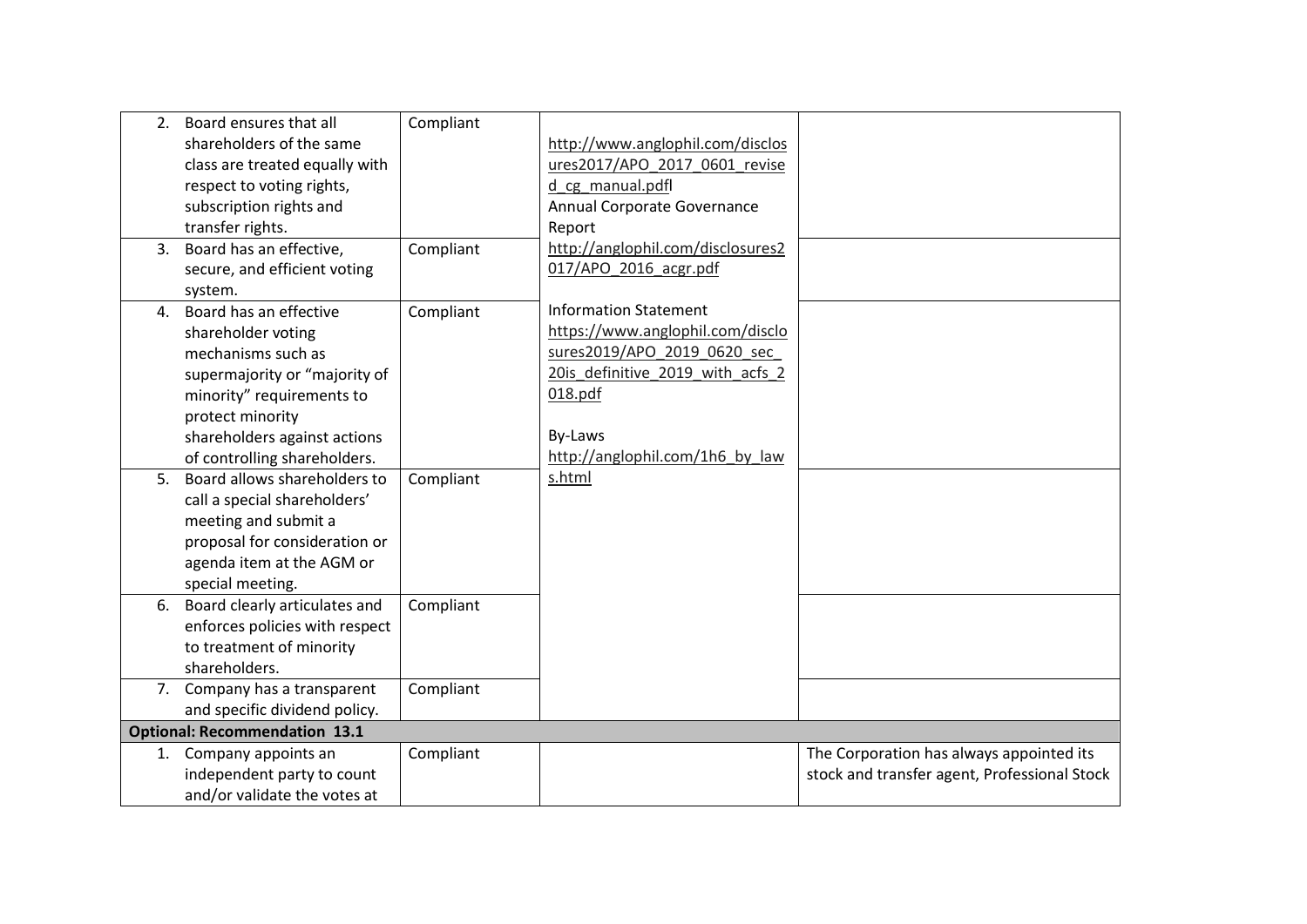| the Annual Shareholders'<br>Meeting.                                                                                                                                                                                   |           |                                                                                                                                                                    | Transfer, Inc. (PSTI), to count the votes at<br>the Annual Shareholders' Meeting. |
|------------------------------------------------------------------------------------------------------------------------------------------------------------------------------------------------------------------------|-----------|--------------------------------------------------------------------------------------------------------------------------------------------------------------------|-----------------------------------------------------------------------------------|
| 1. Board encourages active<br>shareholder participation by<br>sending the Notice of Annual<br>and Special Stockholders'<br>Meeting with sufficient and<br>relevant information at least<br>28 days before the meeting. | Compliant | Please refer to<br><b>Information Statement</b><br>https://www.anglophil.com/disclo<br>sures2019/APO_2019_0620_sec_<br>20is definitive 2019 with acfs 2<br>018.pdf |                                                                                   |
| <b>Supplemental to Recommendation 13.2</b><br>1. Company's Notice of Annual<br>Stockholders' Meeting<br>contains the following<br>information:                                                                         |           | Please refer to<br><b>Information Statement</b><br>https://www.anglophil.com/disclo<br>sures2019/APO_2019_0620_sec_<br>20is definitive 2019 with acfs 2<br>018.pdf |                                                                                   |
| a. The profiles of<br>directors (i.e., age,<br>academic<br>qualifications, date of<br>first appointment,<br>experience, and<br>directorships in other<br>listed companies)                                             | Compliant | Please refer to<br><b>Information Statement</b><br>https://www.anglophil.com/disclo<br>sures2019/APO 2019 0620 sec<br>20is definitive 2019 with acfs 2<br>018.pdf  |                                                                                   |
| b. Auditors seeking<br>appointment/re-<br>appointment                                                                                                                                                                  | Compliant | Please refer to<br><b>Information Statement</b>                                                                                                                    |                                                                                   |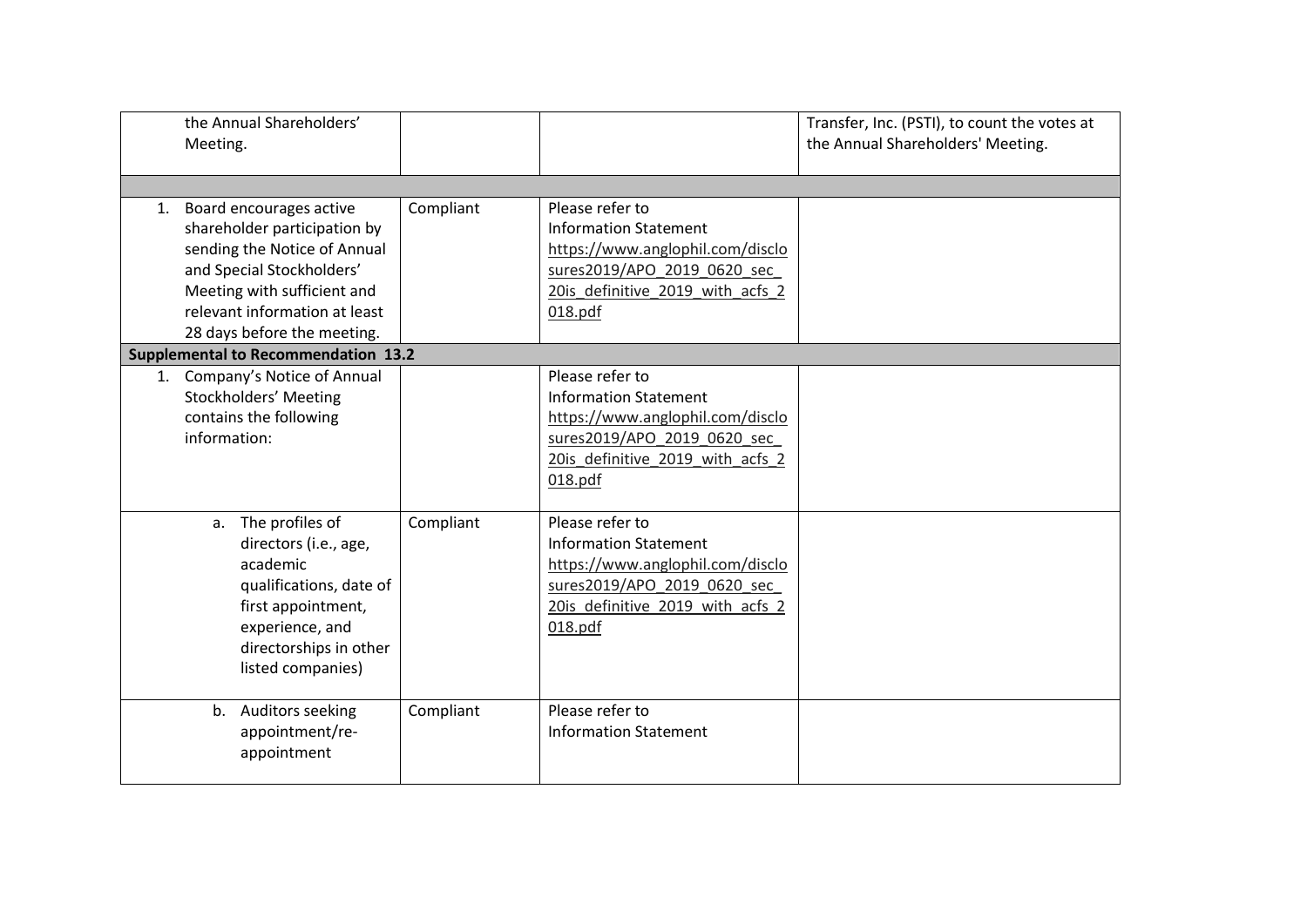|                                                                                                                                                                                                                           |           | https://www.anglophil.com/disclo<br>sures2019/APO 2019 0620 sec<br>20is definitive 2019 with acfs 2<br>018.pdf                                                                                                                                                                                     |  |
|---------------------------------------------------------------------------------------------------------------------------------------------------------------------------------------------------------------------------|-----------|----------------------------------------------------------------------------------------------------------------------------------------------------------------------------------------------------------------------------------------------------------------------------------------------------|--|
| c. Proxy documents                                                                                                                                                                                                        | Compliant | Please refer to<br><b>Information Statement</b><br>https://www.anglophil.com/disclo<br>sures2019/APO 2019 0620 sec<br>20is definitive 2019 with acfs 2<br>018.pdf                                                                                                                                  |  |
| <b>Optional: Recommendation 13.2</b>                                                                                                                                                                                      |           |                                                                                                                                                                                                                                                                                                    |  |
| 1. Company provides rationale<br>for the agenda items for the<br>annual stockholders meeting                                                                                                                              | Compliant | Please refer to<br><b>Information Statement</b><br>https://www.anglophil.com/disclo<br>sures2019/APO 2019 0620 sec<br>20is definitive 2019 with acfs 2<br>018.pdf                                                                                                                                  |  |
| <b>Recommendation 13.3</b>                                                                                                                                                                                                |           |                                                                                                                                                                                                                                                                                                    |  |
| 1. Board encourages active<br>shareholder participation by<br>making the result of the<br>votes taken during the most<br>recent Annual or Special<br>Shareholders' Meeting<br>publicly available the next<br>working day. | Compliant | The Minutes of the Stockholders<br>Meeting as approved by the<br>stockholders is uploaded on the<br>Company's website.<br>Also, please refer to<br><b>Information Statement:</b><br>https://www.anglophil.com/disclo<br>sures2019/APO 2019 0620 sec<br>20is_definitive_2019_with_acfs_2<br>018.pdf |  |
| 2. Minutes of the Annual and<br>Special Shareholders'                                                                                                                                                                     | Compliant | The Minutes of the Stockholders<br>Meeting as approved by the                                                                                                                                                                                                                                      |  |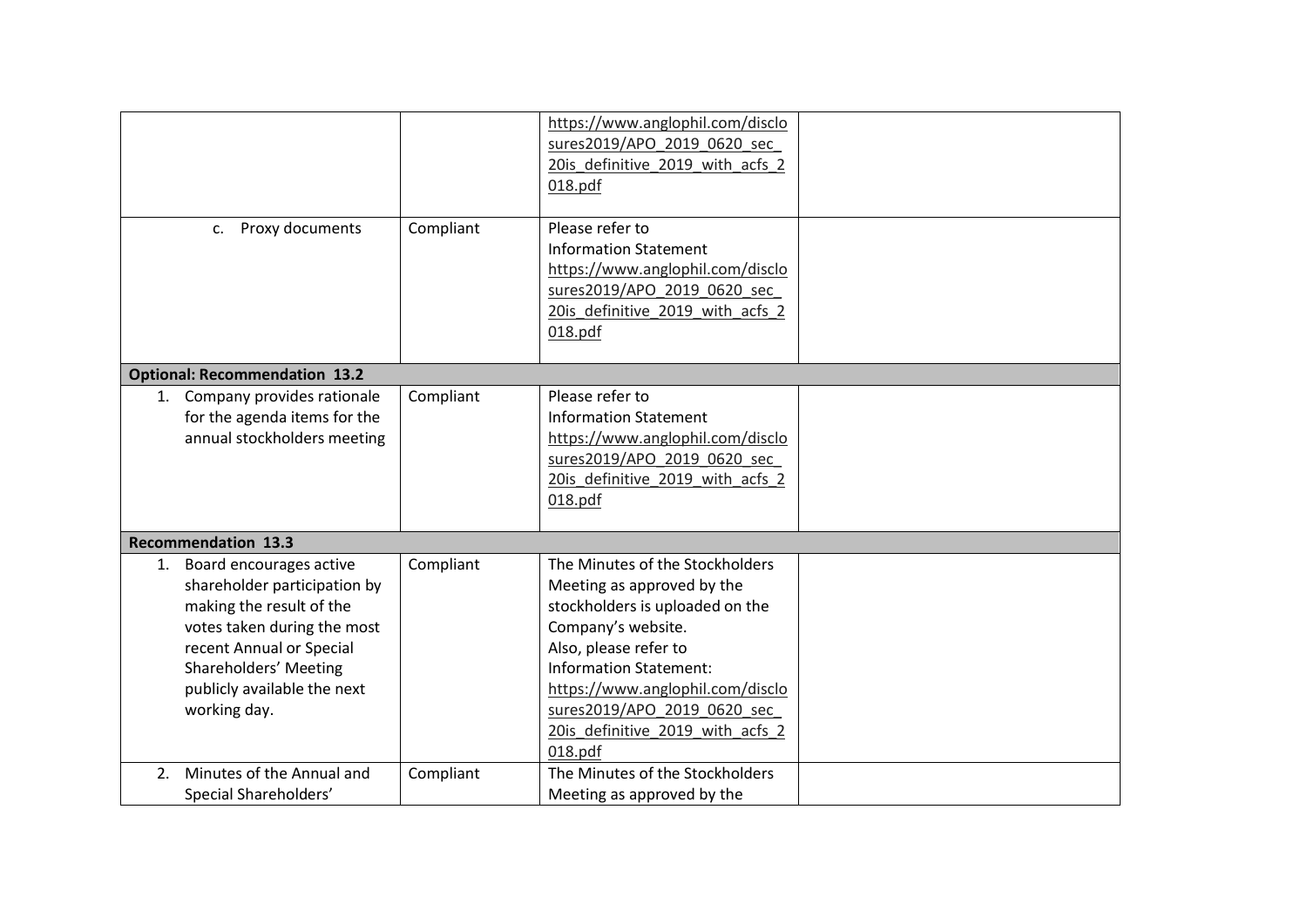| Meetings were available on<br>the company website within<br>five business days from the<br>end of the meeting                                                                          |           | stockholders is uploaded on the<br>Company's website.<br>Also please refer to<br><b>Information Statement</b><br>https://www.anglophil.com/disclo<br>sures2019/APO 2019 0620 sec<br>20is definitive 2019 with acfs 2<br>018.pdf |                                                                    |
|----------------------------------------------------------------------------------------------------------------------------------------------------------------------------------------|-----------|---------------------------------------------------------------------------------------------------------------------------------------------------------------------------------------------------------------------------------|--------------------------------------------------------------------|
| <b>Supplemental to Recommendation 13.3</b>                                                                                                                                             |           |                                                                                                                                                                                                                                 |                                                                    |
| 1. Board ensures the<br>attendance of the external<br>auditor and other relevant<br>individuals to answer<br>shareholders questions<br>during the ASM and SSM                          | Compliant | The Company's external auditor<br>SGV & Co. is always present during<br>the conduct of the Company's<br>Annual Meetings.                                                                                                        |                                                                    |
| <b>Recommendation 13.4</b>                                                                                                                                                             |           |                                                                                                                                                                                                                                 |                                                                    |
| 1. Board makes available, at the<br>option of a shareholder, an<br>alternative dispute<br>mechanism to resolve intra-<br>corporate disputes in an<br>amicable and effective<br>manner. | Compliant | Please see the Company's Manual<br>on Corporate Governance<br>http://www.anglophil.com/disclos<br>ures2017/APO 2017 0601 revise<br>d cg manual.pdfl                                                                             |                                                                    |
| 2. The alternative dispute<br>mechanism is included in the<br>company's Manual on<br>Corporate Governance.                                                                             | Compliant | Please see the Company's Manual<br>on Corporate Governance<br>http://www.anglophil.com/disclos<br>ures2017/APO 2017 0601 revise<br>d cg manual.pdfl                                                                             |                                                                    |
| <b>Recommendation 13.5</b>                                                                                                                                                             |           |                                                                                                                                                                                                                                 |                                                                    |
| 1. Board establishes an Investor<br>Relations Officer (IRO) to                                                                                                                         | Compliant | Please see Corporation's website<br>http://www.anglophil.com                                                                                                                                                                    | Contact information:<br>The Company's IRO is Atty. Adrian S. Arias |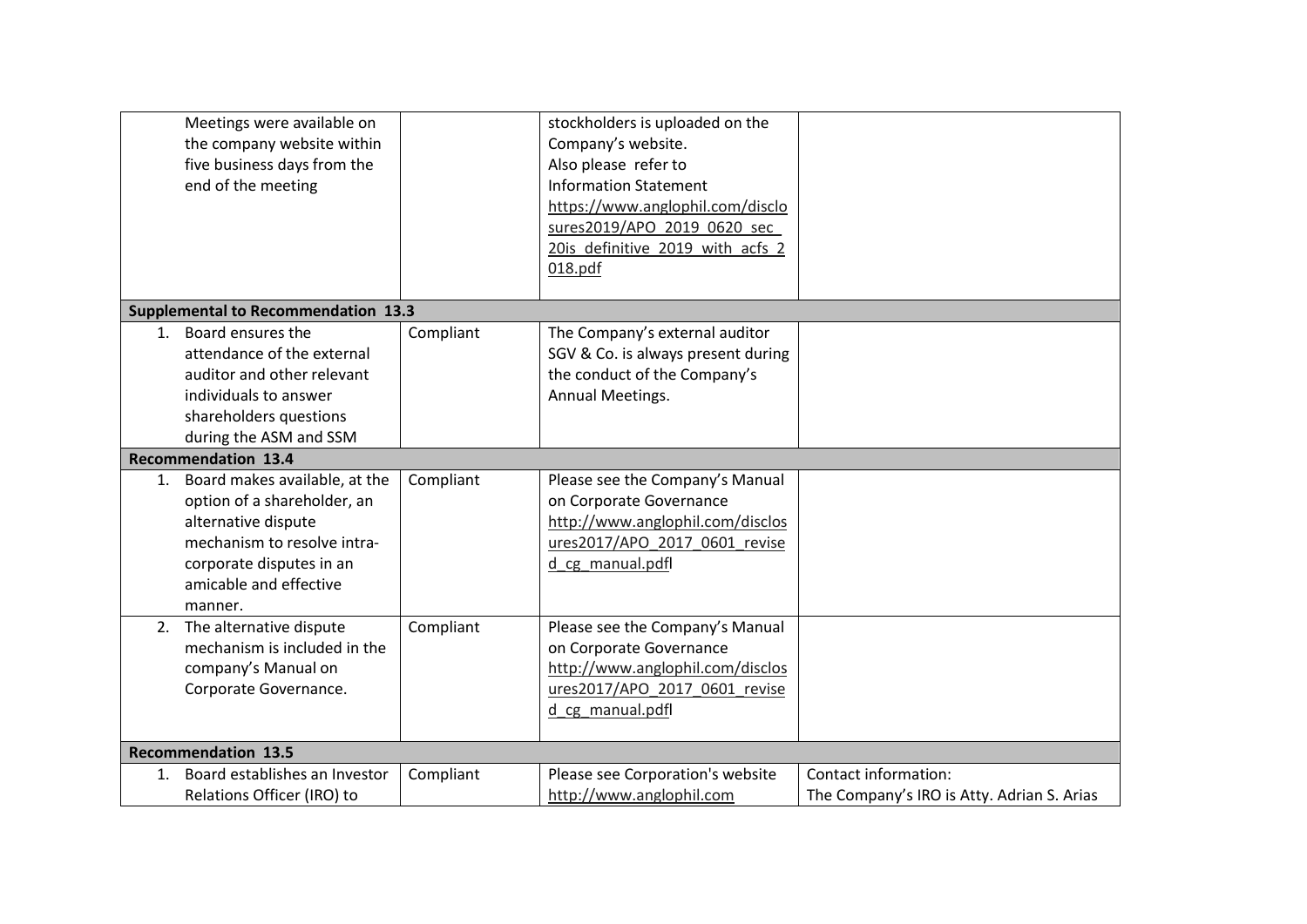| ensure constant engagement<br>with its shareholders.<br>2. IRO is present at every<br>shareholder's meeting.                                                   | Compliant     | 1. Name of the person<br>2. Telephone number Fax<br>number<br>3. E-mail address<br>The IRO is present during Annual<br>Meetings.                                                                                                                                                                                         | http://anglophil.com/contact_us.html |
|----------------------------------------------------------------------------------------------------------------------------------------------------------------|---------------|--------------------------------------------------------------------------------------------------------------------------------------------------------------------------------------------------------------------------------------------------------------------------------------------------------------------------|--------------------------------------|
| <b>Supplemental Recommendations to Principle 13</b>                                                                                                            |               |                                                                                                                                                                                                                                                                                                                          |                                      |
| 1. Board avoids anti-takeover<br>measure or similar devices<br>that may entrench<br>ineffective management or<br>the existing controlling<br>shareholder group | Non-Compliant | Provide information on how anti-<br>takeover measures or similar<br>devices were avoided by the<br>Board, if any.                                                                                                                                                                                                        |                                      |
| 2. Company has at least thirty<br>percent (30%) public float to<br>increase liquidity in the<br>market.                                                        | Non-compliant | Indicate the company's public<br>float.<br>The proportion of the<br>Corporation's outstanding shares<br>that are considered public float is<br>less than 30%<br>(i.e. 16.56%).<br>Please refer to<br>Public Ownership Report<br>https://www.anglophil.com/disclo<br>sures2020/APO 2020 06 public<br>ownership report.pdf |                                      |
| <b>Optional: Principle 13</b>                                                                                                                                  |               |                                                                                                                                                                                                                                                                                                                          |                                      |
| 1. Company has policies and<br>practices to encourage<br>shareholders to engage with<br>the company beyond the<br>Annual Stockholders'<br>Meeting              |               | Disclose or provide link/reference<br>to policies and practices to<br>encourage shareholders'<br>participation beyond ASM                                                                                                                                                                                                |                                      |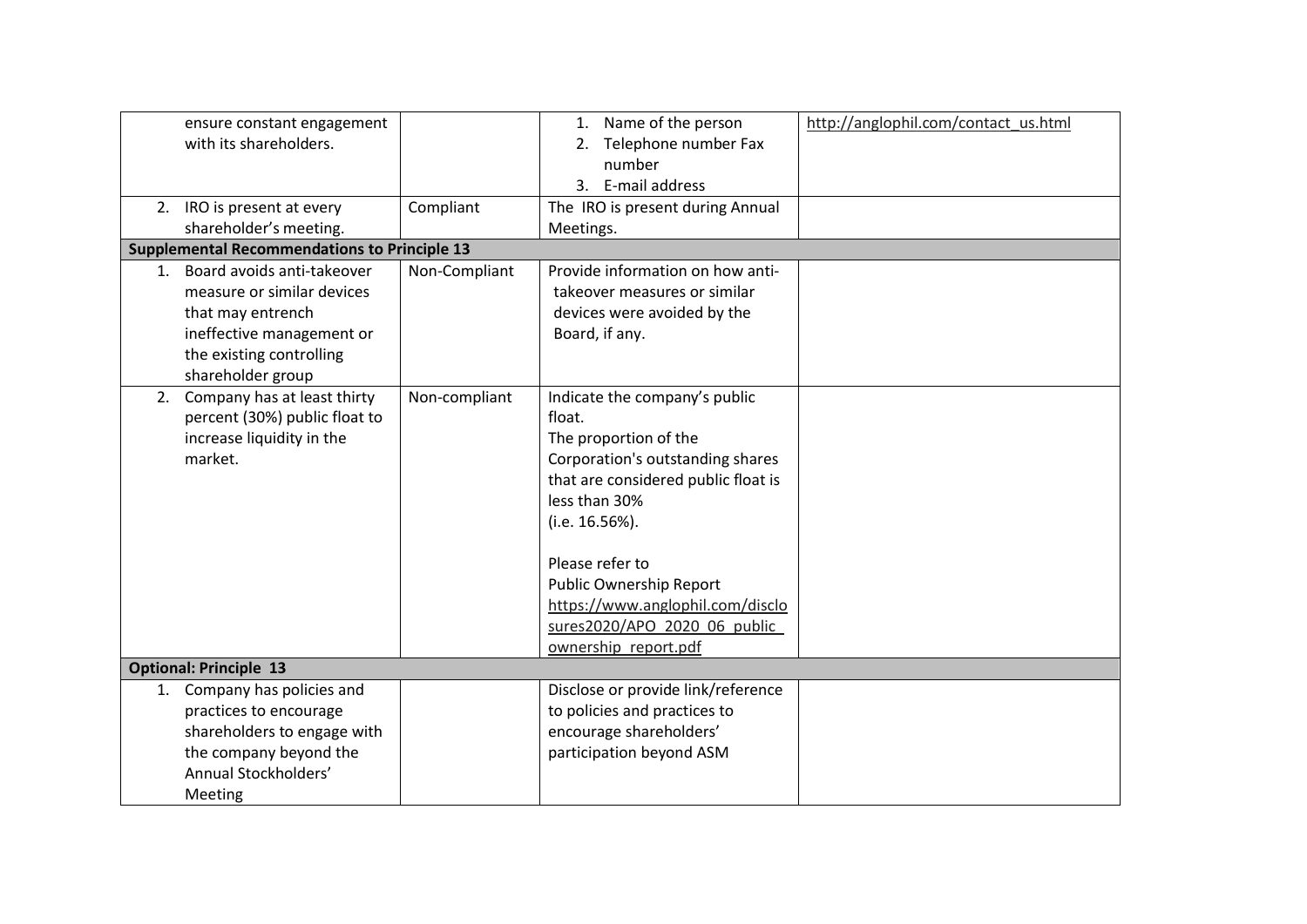|    | 2. Company practices secure   |           |                                   |                                                                                                                                               |  |  |
|----|-------------------------------|-----------|-----------------------------------|-----------------------------------------------------------------------------------------------------------------------------------------------|--|--|
|    | electronic voting in absentia |           |                                   |                                                                                                                                               |  |  |
|    | at the Annual Shareholders'   |           |                                   |                                                                                                                                               |  |  |
|    | Meeting.                      |           |                                   |                                                                                                                                               |  |  |
|    |                               |           | <b>Duties to Stakeholders</b>     |                                                                                                                                               |  |  |
|    |                               |           |                                   | Principle 14: The rights of stakeholders established by law, by contractual relations and through voluntary commitments must be respected.    |  |  |
|    |                               |           |                                   | Where stakeholders' rights and/or interests are at stake, stakeholders should have the opportunity to obtain prompt effective redress for the |  |  |
|    | violation of their rights.    |           |                                   |                                                                                                                                               |  |  |
|    | <b>Recommendation 14.1</b>    |           |                                   |                                                                                                                                               |  |  |
|    | 1. Board identifies the       | Compliant | Please see the Company's Manual   | The stakeholders may contact the IRO                                                                                                          |  |  |
|    | company's various             |           | on Corporate Governance           | http://anglophil.com/contact_us.html                                                                                                          |  |  |
|    | stakeholders and promotes     |           | http://www.anglophil.com/disclos  |                                                                                                                                               |  |  |
|    | cooperation between them      |           | ures2017/APO 2017 0601 revise     |                                                                                                                                               |  |  |
|    | and the company in creating   |           | d cg manual.pdfl                  |                                                                                                                                               |  |  |
|    | wealth, growth and            |           |                                   |                                                                                                                                               |  |  |
|    | sustainability.               |           | Annual Corporate Governance       |                                                                                                                                               |  |  |
|    |                               |           | Report                            |                                                                                                                                               |  |  |
|    |                               |           | http://anglophil.com/disclosures2 |                                                                                                                                               |  |  |
|    |                               |           | 017/APO 2016 acgr.pdf             |                                                                                                                                               |  |  |
|    | <b>Recommendation 14.2</b>    |           |                                   |                                                                                                                                               |  |  |
|    | 1. Board establishes clear    | Compliant | Please refer to Whistleblower     | The stakeholders may contact the IRO                                                                                                          |  |  |
|    | policies and programs to      |           | Policy                            | http://anglophil.com/contact_us.html                                                                                                          |  |  |
|    | provide a mechanism on the    |           | https://www.anglophil.com/docu    |                                                                                                                                               |  |  |
|    | fair treatment and protection |           | ments14/APHC%20Whistleblower      |                                                                                                                                               |  |  |
|    | of stakeholders               |           | %20Policy.pdf                     |                                                                                                                                               |  |  |
|    | <b>Recommendation 14.3</b>    |           |                                   |                                                                                                                                               |  |  |
| 1. | Board adopts a transparent    | Compliant | Please refer to Whistleblower     | The stakeholders may contact the IRO                                                                                                          |  |  |
|    | framework and process that    |           | Policy                            | http://anglophil.com/contact_us.html                                                                                                          |  |  |
|    | allow stakeholders to         |           | https://www.anglophil.com/docu    |                                                                                                                                               |  |  |
|    | communicate with the          |           | ments14/APHC%20Whistleblower      |                                                                                                                                               |  |  |
|    | company and to obtain         |           | %20Policy.pdf                     |                                                                                                                                               |  |  |
|    | redress for the violation of  |           |                                   |                                                                                                                                               |  |  |
|    | their rights.                 |           |                                   |                                                                                                                                               |  |  |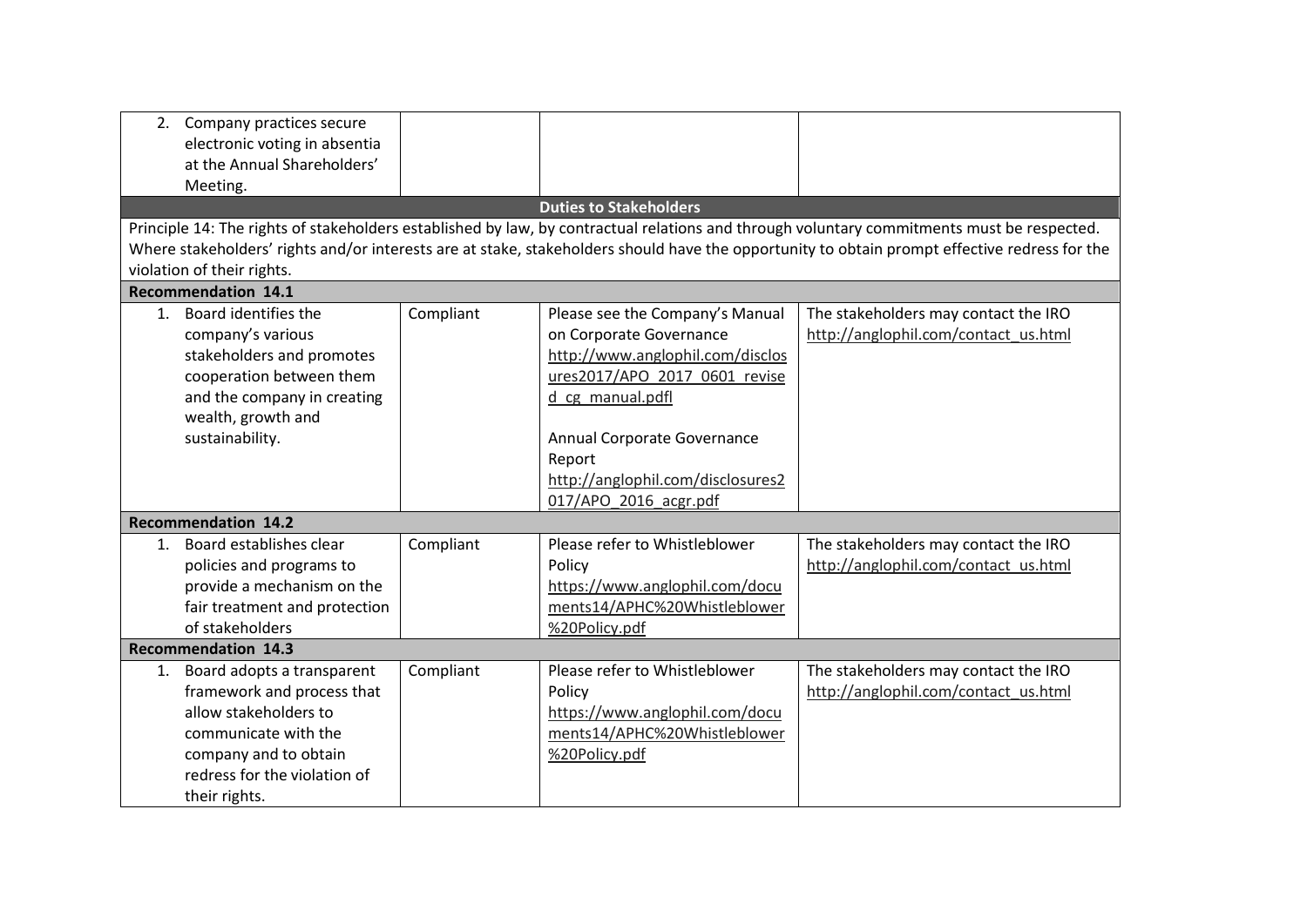|    | <b>Supplement to Recommendation 14.3</b>                                                                                                                                                                                                                                                                                                                                            |           |                                                                                                                                                                                                                                                            |                                                                                                                                                                                                                                                                  |
|----|-------------------------------------------------------------------------------------------------------------------------------------------------------------------------------------------------------------------------------------------------------------------------------------------------------------------------------------------------------------------------------------|-----------|------------------------------------------------------------------------------------------------------------------------------------------------------------------------------------------------------------------------------------------------------------|------------------------------------------------------------------------------------------------------------------------------------------------------------------------------------------------------------------------------------------------------------------|
|    | 1. Company establishes an<br>alternative dispute resolution<br>system so that conflicts and<br>differences with key<br>stakeholder is settled in a fair<br>and expeditious manner.                                                                                                                                                                                                  | Compliant | Please see the Company's Manual<br>on Corporate Governance<br>http://www.anglophil.com/disclos<br>ures2017/APO 2017 0601 revise<br>d_cg_manual.pdfl<br>Annual Corporate Governance<br>Report<br>http://anglophil.com/disclosures2<br>017/APO_2016_acgr.pdf |                                                                                                                                                                                                                                                                  |
|    | <b>Additional Recommendations to Principle 14</b>                                                                                                                                                                                                                                                                                                                                   |           |                                                                                                                                                                                                                                                            |                                                                                                                                                                                                                                                                  |
|    | 1. Company does not seek any<br>exemption from the<br>application of a law, rule or<br>regulation especially when it<br>refers to a corporate<br>governance issue. If an<br>exemption was sought, the<br>company discloses the<br>reason for such action, as<br>well as presents specific<br>steps being taken to finally<br>comply with the applicable<br>law, rule or regulation. | Compliant |                                                                                                                                                                                                                                                            | The Company has not sought any<br>exemptions at this time.                                                                                                                                                                                                       |
| 2. | Company respects<br>intellectual property rights.                                                                                                                                                                                                                                                                                                                                   | Compliant |                                                                                                                                                                                                                                                            | It has been a practice of the Company to<br>keep proprietary information confidential<br>and are not disclosed to third parties<br>without the written consent/approval of<br>Potential Joint Venture Partners and are<br>covered by a non-disclosure agreement. |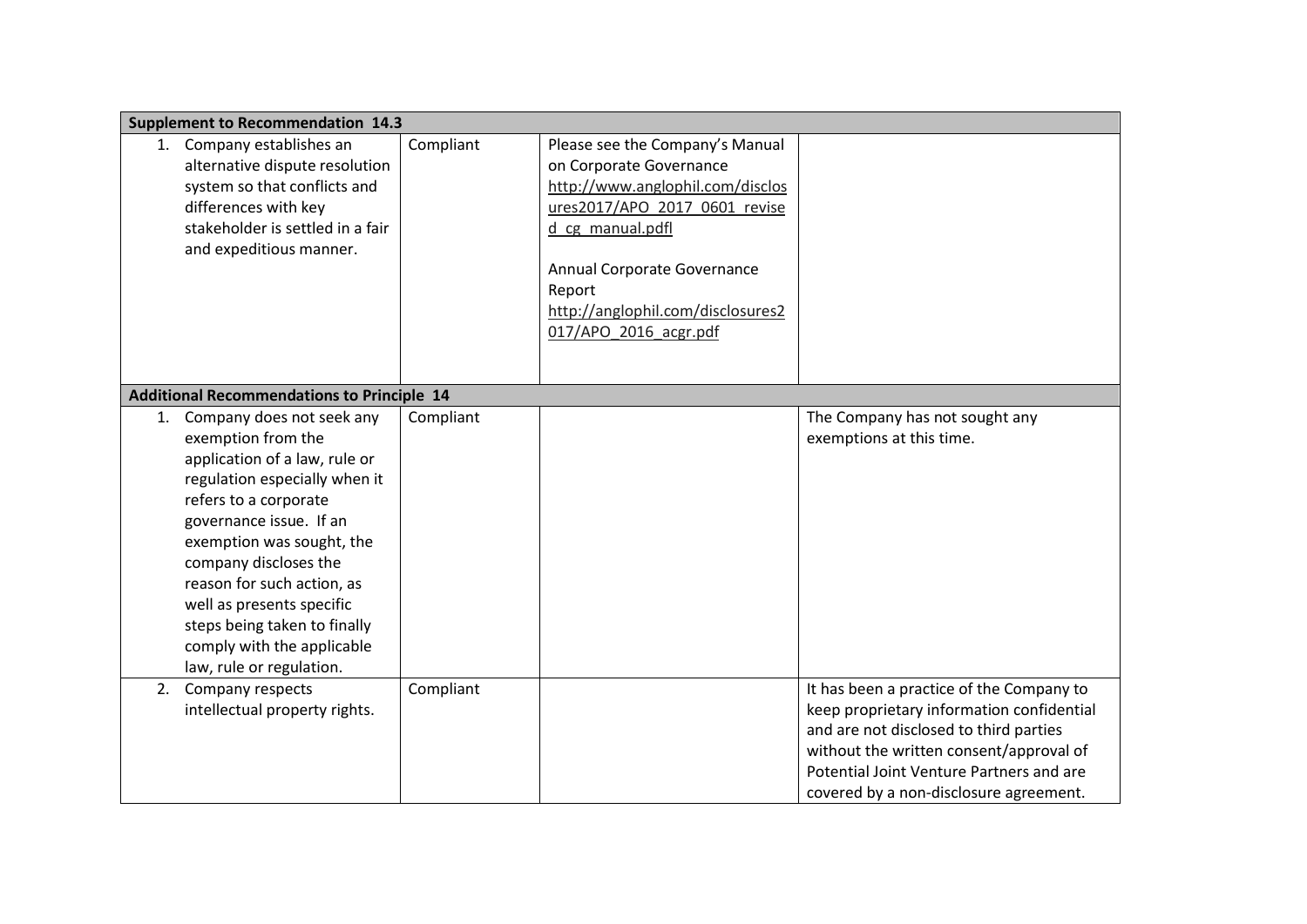| Identify policies, programs and                                                                                                        |
|----------------------------------------------------------------------------------------------------------------------------------------|
| practices that address customers'                                                                                                      |
| welfare or provide link/reference                                                                                                      |
|                                                                                                                                        |
| to a document containing the                                                                                                           |
| same.                                                                                                                                  |
| Identify policies, programs and                                                                                                        |
| practices that address                                                                                                                 |
| supplier/contractor selection                                                                                                          |
| procedures or provide                                                                                                                  |
| link/reference to a document                                                                                                           |
| containing the same.                                                                                                                   |
|                                                                                                                                        |
| Principle 15: A mechanism for employee participation should be developed to create a symbolic environment, realize the company's goals |
|                                                                                                                                        |
|                                                                                                                                        |
| Please see the Company's Manual                                                                                                        |
| on Corporate Governance                                                                                                                |
| http://www.anglophil.com/disclos                                                                                                       |
| ures2017/APO_2017_0601_revise                                                                                                          |
| d cg manual.pdfl                                                                                                                       |
|                                                                                                                                        |
|                                                                                                                                        |
| Please see the Company's Manual                                                                                                        |
| on Corporate Governance                                                                                                                |
| http://www.anglophil.com/disclos                                                                                                       |
| ures2017/APO 2017 0601 revise                                                                                                          |
| d cg manual.pdfl                                                                                                                       |
| POLICIES ON HEALTH & SAFETY,                                                                                                           |
| <b>TRAINING AND WELFARE</b>                                                                                                            |
| https://www.anglophil.com/docu                                                                                                         |
| ments14/APHC%20HSTW%20Polic                                                                                                            |
| y.pdf                                                                                                                                  |
|                                                                                                                                        |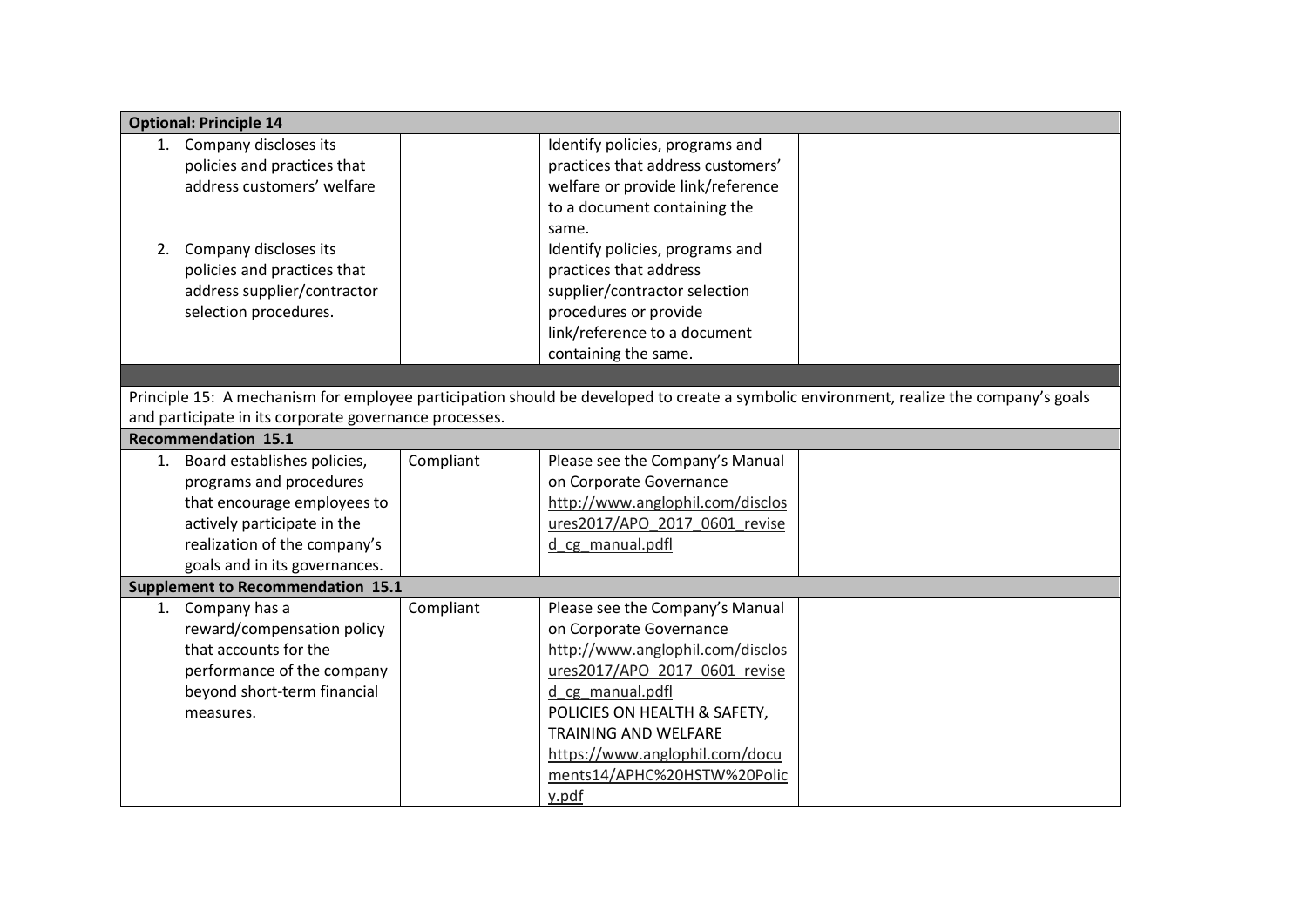|    | 2. Company has policies and<br>practices on health, safety<br>and welfare of its employees.                                                                | Compliant | POLICIES ON HEALTH & SAFETY,<br><b>TRAINING AND WELFARE</b><br>https://www.anglophil.com/docu<br>ments14/APHC%20HSTW%20Polic<br>y.pdf                                                                                                                                                                     |  |
|----|------------------------------------------------------------------------------------------------------------------------------------------------------------|-----------|-----------------------------------------------------------------------------------------------------------------------------------------------------------------------------------------------------------------------------------------------------------------------------------------------------------|--|
|    | 3. Company has policies and<br>practices on training and<br>development of its<br>employees.                                                               | Compliant | POLICIES ON HEALTH & SAFETY,<br><b>TRAINING AND WELFARE</b><br>https://www.anglophil.com/docu<br>ments14/APHC%20HSTW%20Polic<br>y.pdf                                                                                                                                                                     |  |
|    | <b>Recommendation 15.2</b>                                                                                                                                 |           |                                                                                                                                                                                                                                                                                                           |  |
| 1. | Board sets the tone and<br>makes a stand against<br>corrupt practices by adopting<br>an anti-corruption policy and<br>program in its Code of<br>Conduct.   | Compliant | Please see the Company's Manual<br>on Corporate Governance<br>http://www.anglophil.com/disclos<br>ures2017/APO 2017 0601 revise<br>d cg manual.pdfl<br>also please refer to Code of<br><b>Business Conduct and Ethics</b><br>https://www.anglophil.com/docu<br>ments14/APHCs%20Code%20of%<br>20Ethics.pdf |  |
|    | 2. Board disseminates the<br>policy and program to<br>employees across the<br>organization through<br>trainings to embed them in<br>the company's culture. | Compliant | Please see the Company's Manual<br>on Corporate Governance<br>http://www.anglophil.com/disclos<br>ures2017/APO 2017 0601 revise<br>d cg manual.pdfl                                                                                                                                                       |  |
|    | <b>Supplement to Recommendation 15.2</b>                                                                                                                   |           |                                                                                                                                                                                                                                                                                                           |  |
|    | 1. Company has clear and<br>policies and procedures on<br>curbing and penalizing<br>employee involvement in                                                | Compliant | Please see Company's website:<br>Manual Corporate Governance                                                                                                                                                                                                                                              |  |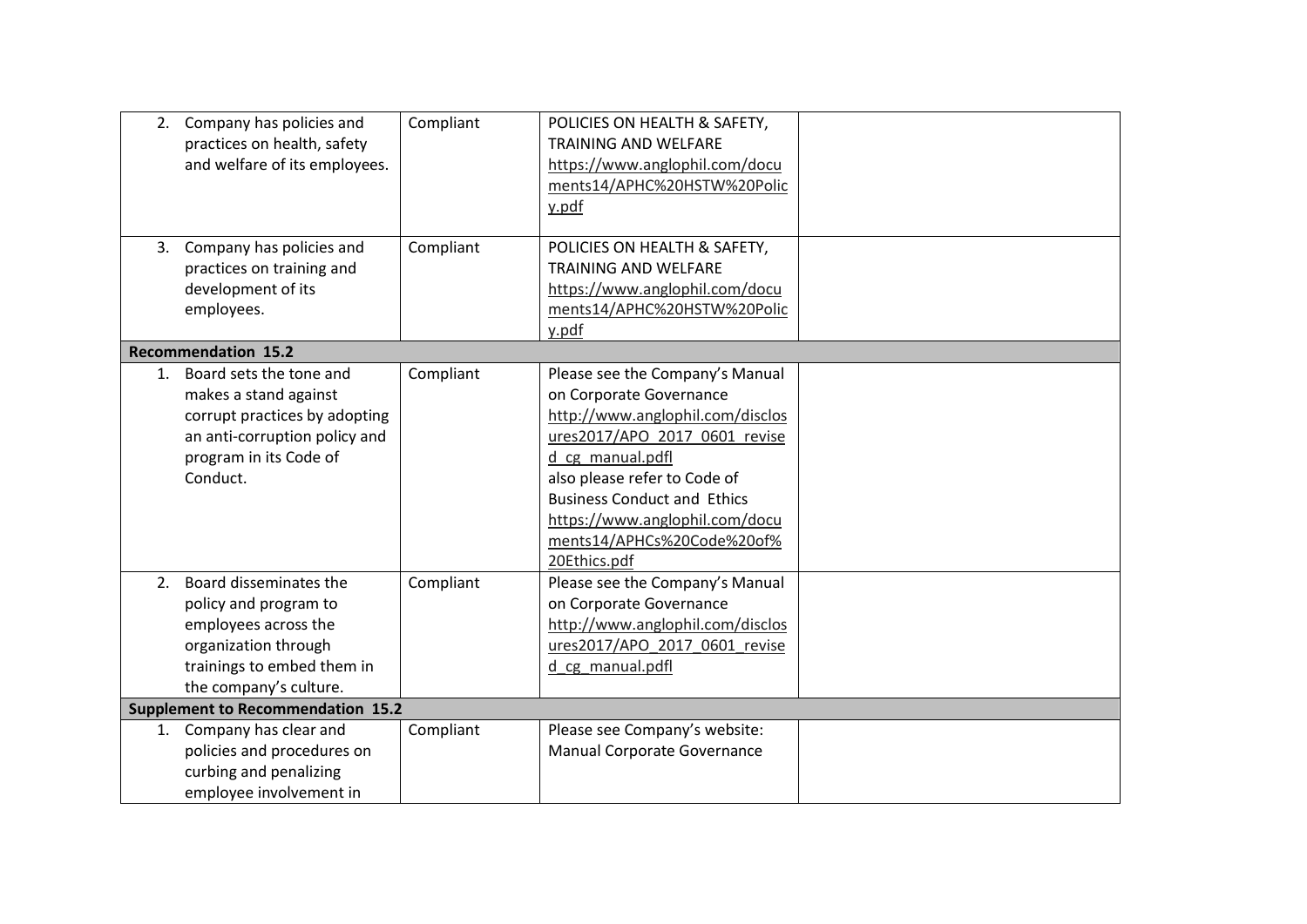|    | offering, paying and receiving<br>bribes.                                                                                                                                                                             |           | http://www.anglophil.com/disclos<br>ures2017/APO 2017 0601 revise<br>d cg manual.pdf<br>Code of Business Conduct and<br>Ethics<br>https://www.anglophil.com/docu<br>ments14/APHCs%20Code%20of%<br>20Ethics.pdf |                                                                               |
|----|-----------------------------------------------------------------------------------------------------------------------------------------------------------------------------------------------------------------------|-----------|----------------------------------------------------------------------------------------------------------------------------------------------------------------------------------------------------------------|-------------------------------------------------------------------------------|
|    | <b>Recommendation 15.3</b>                                                                                                                                                                                            |           |                                                                                                                                                                                                                |                                                                               |
| 1. | Board establishes a suitable<br>framework, for<br>whistleblowing that allows<br>employees to freely<br>communicate their concerns<br>about illegal or unethical<br>practices, without fear of<br>retaliation          | Compliant | Please refer to Whistleblower<br>Policy:<br>https://www.anglophil.com/docu<br>ments14/APHC%20Whistleblower<br>%20Policy.pdf                                                                                    | The stakeholders may contact the IRO<br>http://anglophil.com/contact_us.html  |
| 2. | Board establishes a suitable<br>framework for<br>whistleblowing that allows<br>employees to have direct<br>access to an independent<br>member of the Board or a<br>unit created to handle<br>whistleblowing concerns. | Compliant | <b>Whistleblower Policy</b><br>https://www.anglophil.com/docu<br>ments14/APHC%20Whistleblower<br>%20Policy.pdf                                                                                                 | The stakeholders may contact the IRO:<br>http://anglophil.com/contact_us.html |
| 3. | Board supervises and ensures<br>the enforcement of the<br>whistleblowing framework.                                                                                                                                   | Compliant | <b>Whistleblower Policy</b><br>https://www.anglophil.com/docu<br>ments14/APHC%20Whistleblower<br>%20Policy.pdf                                                                                                 |                                                                               |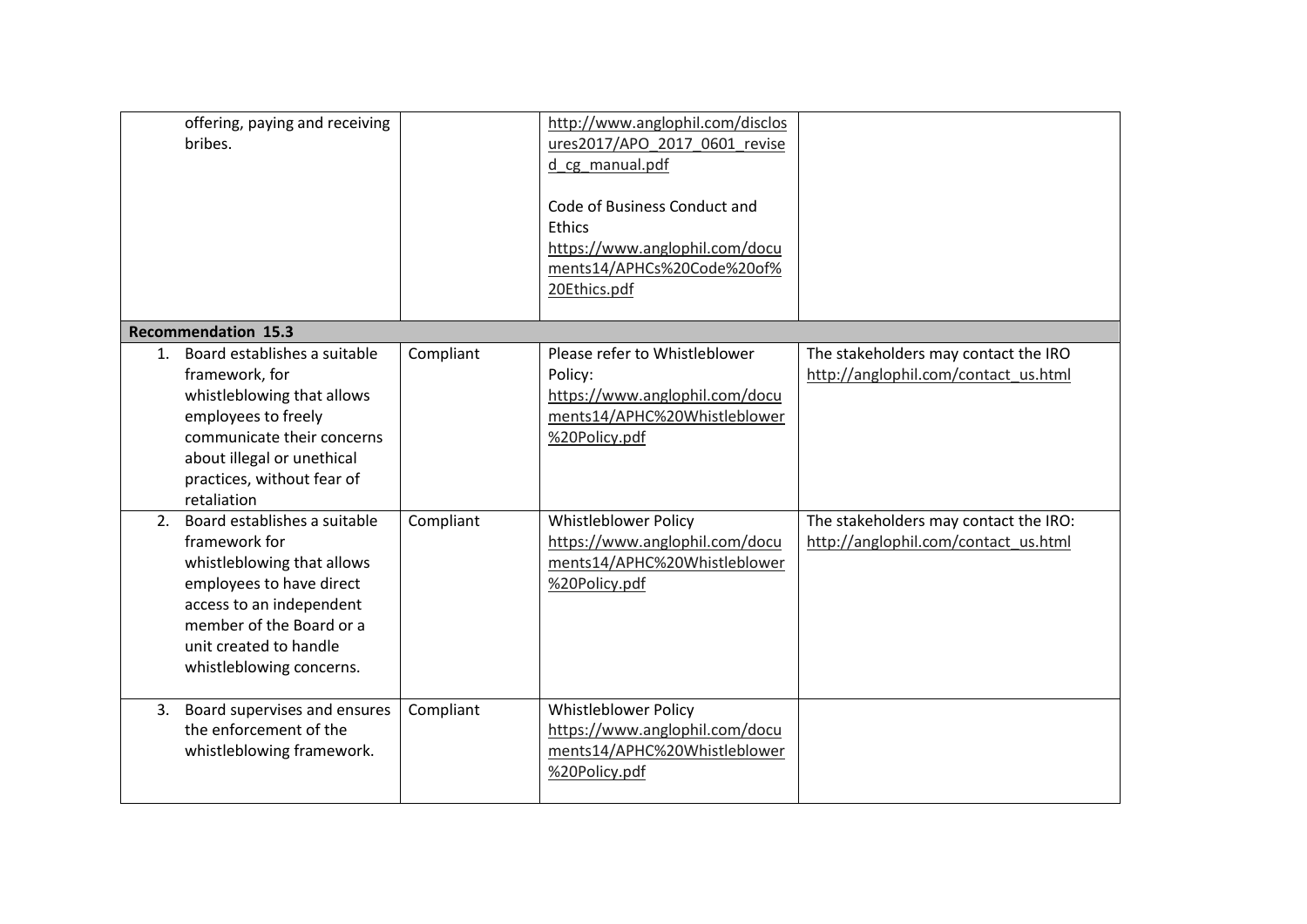Principle 16: The company should be socially responsible in all its dealings with the communities where it operates, it should ensure that its interactions serve its environment and stakeholders in a positive and progressive manner that is fully supportive of its comprehensive and balanced development. Recommendation 16.1

|    | Recommendation 16.1            |           |                                     |  |
|----|--------------------------------|-----------|-------------------------------------|--|
| 1. | Company recognizes and         | Compliant | Please refer to                     |  |
|    | places importance on the       |           | http://anglophil.com/2cg3 corp s    |  |
|    | interdependences between       |           | oc responsibilities.html            |  |
|    | business and society, and      |           |                                     |  |
|    | promotes a mutually            |           |                                     |  |
|    | beneficially relationship that |           |                                     |  |
|    | allows the company to grow     |           |                                     |  |
|    | its business, while            |           |                                     |  |
|    | contributing to the            |           |                                     |  |
|    | advancement of the society     |           |                                     |  |
|    | where it operates.             |           |                                     |  |
|    | <b>Optional: Principle 16</b>  |           |                                     |  |
| 1. | Company ensures that its       |           | Identify or provide link/reference  |  |
|    | value chain is                 |           | to policies, programs and practices |  |
|    | environmentally friendly or is |           | to ensure that its value chain is   |  |
|    | consistent with promoting      |           | environmentally friendly or is      |  |
|    | sustainable development        |           | consistent with promoting           |  |
|    |                                |           | sustainable development.            |  |
| 2. | Company exerts effort to       |           | Identify or provide link/reference  |  |
|    | interact positively with the   |           | to policies, programs and practices |  |
|    | communities in which it        |           | to interact positively with the     |  |
|    | operates.                      |           | communities in which it operates.   |  |